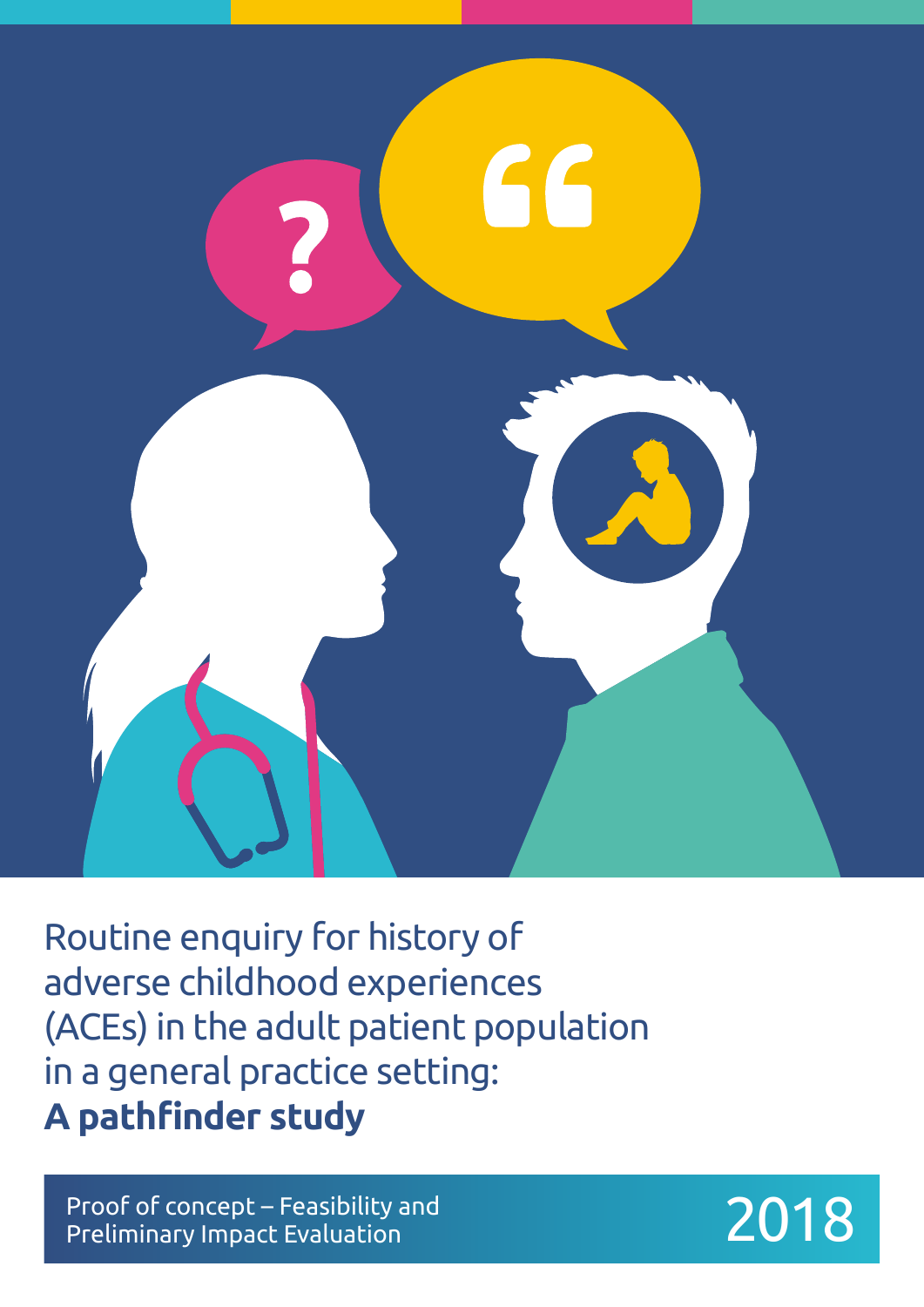## **Contents**

| <b>Executive summary</b>                                        | 5  |
|-----------------------------------------------------------------|----|
| <b>Introduction</b>                                             | 9  |
| 1.1 The impact of early adversity and trauma on health          | 10 |
| 1.2 Intervention in primary care - Asking about early adversity | 11 |
| 1.3 The REACh approach                                          | 11 |
| <b>1.4 Evaluation objectives</b>                                | 11 |
| <b>Methods</b>                                                  | 12 |
| 2.1 Practitioner and implementer feedback                       | 14 |
| 2.2 Patient feedback questionnaires                             | 15 |
| 2.3 Patient records (practice data)                             | 15 |
| <b>Findings</b>                                                 | 18 |
| 3.1 Feasibility and acceptability among staff                   | 18 |
| 3.1.1 Programme design and delivery                             | 18 |
| 3.1.2 Staff and patient engagement                              | 21 |
| 3.1.3 Successes and impacts                                     | 23 |
| 3.1.4 Challenges and barriers to implementation                 | 24 |
| 3.1.5 Enablers and opportunities for future development         | 27 |
| <b>3.2 Patient feedback</b>                                     | 29 |
| 3.3 Patient data                                                | 30 |
| 3.3.1 Sample characteristics                                    | 30 |
| 3.3.2 ACEs and patient health and wellbeing                     | 33 |
| 3.3.3 Patient follow $up-3$ months after ACE enquiry            | 37 |
| <b>3.4 Limitations</b>                                          | 38 |
| <b>Discussion</b>                                               | 39 |
| <b>Conclusions and recommendations</b>                          | 42 |
| <b>Acknowledgements</b>                                         | 43 |
| <b>References</b>                                               | 44 |
| <b>Appendices</b>                                               | 45 |

Disclaimer: The opinions expressed in this report are the author's own and do not reflect the views, policy or position of Public Health Wales NHS Trust, NHS England, Lancashire Care NHS Foundation Trust or Beacon Primary Care.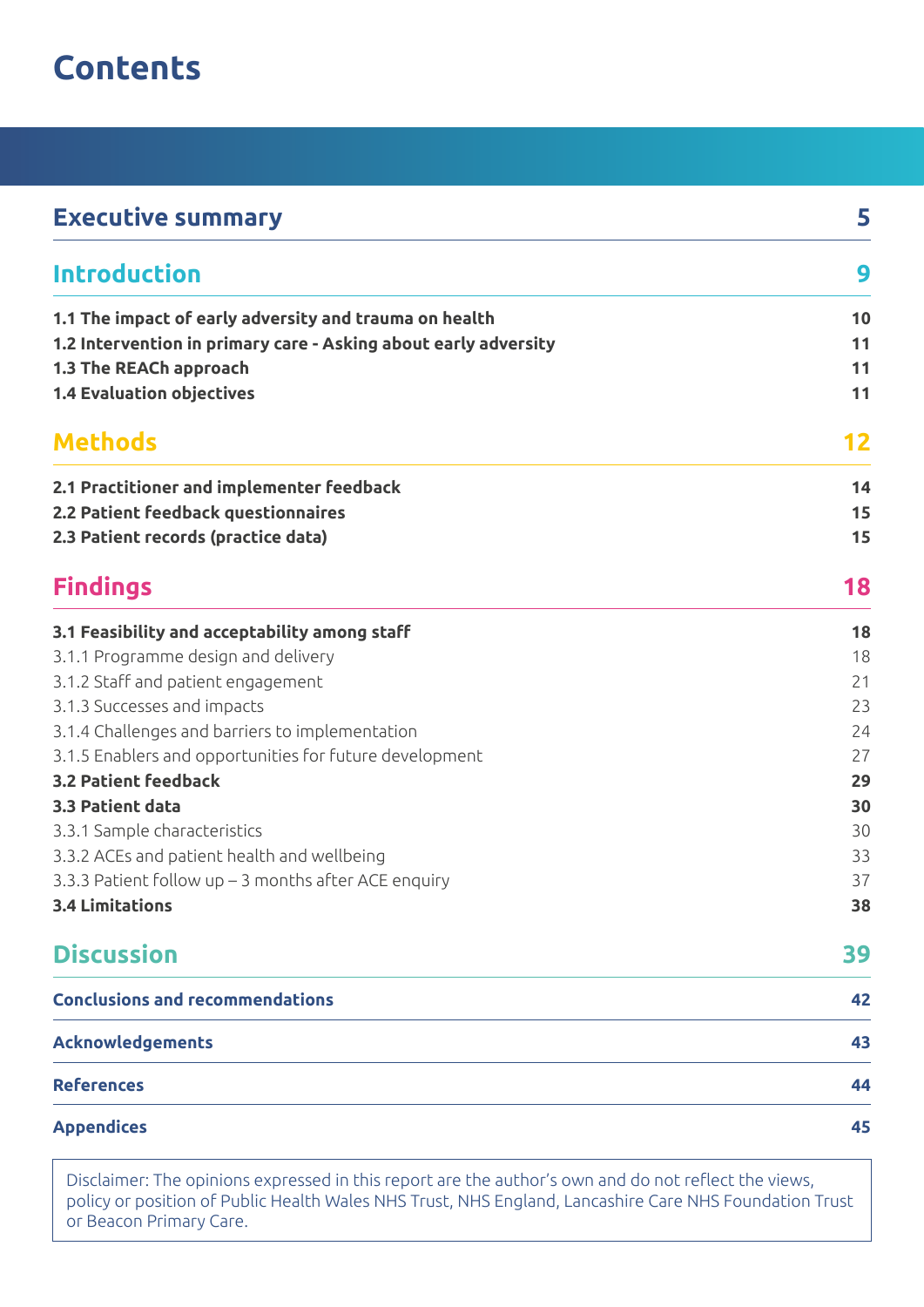## **Asking about Adverse Childhood Experiences (ACEs) among adult general practice patients**

**An initial exploration of the feasibility and acceptability of asking about a history of ACEs in a large multi-site GP practice in North West England. Findings explore practitioner experiences of delivery and potential impacts on patients.**



a Routine Enquiry About Childhood Adversity (REACh) approach developed and delivered by Lancashire Care NHS Foundation Trust. <sup>b</sup> When compared with those with 0-1 ACE; adjusted odds ratios controlling for socio-demographic confounders. Patients on the Quality Outcomes Framework register for ≥2 of the following chronic health conditions: cardiovascular disease, type II diabetes, asthma, mental health condition, atrial fibrillation, hypertension, respiratory disease, cancer, chronic kidney disease, osteoarthritis and rheumatoid arthritis. <sup>4</sup>N=214; 4 patients were excluded from analyses due to incomplete data.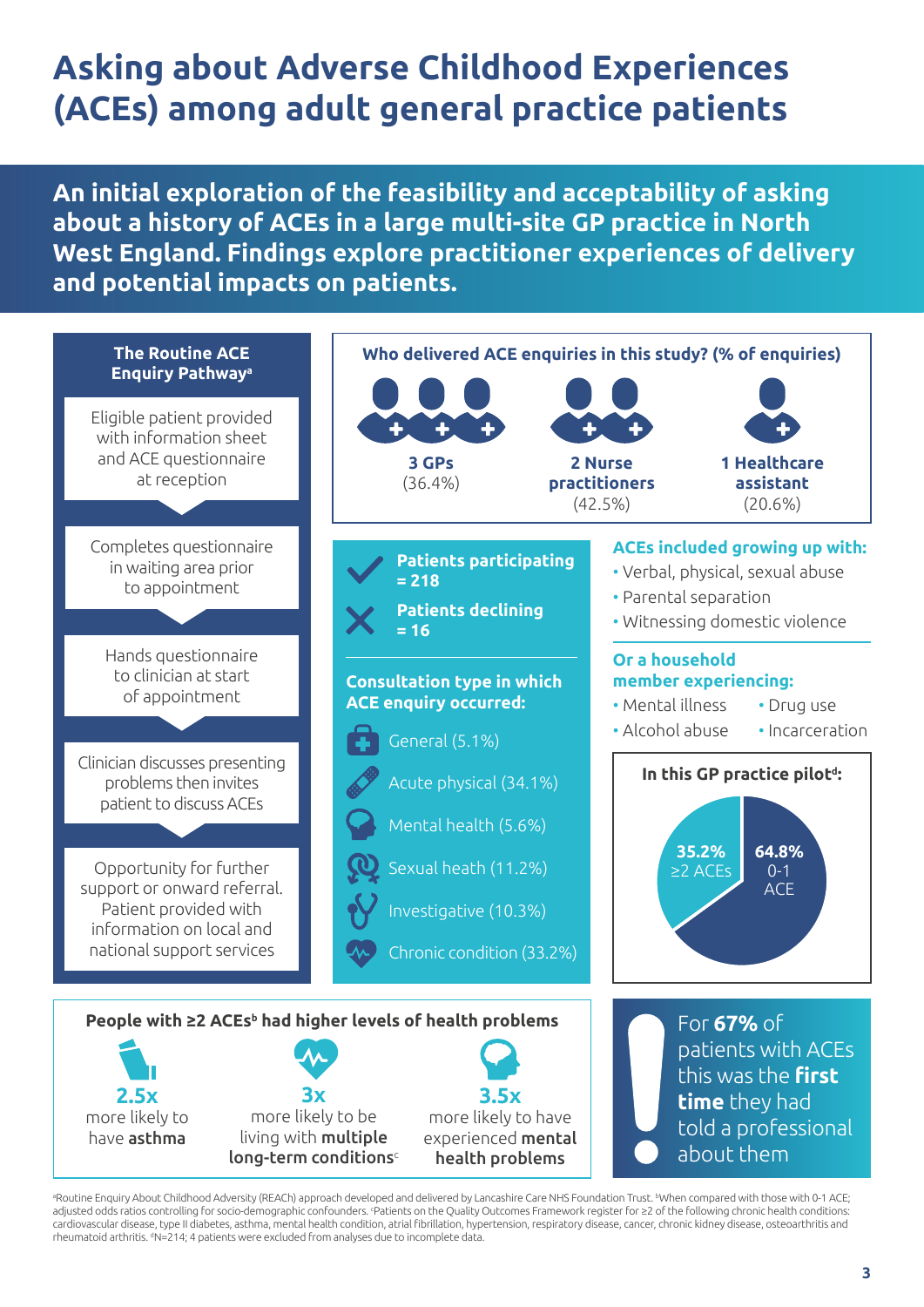**94%** agreed that the ACE questions were understandable and clear

## **86%**

felt that their GP surgery was a suitable place to be asked about ACEs





**84%** thought it was important for health professionals to understand what happened in their childhood

## **70%**

said their appointment was improved because the GP/ nurse understood their childhood better





## **87%**

agreed that providing information to a health professional about ACEs was acceptable

## **Limitations:**

ACE enquiry was not directly observed and fidelity to model of delivery not assessed – Low patient feedback response rate (56% of those who completed ACE enquiry provided feedback) – Reasons for decline were not recorded and the practice were unable to quantify if all eligible patients were offered ACE enquiry – The small sample size increases the risk of type II errors in analyses.

## **What did patients say? (N=123)e What did practitioners say? (N=9)f**



Positive impact on the **patient-practitioner relationship**; increases in **empathy**; holistic approach to understanding patients; and helping to structure support

Increased patient **understanding** of impact of early life and trauma; some indication of changes in **help seeking behaviours**

**No** evidence of increased **service demand** (as a result of ACE enquiry)

Patients generally **happy to complete**

## **Conclusion:**

This study provides initial support for the acceptability of ACE enquiry in general practice among both patients and practitioners. However, further research and evaluation is required before any wider implementation is considered.

e Short anonymous patient feedback surveys completed by patients immediately following appointment and placed in secure collection boxes. Responses provided on likert scale from strongly agree to strongly disagree. Percentages given are total patients who agreed or strongly agreed for each item. f Qualitative findings from focus group with participating practitioners.

The implementation of REACh was designed and delivered by Lancashire Care Foundation Trust in collaboration with Beacon Primary Care and funded by NHS England. Public Health Wales were commissioned to independently evaluate this pilot. The opinions expressed in this report are the authors' own and do not reflect the policy or position of any of those aforementioned organisations.

**Policy, Research and International Development Directorate, Public Health Wales NHS Trust, Clwydian House, Wrexham Technology Park, Wrexham, LL13 7YP. Tel: 01978 318417. Email: katie.hardcastle@wales.nhs.uk**



Limited by **time pressures** and high patient demand

Lack of staff **engagement** limiting **culture change**

> Difficulties **coordinating** implementation across a large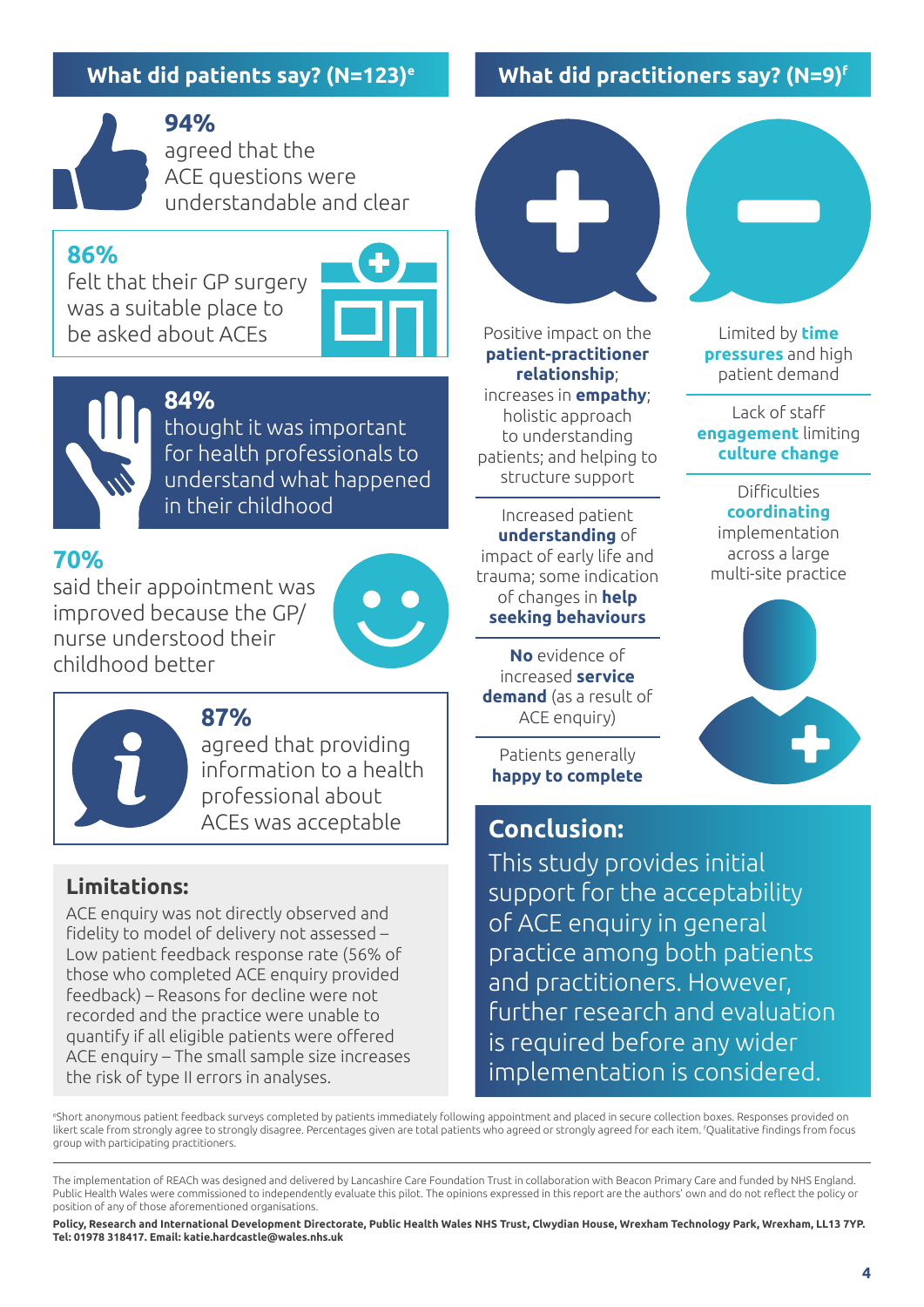## **Background**

## **A growing international evidence base highlights the long-term impacts of early life experiences on health and wellbeing.**

Adverse Childhood Experiences (ACEs), such as being a victim of violence or neglect, or living with a household member who abuses substances or is involved in criminal activity, are associated with negative adult outcomes such as health harming behaviours, chronic conditions, and increased health care utilisation and costs. Nevertheless, traditional medical models and approaches in general practice often fail to capture, understand or address wider health risk determinants. Enquiry into ACEs provides a potential opportunity for patients to disclose childhood trauma in a safe and supportive environment and for health practitioners to consider underlying root causes for ill health and poor wellbeing.

This report is intended as a proof of concept study for ACE enquiry in general practice and explores key findings from the evaluation of a pathfinder study for one such approach - Routine Enquiry About Childhood adversity (REACh). REACh was implemented across a large multi-site general practice in the North West of England from April to October 2017. Using qualitative and quantitative data, this report considers the feasibility and acceptability of ACE enquiry in general practice from both the patient and the practitioner perspective, and provides some initial insight into the potential impact of ACE enquiry on service delivery and patient health outcomes.

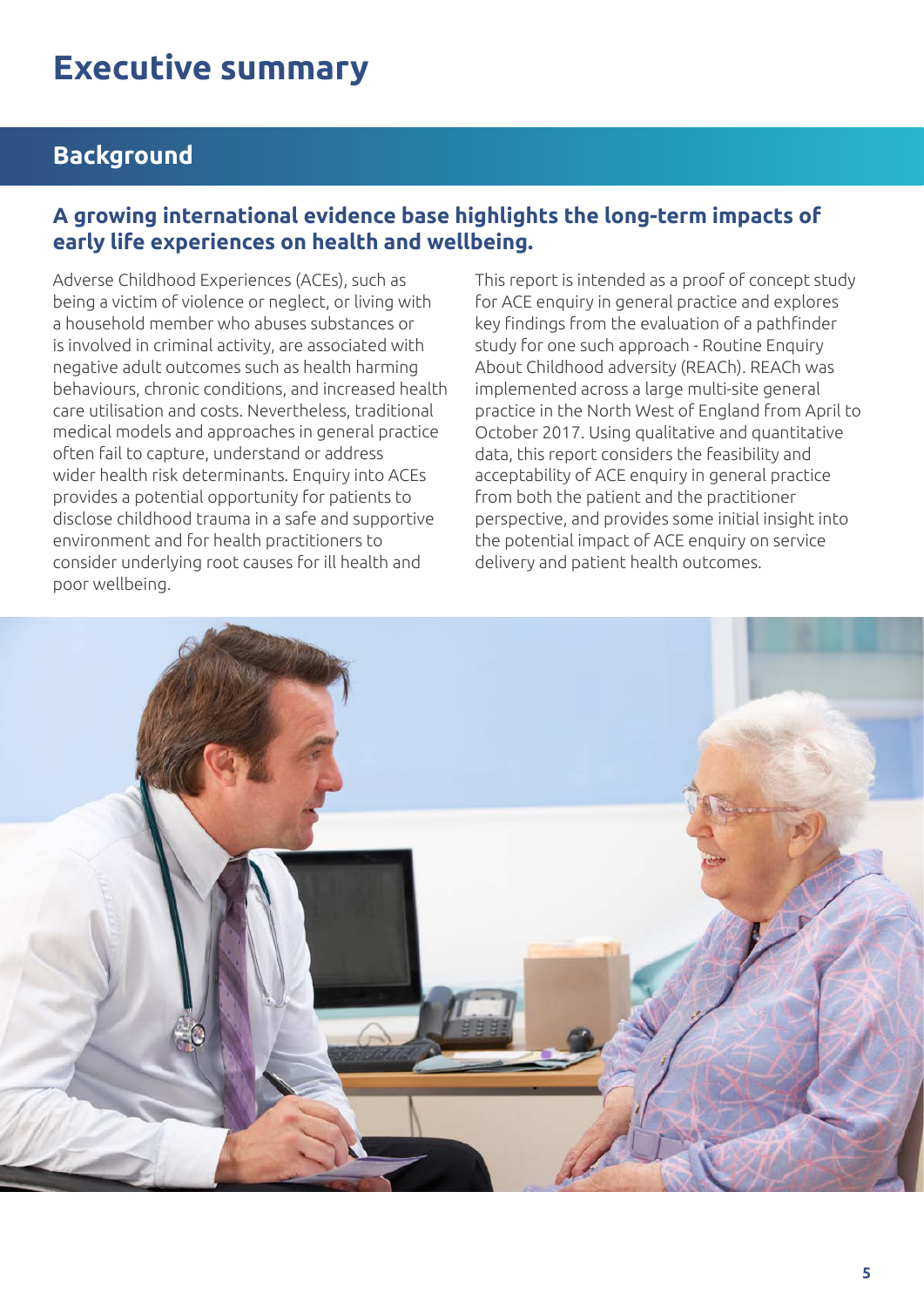## **Key findings**

## **Design and implementation**

- A core internal working group from the general practice worked alongside the REACh Development Lead (RDL) from Lancashire Care NHS Foundation Trust (LCFT) to determine organisational readiness and understand how ACE enquiry may fit within existing patient pathways. Although practice-wide implementation of REACh was intended and an initial two-week trial period produced positive feedback, staff decided against full-scale implementation due to concerns about time pressures. The pathfinder continued with only a small group of clinicians who volunteered to undertake enquiries.
- Three REACh training sessions were delivered over five months and were attended by 32, 33 and 40 staff members respectively. Training evaluation forms for LCFT were completed by 34 staff members and reflected positive views on the usefulness of training and its impact on practitioner insight and confidence in asking about and responding to ACEs.
- A total of 218 ACE enquiries with adult general practice patients were delivered over the course of seven months by clinicians in different roles (GPs, nurse practitioners and healthcare assistants). Over this period, 16 patients declined to complete the ACE questionnaire. ACE enquiry was found to be feasible across a range of different prebooked appointment types, but capacity to deliver was impacted by both internal and external pressures, resulting in large variations in number of completed enquiries by month.

## **The practitioner experience**

• Practitioners reported that involvement in the pathfinder had positively influenced the way in which they delivered their consultations and structured support around their patients; increasing their empathy and encouraging them to take a more holistic view of patients' needs. Senior staff and the RDL commended the innovation, motivation and enthusiasm enquiring clinicians had for improving patient care.

- Whilst staff felt that it was not possible to gauge whether patients had experienced an inherent therapeutic benefit from being given the opportunity to talk about their ACEs, they did perceive positive changes in some patients' understanding of early trauma and adversity and their help seeking behaviours.
- Challenges and barriers to REACh implementation described by practitioners included: the difficulties co-ordinating process change across a large multisite practice when only certain clinicians and appointments were eligible and wider external changes were impacting on staff capacity; lack of suitable staff engagement, which is needed to drive culture change and move away from the medical model; the pressures of high patient demand and the need to run clinics to time; and the limited flexibility in the model not allowing for patients arriving late or requiring more time to complete the ACE questionnaire. Practitioners also expressed concerns as to the lack of follow up mechanisms with patients.
- Practitioners expressed further concerns about the need for suitable financial provisions to support ACE enquiry and suggested future delivery should include a dedicated resource or 'ACE champion'. Delivering enquiries within new patient checks was suggested as a targeted model for development.

## **The patient experience**

• Anonymous patient feedback questionnaires were completed by 123 eligible patients; a 56.4% response rate. Generally patients reported overwhelmingly positive views of the pathfinder, suggesting that the ACE questions were clear and understandable, that it was acceptable and important to provide information about childhood experiences to health professionals, and that the GP surgery is a suitable place to do so. Seventy percent of respondents suggested that the REACh process had improved their appointment and patient views were consistent among those with and without ACEs. For many patients (67.2%), enquiry in general practice offered the opportunity to disclose ACEs to a professional or statutory service for the first time.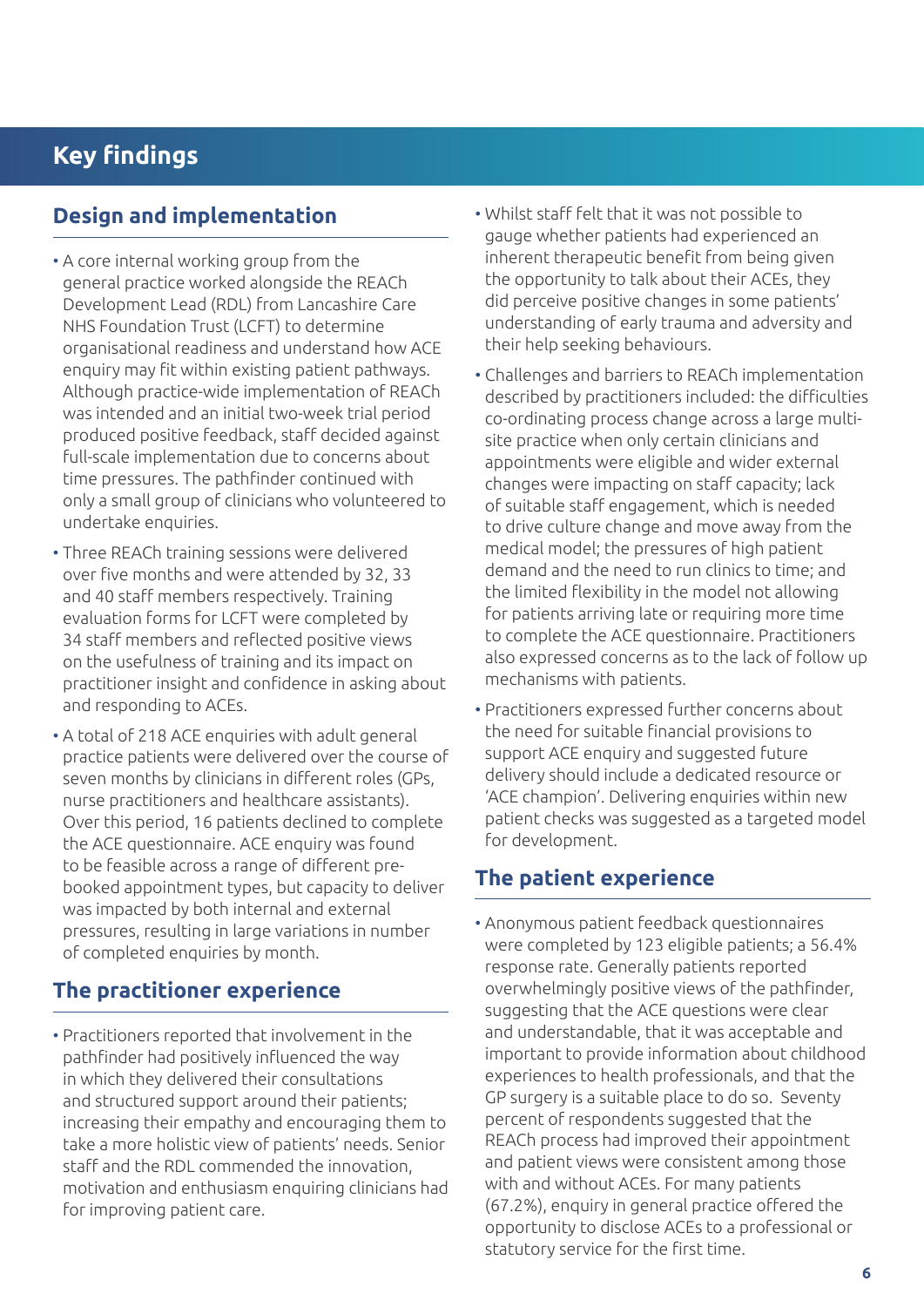## **Key findings (continued)**

### **ACEs and patient health and wellbeing**

- Overall ACE prevalence was marginally higher in this general practice patient sample than found in previous whole population surveys, with just over a third of patients experiencing two or more ACEs during the first 18 years of life. Emotional abuse was the most commonly experienced ACE, with rates of household member mental illness also greater than in previous studies. Childhood adversity was more prevalent among younger patients and those currently living in more deprived areas but did not differ by gender or ethnicity.
- A positive relationship was found between ACEs and certain lifestyle factors (smoking and unhealthy weight) and ACEs and long-term health conditions. Patients with ≥2 ACEs were over two and a half times more likely to suffer from asthma and almost three times more likely to have complex health needs and be living with multiple long-term conditions, compared with those with 0-1 ACE(s). Mental health had the strongest association with childhood adversity, with patients with ≥2 ACEs over three and a half times more likely to be experiencing current mental health problems, compared with those with 0-1 ACE(s). ACE count was also found to correlate with severity of depression and anxiety among those being treated for mental health problems.
- Although having more ACEs was not found to relate to frequency of GP attendance, a positive but not significant relationship was found between ACE count and current high medication use. Free-text searches of consultation notes found no record of prior discussion about childhood adversity or trauma among the vast majority of patients with high ACEs.

#### **Impacts of ACE enquiry on service demand**

- There was no evidence of increased service demand following ACE enquiry. Although all patients were offered the opportunity to book a further appointment to discuss their childhood history more extensively, no patient was identified as doing so. Practitioners suggested that many patients were interested in retaining the information on available support services, but again no patient expressed an explicit intention to access such provisions.
- When compared with the three months prior to REACh, 43.5% of patients with ≥2 ACEs actually attended the practice less in the three months following ACE enquiry, and 89.1% showed reduced medication use over the same period. However, these reductions were not limited to those with ACEs and understanding if and how they are related to ACE enquiry requires further work. Results here are based on a small sample size and cannot not be generalised to other populations at this time. There was no difference in frequency of attendance (including complete non-attendance) or medication use following ACE enquiry between ACE count categories (0-1 vs. ≥2).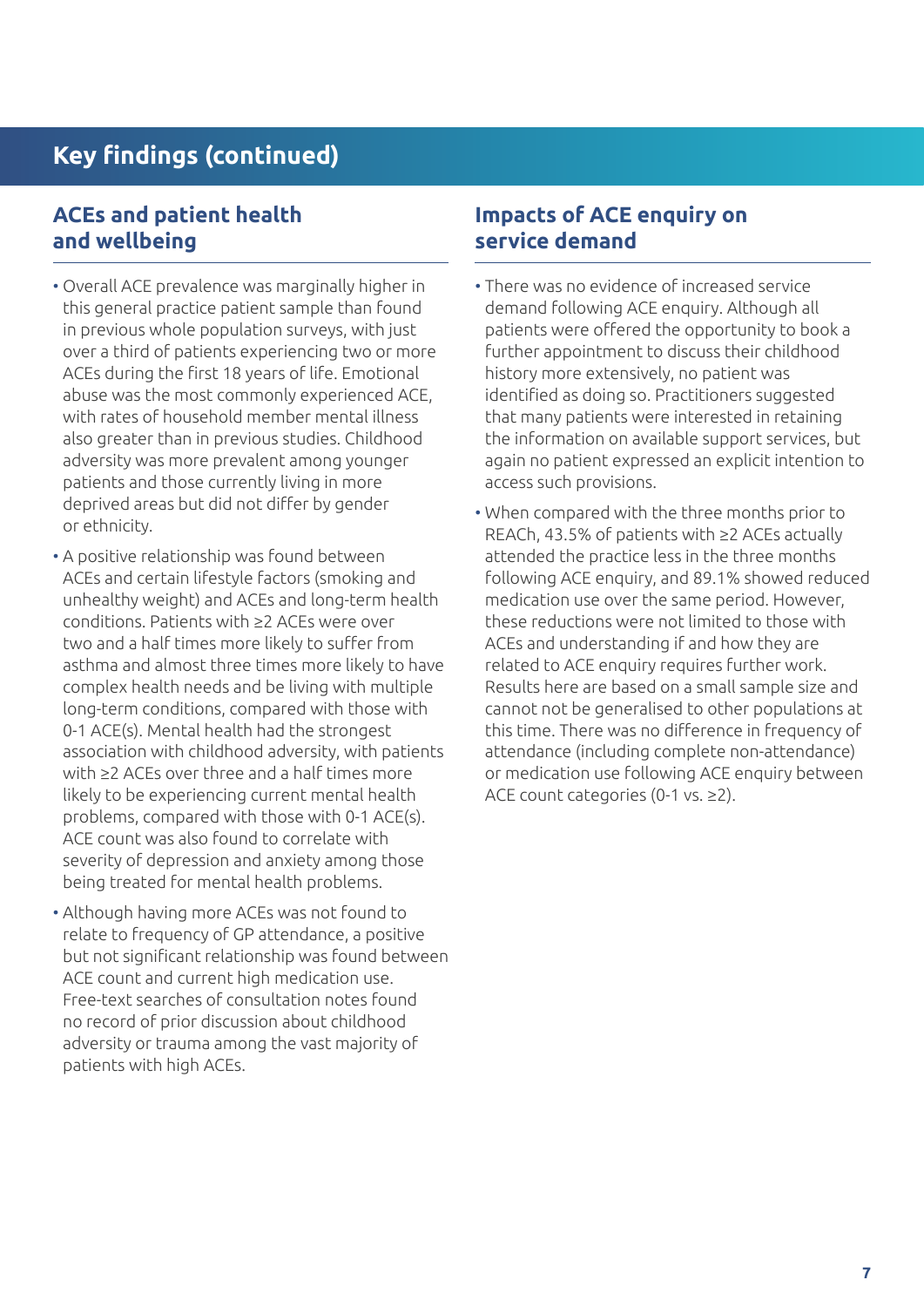## **Conclusions**

**This proof of concept report provides initial support for the acceptability of ACE enquiry in general practice among both patients and practitioners, who identified it as a means of improving the patient-practitioner relationship and better understanding wider determinants for health and wellbeing.**

However, the general practice setting presents many inherent challenges for the routine delivery of the ACE enquiry process, with current question marks over its feasibility at scale. Even in the small sample described here, experiencing adversity in childhood can be related to greater levels of healthcare need.

With a tentative suggestion of modest reductions in service use following ACE enquiry, results support further study of routine ACE enquiry as a mechanism to improve patient experience and increase service efficiency. However, they do not as yet support roll out at scale.

## **Recommendations**

### **Overall**

• Further research and evaluation is required before ACE enquiry is considered for any wider implementation. Such research should examine models of enquiry that address the points below.

## **Further developments in ACE enquiry in primary care should consider:**

- Whole-practice engagement to ensure that: ACE enquiry is embedded in robust systems all capable of supporting change; the entire patient pathway is ACE-informed; dedicated training is prioritised and is timely and accessible to all and addressees the concerns of those reluctant to engage.
- Emphasising, through training and delivery, the content and value of the discussions that follow completion of the ACE questionnaire, rather than focusing primarily on completion of the questionnaire itself.
- Fostering improved linkages with support services to allow greater understanding of patient pathways beyond the individual practice. Seeking more detailed feedback from patients following ACE enquiry (e.g. a follow up phone call) may help to better understand both the nature of the practitioner-patient exchange, but also the impacts of ACE enquiry in the immediate and longer term.

### **Further research should:**

- Build on these tentative but encouraging findings to test approaches to ACE enquiry in other practices, addressing the process and implementation deficits identified in this evaluation.
- Further explore the feasibility and acceptability of more targeted approaches and including enquiry at different points in the patient pathway.
- Consider, by using larger and more representative sample(s), the relationship between ACEs and different attendance patterns for patients, and the potential association between routine enquiry and any subsequent reduction in attendance in primary care.
- Develop a better understanding of, and evaluate, the nature and content of discussions about ACEs between clinicians and patients; including assessing fidelity to any proposed model of delivery.
- Undertake detailed and longer term follow up with patients and understand the impact that processes like REACh may have on their health, well-being and health service utilisation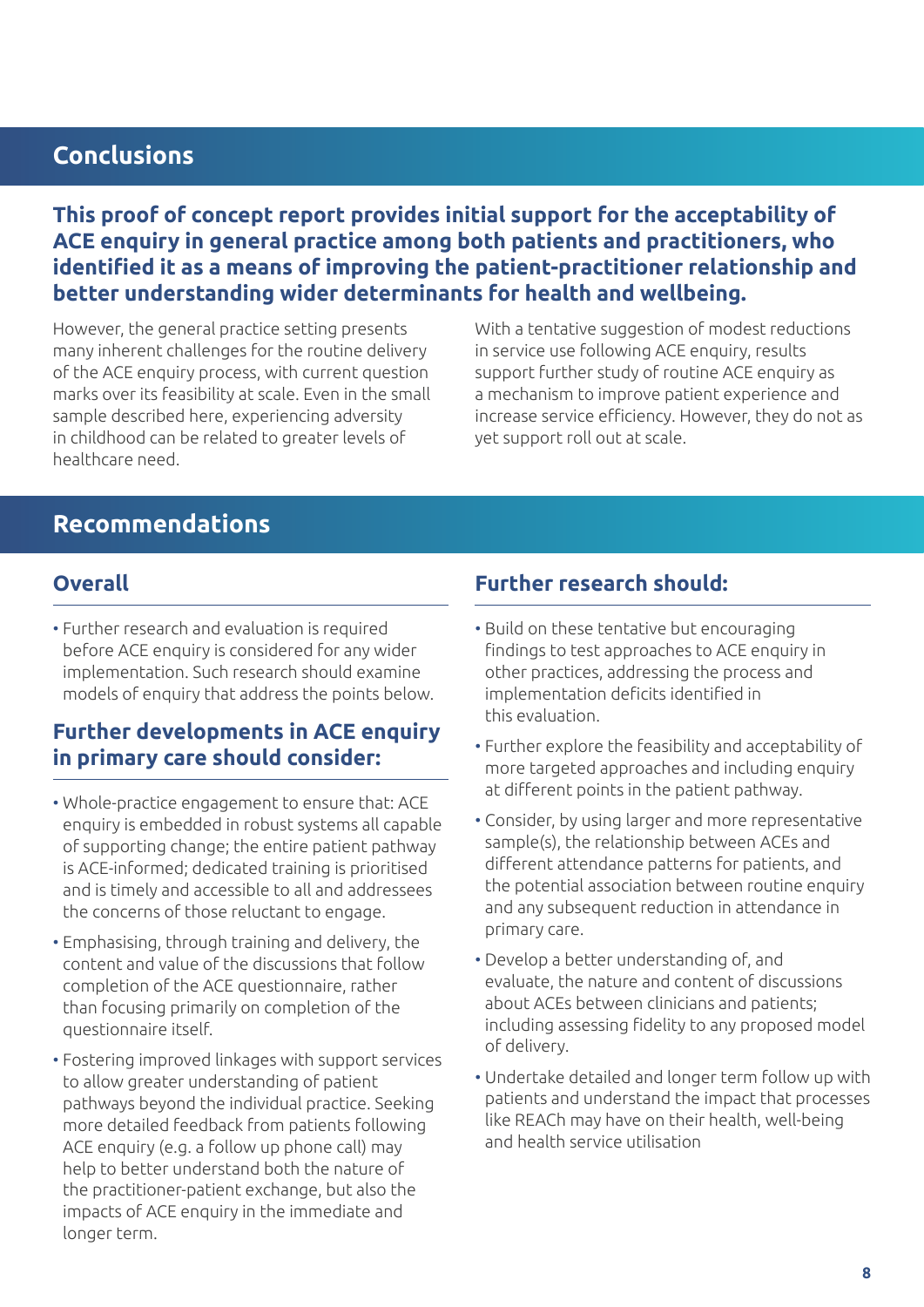## **Introduction**

## **This report summarises the key findings from a pathfinder study of routine enquiry into adversity in childhood in a general practice setting in the North West of England.**

As the first known report of its kind in the UK, it is intended to explore proof of concept for enquiry with adult patients in general practice, and therefore focuses on the feasibility and acceptability of this approach from both the practitioner and patient perspective. The report may be of interest to those with responsibilities for the commissioning, design or delivery of general practice and other primary care services, or anyone with a more general interest in the prevention of and response to Adverse Childhood Experiences (ACEs).

Adverse Childhood Experiences (ACEs) are traumatic events occurring during childhood that not only put children at risk of immediate physical damage (for example, injury) but can also have considerable and potentially life-long impacts on the brain, the body, and behaviour [1]. ACEs include exposure to all forms of child abuse and neglect, as well as living in a dysfunctional home environment affected by issues such as domestic violence or mental illness (Box 1). A nationally representative household survey in England in 2013 revealed that 48% of adults (aged 18-69) have experienced at least one ACE, with 9% experiencing four or more ACEs over the course of their childhood (Box 1; [2]).

## **Box 1.** Defining Adverse Childhood Experiences and their prevalence among adults in England

| <b>ACE</b>                          |                     | <b>Prevalence</b> |
|-------------------------------------|---------------------|-------------------|
| <b>Child maltreatment</b>           | Verbal abuse        | 17.3%             |
|                                     | Physical abuse      | 14.3%             |
|                                     | Sexual abuse        | 6.2%              |
| <b>Childhood household included</b> | Parental seperation | 22.6%             |
|                                     | Domestic violence   | 12.1%             |
|                                     | Mental illness      | 12.1%             |
|                                     | Alcohol abuse       | 9.1%              |
|                                     | Drug use            | 3.9%              |
|                                     | Incarceration       | 4.1%              |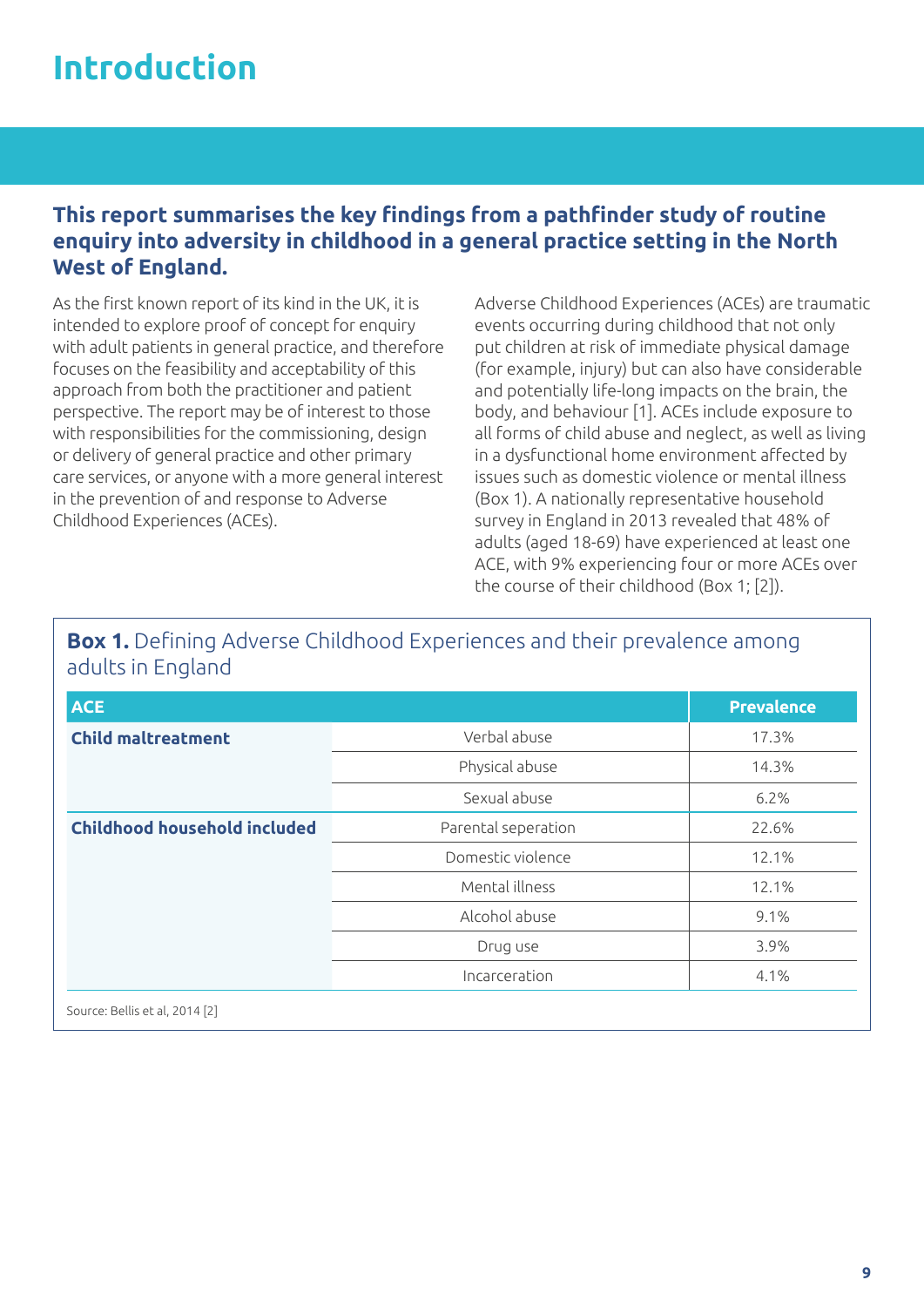## **1.1 The impact of early adversity and trauma on health**

Children who experience chronic stress from adversity can become 'locked' into a state of hyperarousal, as they adapt to respond to further trauma [3]. This has been linked to fundamental changes in their neurological, immunological and hormonal development [4], and can contribute to chronic tissue inflammation and an increased allostatic load ([5]; Box 2). Individuals who have been exposed to ACEs are therefore at greater risk of poor physical and mental health in adolescence and into adulthood, both through the direct effects of adversity and stress on the body [6], and through the mediating effects that ACEs can have on the increased adoption of health-harming behaviours such as alcohol and drug use ([1]; Box 2). For example, compared with people with no ACEs, adults in England with four or more ACEs are twice as likely to be a high risk drinker, and three times more likely to smoke tobacco [2]. Further, a meta-analysis of 37 studies from across the globe found that those with a history of more ACEs were also more likely to report chronic conditions such as cancer, heart disease and respiratory disease as adults [7].

With an increased focus on health economics and the need to deliver effective and cost-effective services, evidence is also emerging linking ACEs and increased long-term health care utilisation and costs [8].

For example, abusive experiences in childhood are associated with more frequent primary care attendance in adulthood, with frequent attendees more likely to consult for problems such as chronic pain, fatigue and mental disorders [9]. A history of childhood physical and sexual abuse has been associated with significantly higher health service use for women across mental health services, hospital outpatient, emergency department, speciality care and pharmacy services [10]. Individuals who have been exposed to ACEs have also been shown to hold more negative perceptions of their own general health and vitality, suggesting they may perceive a greater need for health care intervention, irrespective of actual ill health [11]. However, the relationship between ACEs and health service use may also be affected by access issues. Recent findings from the US suggest that those with ACEs are less likely to have health insurance and to have visited a health provider for a general health check in the previous year, even when controlling for other factors such as availability of care [12]. Further, international evidence is also beginning to emerge of the impact of childhood adversity on the management of chronic health conditions in adulthood, such as non-adherence to preventative cardiovascular medication in Finnish men [13].

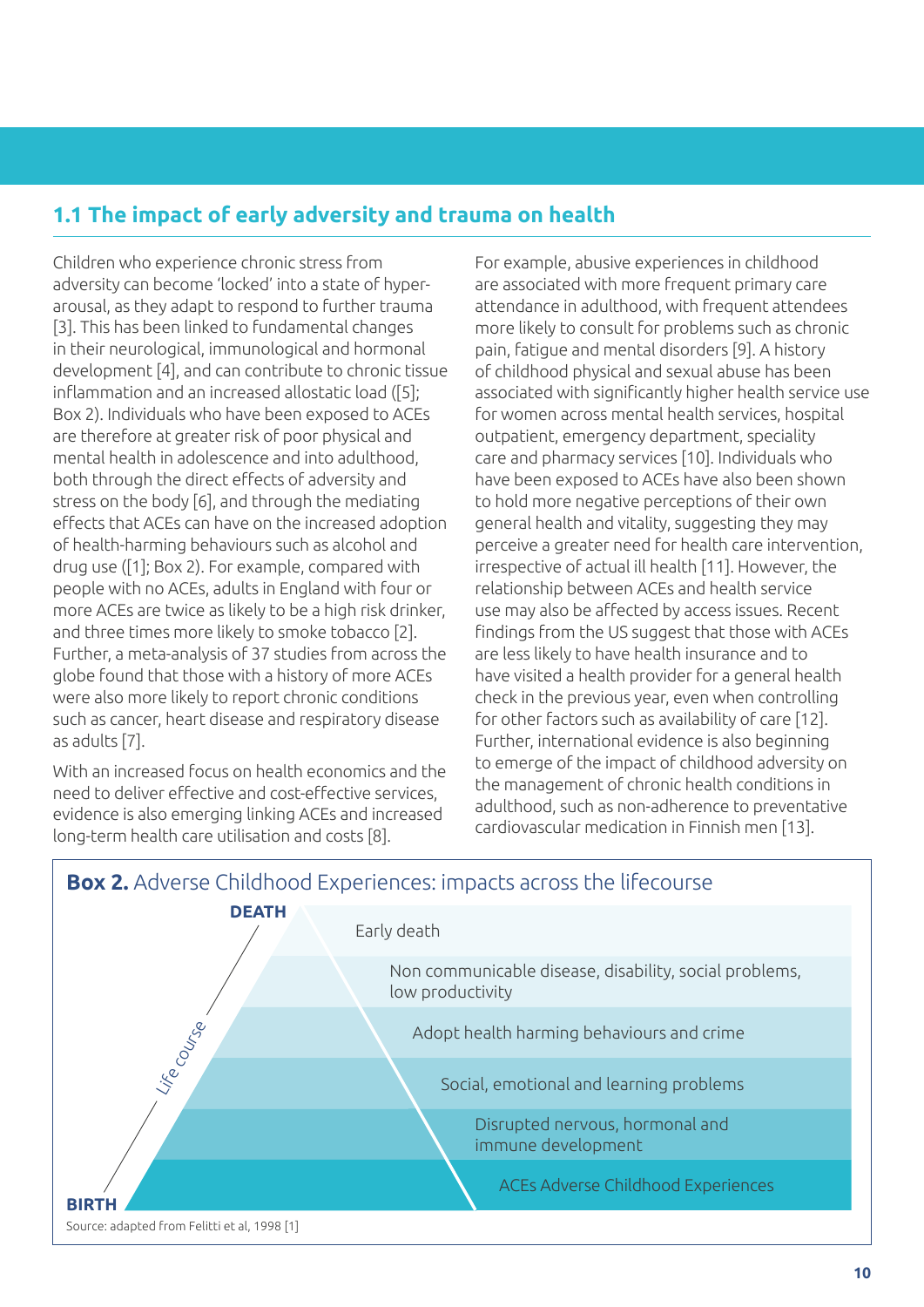## **1.2 Intervention in primary care - Asking about early adversity**

Despite growing evidence of the impact of childhood adversity on later health and wellbeing, indications are that discussions on health risk determinants actually rarely take place during primary care visits [14]. Studies suggest a general lack of knowledge about ACEs among healthcare professionals [15] and primary care clinicians often report feeling unprepared to discuss trauma and its health effects [16]. Reported barriers include: lack of practitioner confidence; insufficient time for screening processes; concern about traumatising patients; and concerns over lack of resources or skills to support identified needs [17]. Criticisms of approaches that attempt to screen for ACEs suggest such actions are premature when we are yet to understand the effective interventions and responses that may support those who screen positively [18].

However, routine ACE enquiry is a potential alternative approach to screening as it may: (a) provide a form of intervention in and of itself, with positive therapeutic benefits for patients drawn from simply being given the opportunity to talk about their childhood adversity; (b) allow practitioners to understand underlying causes, rather than just symptoms, thus assisting in the identification of more appropriate support and treatment options within existing provisions [19]. Preliminary work from the US suggests that where ACE enquiry has been used in a primary health setting, high response rates have been achieved with adult patients, with no reports of increased distress as a result of the process [20] and supported by positive changes in practitioner confidence [17]. Thus, enquiring about ACEs, if feasible and acceptable to both practitioners and patients, may offer a cost effective and easily implemented way of improving outcomes for patients by enhancing the practitioner-patient dialogue and allowing practitioners to offer more informed and holistic patient-centred care. Improving patient experience and patient outcomes may also help to reduce current pressures on primary care services.

## **1.3 The REACh approach**

One such approach to understanding and responding to patients' ACEs is Routine Enquiry About Childhood adversity (REACh). The REACh model has been developed and delivered by Lancashire Care NHS Foundation Trust (LCFT) and aims to support practitioners in changing the way that they ask about a patient or client's history and building their confidence in responding to disclosure of ACEs. This model has previously been implemented in a range of universal and targeted services, including drug and alcohol services, children's social services, domestic abuse and family support services. Whilst a small scoping study describes the previous implementation of REACh (see [21]), to date this approach has not been independently evaluated in any setting. LCFT have partnered with Beacon Primary Care (see Box 4) to conduct a pathfinder for ACE enquiry in general practice. As a leading organisation in the field of ACEs research, PHW were commissioned to examine the feasibility of this routine enquiry in a primary care setting through evaluation of this pathfinder programme.

## **1.4 Evaluation objectives**

This evaluation had the following primary objectives:

- **1** To explore with both patients and practitioners the feasibility and acceptability of conducting enquiry for ACEs using the REACh approach within a general practice setting, including implications for patient satisfaction and service delivery and demand;
- **2** To consider potential impacts of ACE enquiry on patients such as changes to the patient-practitioner dialogue and short-term health service use;
- **3** To identify the prevalence of ACEs in this general practice adult patient sample and the association between ACEs, demographic factors (e.g. age), lifestyle factors, chronic health conditions and service utilisation.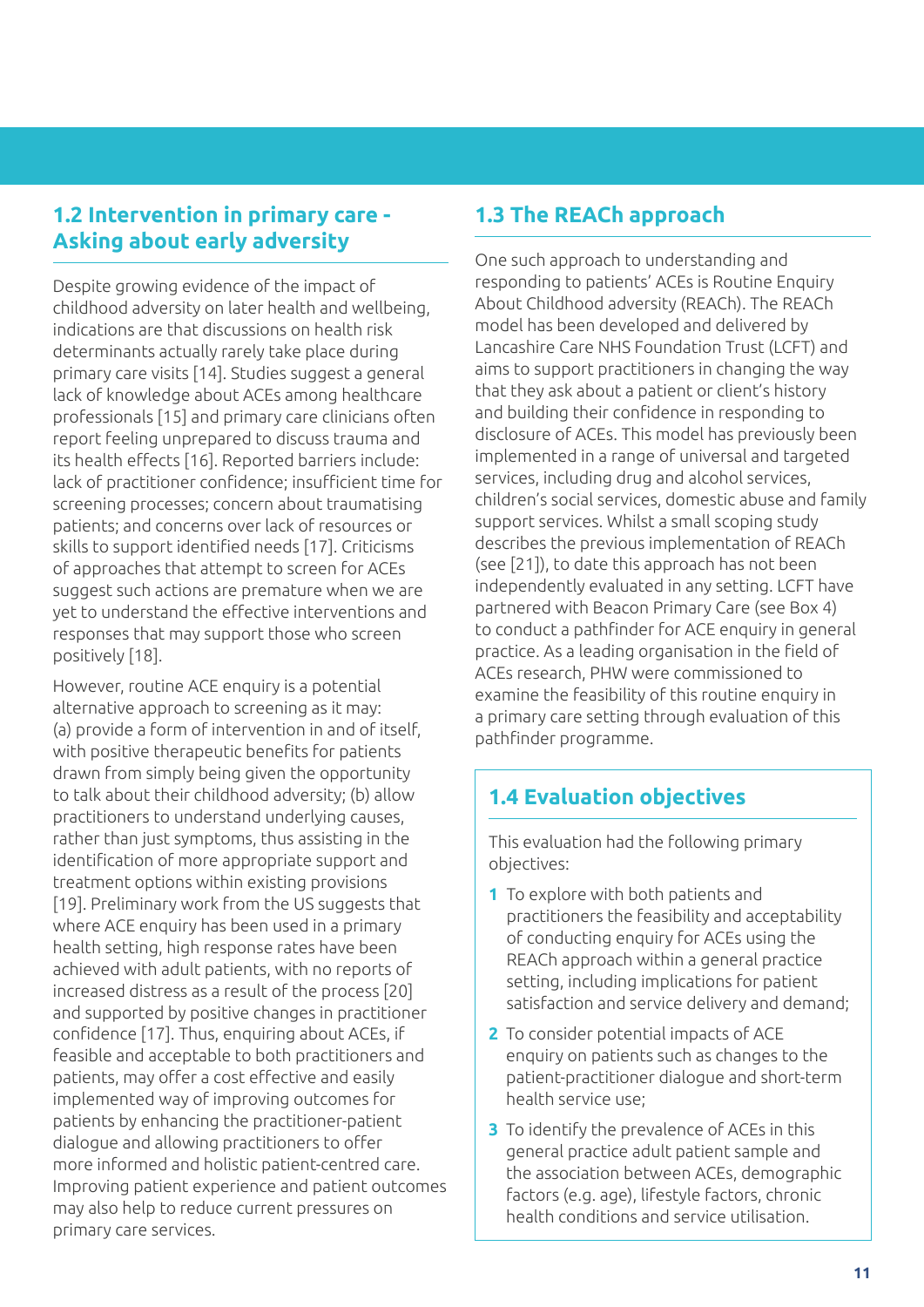## **Methods**

**The REACh approach to ACE enquiry was designed and delivered by Lancashire Care Foundation Trust (LCFT) in collaboration with Beacon Primary Care (see Box 4). The REACh model and the objectives of the pathfinder, as provided by LCFT, are summarised in Box 3.** 

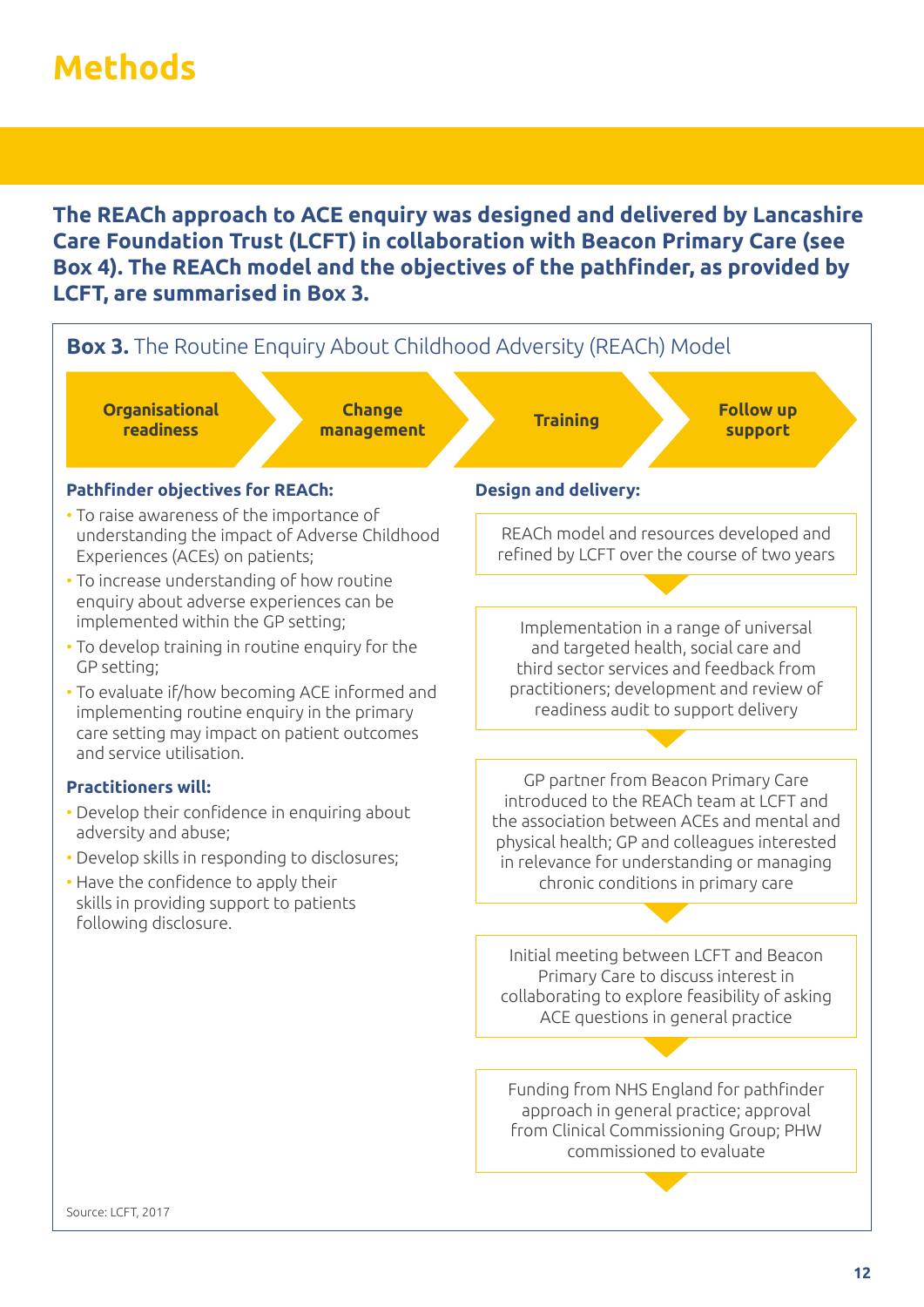## **Box 4.** Beacon Primary Care

- A large training practice based across four sites in West Lancashire serving approximately 16,000 patients;
- Staffed with 11.6 whole time equivalent prescribers and four healthcare assistants, all of whom rotate across the four sites;

The REACh approach has previously been implemented across a range of different settings (e.g. mental health, domestic abuse and drug and alcohol services). However, this was the first time that such an approach was applied to general practice patients. Thus, an evaluation framework was designed by PHW using a range of quantitative and qualitative data collection methods to assess the feasibility, acceptability and initial impact of the REACh approach for patients and practitioners in this context (Figure 1; numbers in brackets refer to associated sub-sections of the methods and findings). Whilst this section describes the methods used for the evaluation, the method of implementation of the REACh pathfinder, as agreed and delivered by the practice and LCFT, is summarised in section 3 (see Figure 3). A target of 200 completed ACE enquiries was agreed between all partners, on the basis of providing an adequate sample for basic statistical analyses of patient data (section 2.4).

- Operates a Talk and Treat Telephone Consultation system for both urgent and non-urgent health problems, with around 50% of patient calls dealt with over the phone;
- Provides open access blood clinics, walk-in services and a dedicated sexual health clinic;
- Nominated practice for Edge Hill University.

During the design of the evaluation framework, the lead researcher consulted with the Patient Participation Group (PPG) at Beacon Primary Care. The PPG is a self-selected group of practice patients who volunteer to provide a link between the wider patient population and the managers and practitioners. The PPG is responsible for gathering patient feedback and using this to drive and inform change. Information about the intended pathfinder evaluation was shared with the PPG and they provided feedback on the design and content of data collection materials and patient information. Concerns and suggestions from the PPG about the process for delivering REACh within the practice and the safeguarding of patients were fed back to LCFT and the core practice working group. Following their input, amended documents were sent out to the group via email for any additional comment.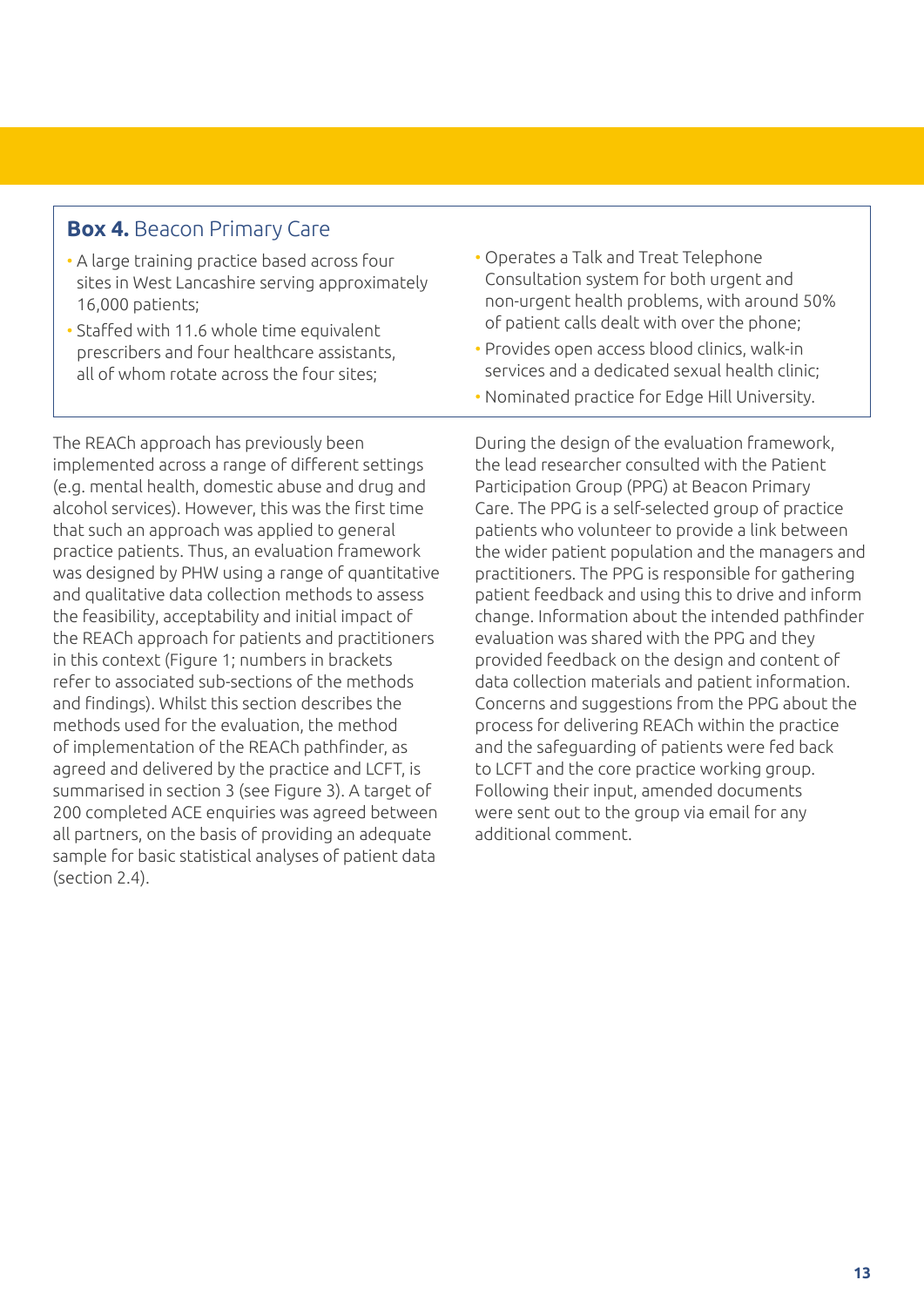

## **2.1 Practitioner and implementer feedback**

### **Sample and procedure**

Following the pathfinder implementation, a focus group was conducted with practitioners to gain their feedback on:

- The objectives and the implementation process of REACh in general practice;
- Practitioner roles and how different staff members personally engaged with the pathfinder;
- Perceived changes in practice during and following consultations;
- Initial impacts of the REACh approach on patients and staff;
- Barriers and challenges to the use of routine enquiry in the general practice setting;
- Suggestions for successful future implementation, including scale up to a whole-practice level.

Five practitioners took part in the focus group discussion: two nurse practitioners; one healthcare assistant (all of whom delivered ACE enquiry throughout the pathfinder); the practice manager and the office manager. The focus group took

place on site at the practice and was facilitated and recorded by the lead researcher. All participants provided informed consent. Semi-structured questions were used to direct the discussion, which lasted approximately 60 minutes. Further feedback and personal reflection was provided in writing by a GP partner (who also delivered ACE enquiry) and three reception staff all of whom were unable to attend the focus group in person.

A separate semi-structured interview was also conducted with the REACh Development Lead (RDL) from LCFT to explore the challenges of design and implementation and the key successes and learning points of the pathfinder from their perspective. This 90-minute interview was conducted face-toface with the lead researcher and audio recorded for transcription.

It is important to note that clinicians were not directly observed during the pathfinder. Therefore any insight into the actual implementation of ACE enquiry, the nature of discussions with patients and fidelity to the REACh model and process (see section 3; Figure 3) comes from practitioner feedback and one item of anonymous patient feedback (see 2.3) only.<sup>1</sup>

1 Question: I think my appointment with the GP/nurse/healthcare assistant was improved because they understood my childhood better. Response options: strongly agree, agree, neither agree nor disagree, disagree, strongly disagree.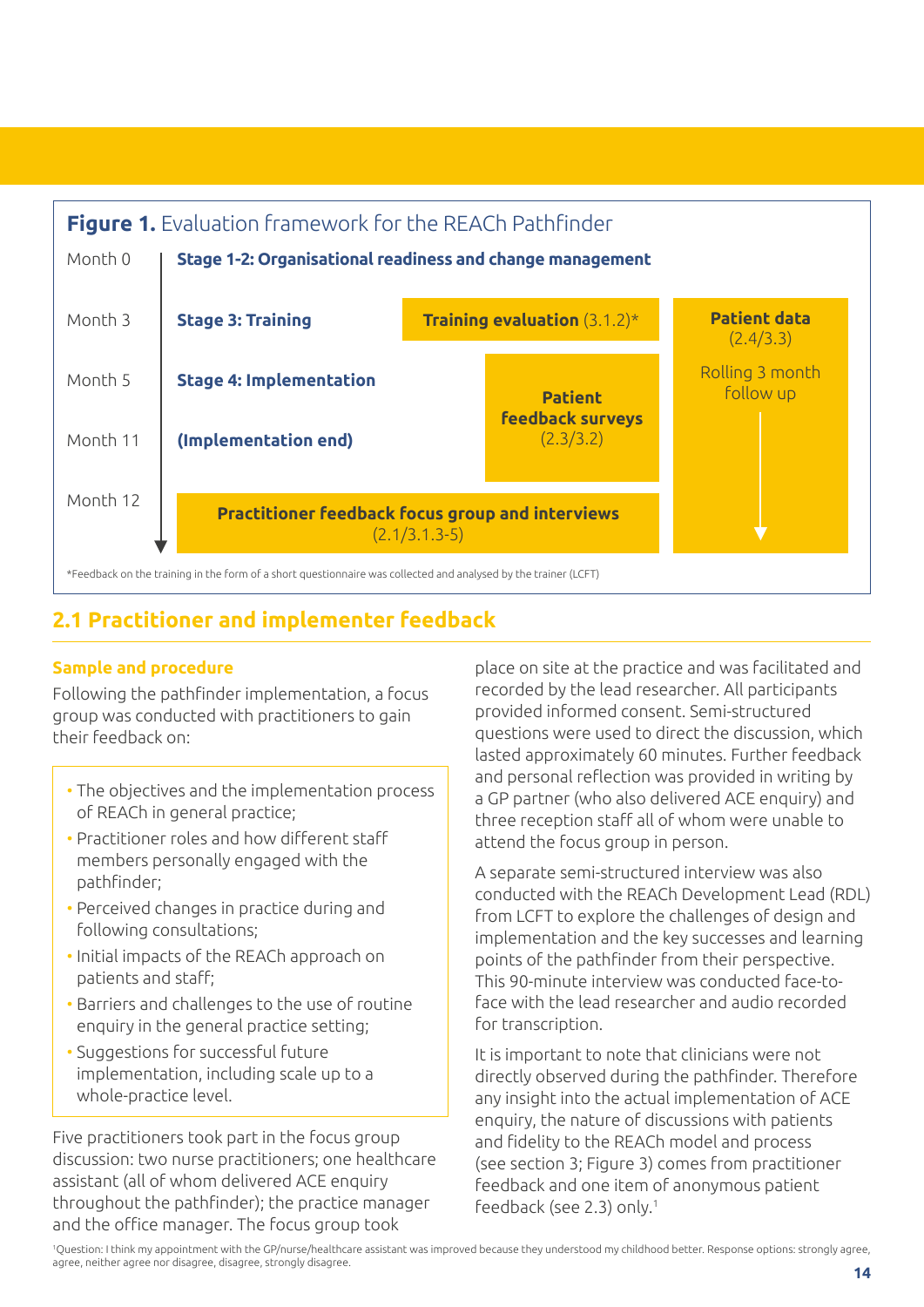#### **Data analysis**

Transcripts from the focus group and interview and the written responses from the GP and reception staff were analysed manually for coding and thematic analysis. Particular attention was paid to instances where practitioners were in disagreement and views were compared and contrasted with patient feedback (see section 2.3).

## **2.2 Patient feedback questionnaires**

#### **Sample and procedure**

All patients that completed the ACE enquiry tool and engaged with a health practitioner in the REACh approach were invited to provide anonymous feedback in the form of a short questionnaire. Small postcards containing a set of statements with likert-scale responses (strongly agree; agree; neither agree nor disagree; disagree; strongly disagree) that also included space for respondents to provide any other comments, were handed to patients along with the ACE enquiry tool (prior to their appointment) or could be picked up from practitioners following consultations. Patients were instructed to deposit completed postcards in locked collection boxes in the waiting area at each site. Questions were designed to assess patients' views as to the comprehensibility and acceptability of the ACE questions and the enquiry process. One further question considered the impact of being asked these questions on their consultation with the health practitioner.

Patients who had disclosed ACEs were also asked to identify if this was the first time they had told a professional service (i.e. not their friends and family) about these childhood experiences. Across all three surgery sites, 123 patients completed the feedback questionnaire (response rate of 56.4%).

#### **Data analysis**

Patient feedback questionnaires were analysed using basic frequencies for likert responses. Due to the anonymous nature of the questionnaire<sup>2</sup>, it was not possible to relate responses to ACE count or other patient information.

## **2.3 Patient records (practice data)**

#### **Sample and procedure**

A flow diagram of patient participation in the pathfinder is outlined in Figure 2. Data collection was coordinated by the Data Manager at Beacon Primary Care, who designed a coding script that allowed ACE data to be added to existing patient records within the current practice system (EMIS Web) by senior practice administrators. This process also allowed reception staff across the sites to maintain a record of patients that met eligibility criteria<sup>3</sup> (and were therefore offered the ACE questionnaire) but subsequently declined participation. Anonymous health and service use data were extracted for N=218 patients that completed the ACE enquiry and consented to the practice sharing their health data with PHW for the purposes of the evaluation.

#### **Data analysis**

Anonymous patient data were imported into IBM SPSS v24 software for cleaning and statistical analysis. Cases were excluded from analyses if: (a) patients did not answer three or more ACE questions<sup>4</sup> ; or (b) data from the patient record was not accessible or was incomplete. This resulted in a final sample of N=214 (Figure 2).

#### **Demographic data**

Patient age was categorised into four distinct categories (18-30; 31-50; 51-70 and ≥71 years old). Ethnicity was recorded by 2011 census categories, but due to the small number of patients in many of these categories, this variable was re-coded as a dichotomous variable (White; Other). Townsend scores<sup>5</sup> for deprivation were split into tertiles (high, medium and low deprivation).

<sup>2</sup>An anonymous approach was selected to facilitate response rate and ensure all patients had the opportunity to provide feedback directly to the research team. <sup>3</sup>Reception staff determined eligibility for REACh based on the following criteria. Patient is: (1) attending a pre-booked appointment with an enquiring clinician; (2) ≥18 years of age; (3) English speaking; (4) considered to have capacity and cognitively able to provide informed consent. <sup>4</sup> If responses were missing to only one or two ACE questions, but all other items were complete, cases were retained in analyses but interpreted with caution and these ACEs were assumed to be negative (no responses). <sup>5</sup> The Townsend Material Deprivation score (Townsend, 1988) is a measure of relative deprivation that incorporates four variables: unemployment; non-car ownership; non-home ownership; household overcrowding. Total numerical scores (range -6.61 to +11.06) are based on current residential postcode and routinely captured in patient records.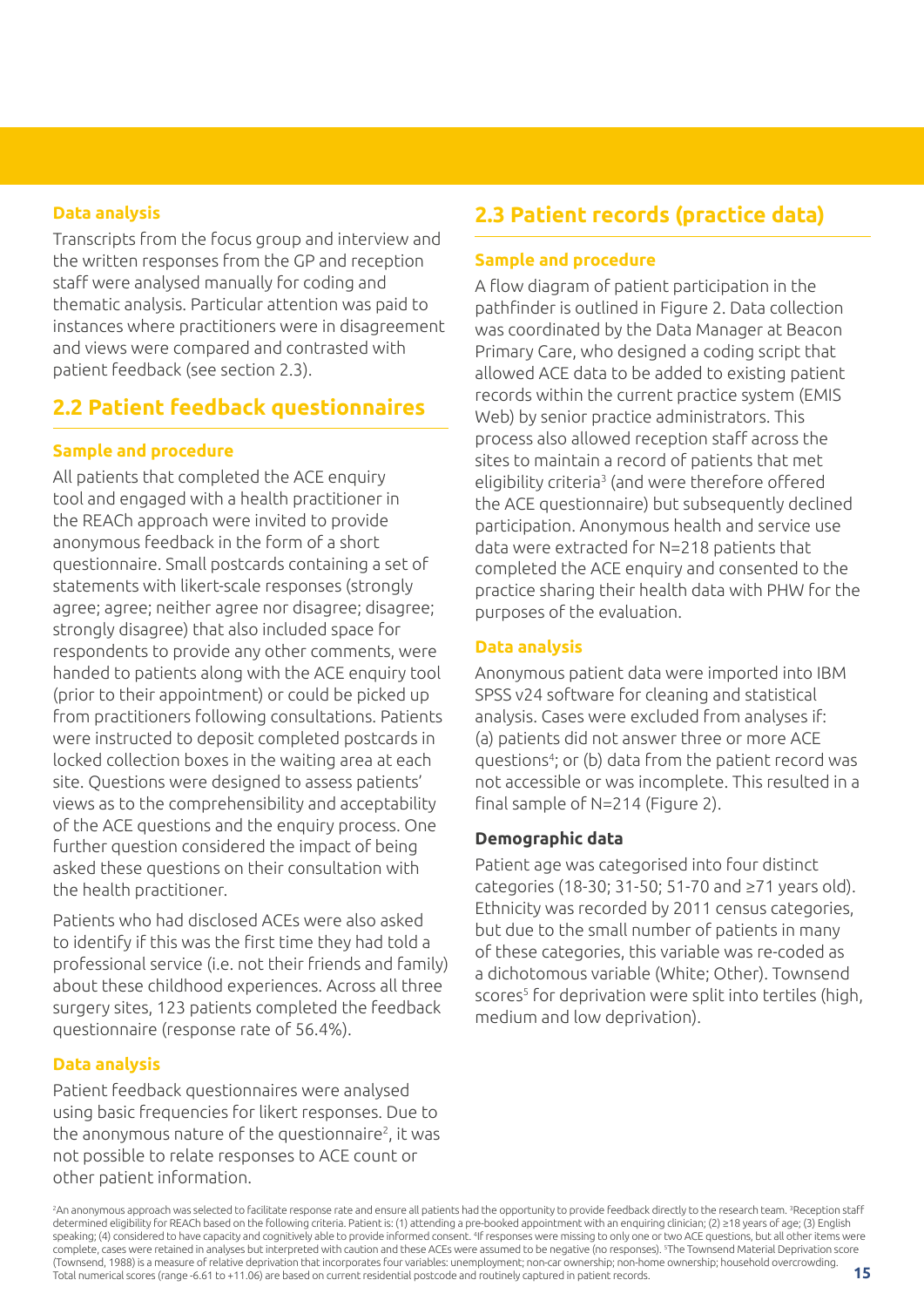

#### **Adverse Childhood Experiences (ACEs)**

Questions adapted from established ACE questions from the Centers for Disease Control and Prevention short ACE tool [1] and used extensively in previous research [7] were used to measure childhood exposure to forms of abuse and household dysfunction (see Appendix 1). Patients responded yes/no or by frequency to experiencing each of the 10 ACEs and these data were used to calculate an overall ACE score. For the purposes of analysis, scores were dichotomised into ACE count categories (0-1 ACE(s) and ≥2 ACEs).

#### **Life style factors**

Lifestyle data on BMI and smoking were included in analyses if they were collected or updated by the practice in the last five years. BMI was dichotomised into healthy weight (BMI = 18-25) and unhealthy weight (BMI <18 or >25) and categories for selfreported smoking status were: current smoker; and ex- or non-smoker. Measures of patient alcohol consumption and physical activity/exercise level were poorly completed and were therefore not used in analyses.

#### **Physical and mental health problems**

Chronic health conditions examined included: cardiovascular disease (including coronary heart disease; myocardial infarction; heart failure; angina; stroke and transient ischaemic attack); Type II diabetes; asthma and mental health. Patients were coded as having these chronic conditions if at least one of the following criteria were met:

- The patient was identified as being on the Quality and Outcomes Framework (QOF) register<sup>6</sup> for that particular condition;
- $\cdot$  The patient was Read<sup>7</sup> coded with that condition as an existing problem AND was on consistent current medication (acute or repeat);
- The condition was described in written evidence from a clinical practitioner (e.g. in the notes of the GP following a consultation or in a letter from a specialist hospital department).

6 The QOF is part of General Medical Services contract for general practices and was established in 2004 to reward practices for the provision of quality care. For more information see http://www.nhsemployers.org/your-workforce/primary-care-contacts/general-medical-services/quality-and-outcomes-framework. 7 Read codes are a thesaurus of clinical terms that provide a standard vocabulary for clinicians to record patient findings and procedures in health and social care.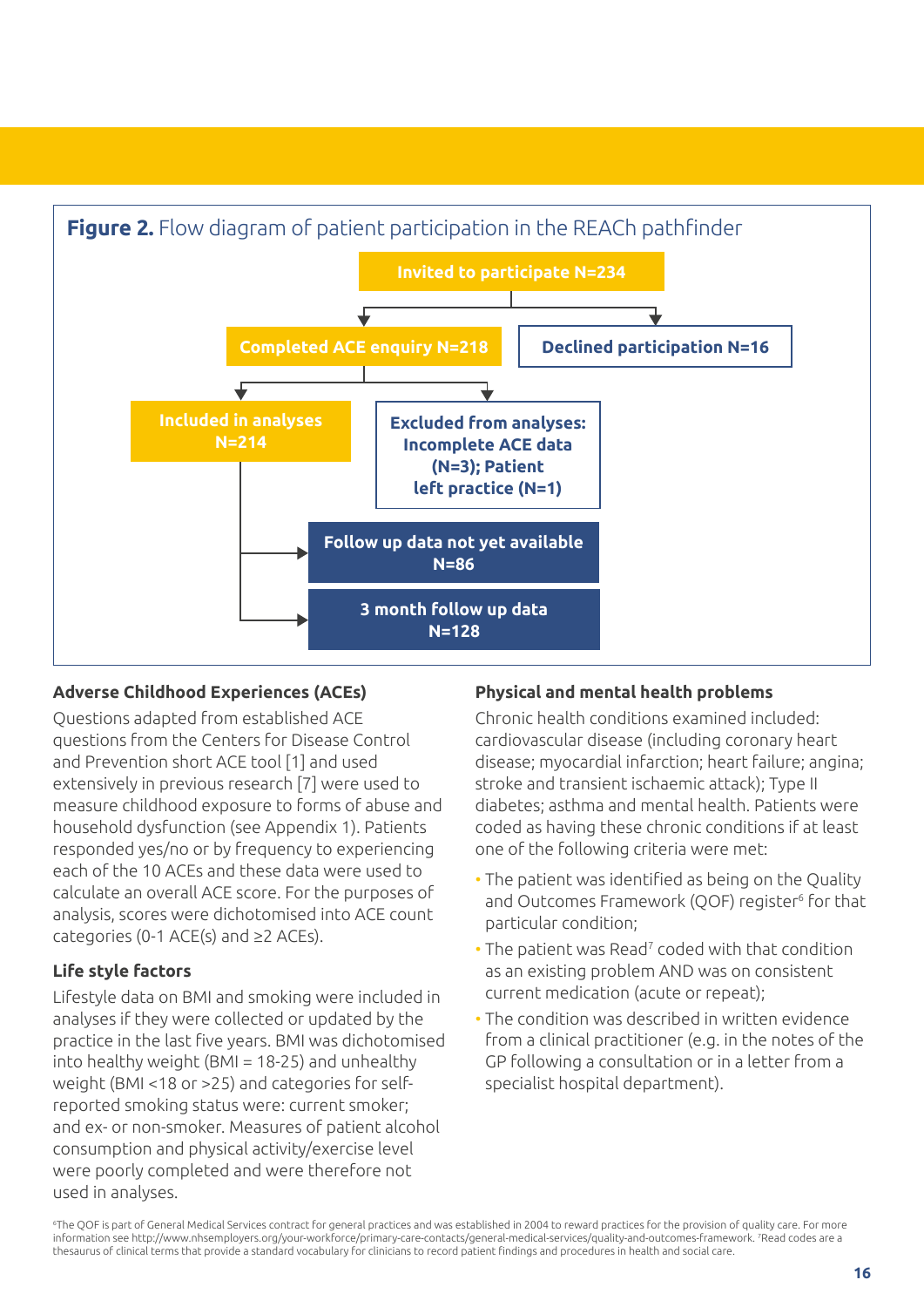Patients that were on the QOF register for two or more chronic health conditions (including those above, plus atrial fibrillation, hypertension, respiratory disease, cancer, chronic kidney disease, osteoarthritis and rheumatoid arthritis) were categorised as having multiple long-term conditions (MLTC).

For patients who had consulted with a GP for mental health problems, available scores from the 7-item Generalised Anxiety Disorder Assessment (GAD) and 9-item Patient Health Questionnaire (PHQ) were also extracted. The GAD is a selfadministered tool used as a screening and severity measure for anxiety. The PHQ is also selfadministered and is used to monitor the severity of depression and response to treatment. Both are validated for use in primary care.

#### **Health service use**

Data were collected on the number of both telephone triage and face-to-face appointments patients had attended in the 6 months prior to ACE enquiry. This included an appointment at any of the four practice sites but did not include appointments that were booked but subsequently categorised as DNA (patient did not attend). Patients that attended ≥4 times in the six month period were categorised as 'frequent attenders'. However, as the mean number of attendances in this practice appeared to be much higher than the national average (mean=5.0; SD=4.86; in 6 months) $\delta$ , a further category was produced to identify those patients that created the greatest demand on the practice. For this, 1 standard deviation above the mean was set as a cut off point, with patients who attended ≥10 times in six months labelled as 'high demand' patients.

Patients in the 75th percentile for number of repeat medications issued in the previous 12 months were categorised as having 'high medication use' (≥45 prescriptions in 12 months). Where available, data on the number of attendances in the three months following ACE enquiry were also collected (N=128 patients; see Figure 2).

#### **Data related to ACE enquiry**

Further data were extracted to explore the process of REACh implementation (see section 3.1.1-2). This included: the date of enquiry; the enquiring clinician (GP; Advanced nurse practitioner [ANP]; healthcare assistant [HCA]); and the reason for that particular consultation (see Appendix 1 for full list and description). Patients who disclosed ACEs were also asked to indicate if this was the first time they had told a professional service about those experiences (yes/no). Free text searches within all historical consultation notes were also used to identify if ACEs had been previously disclosed and captured within patients' records. Search terms were as follows: trauma; abuse; maltreatment; violence; violent; parent and childhood. Such searches were conducted for the 50 patients with the highest number of ACEs<sup>9</sup>.

#### **Statistical analyses**

The relationship between ACEs and lifestyle factors, chronic health and health service use was explored using bivariate (Chi squared) and multivariate (binary logistic regression) statistics.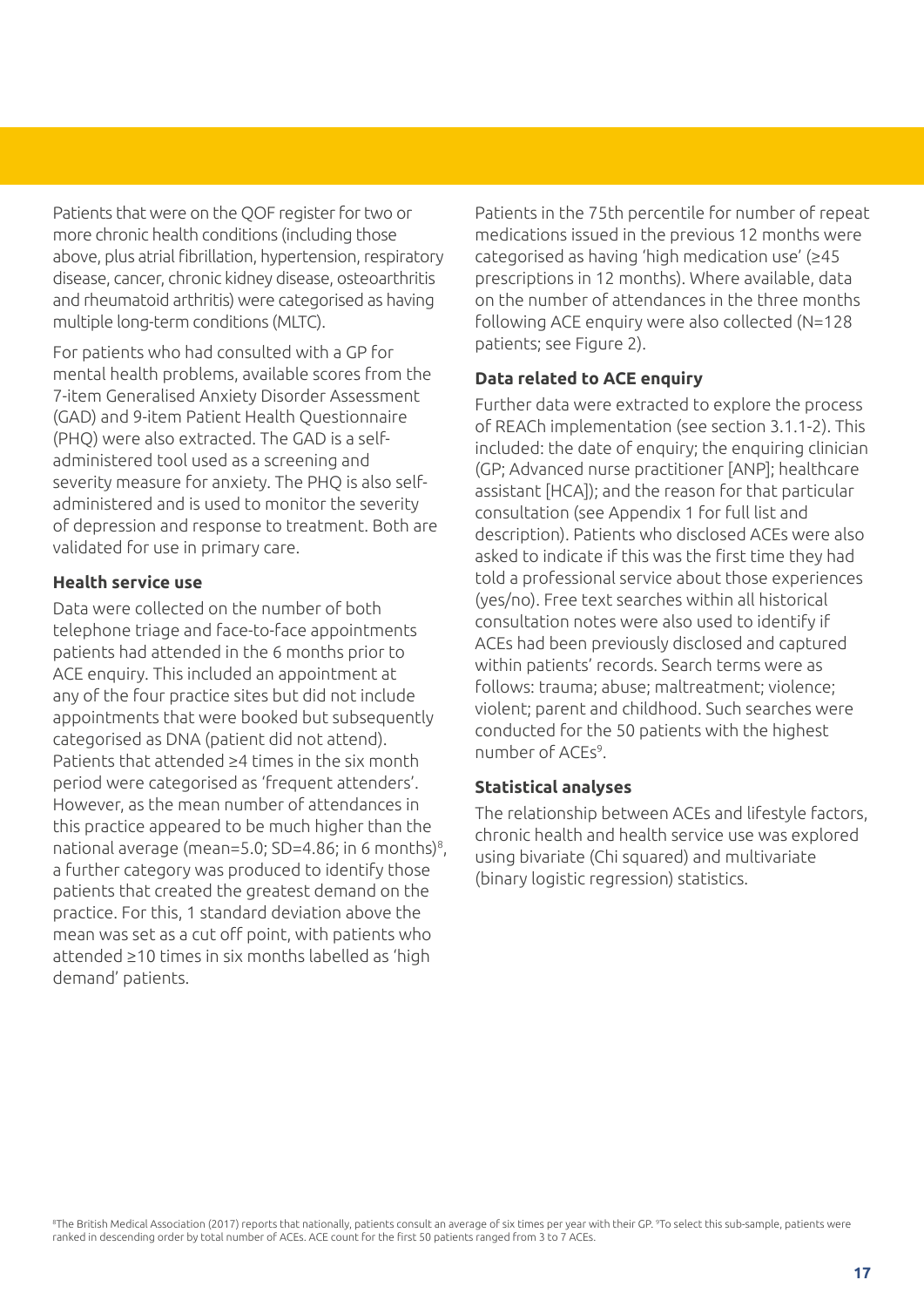## **3.1 Feasibility and acceptability among staff**

An assessment of the process of implementation of the REACh GP pathfinder explored its feasibility in this new (general practice) context and aimed to answer two key questions: (1) to what extent was the programme implemented as intended; and (2) who did the programme engage in different processes and activities? Both implementation data

and practitioner feedback were used to consider these questions. Practitioners' personal reflections on how they felt delivering ACE enquiry, what this meant for their consultations and how this may have affected their patients also offered insight into the acceptability of this type of approach.

## **3.1.1 Programme design and delivery**

The REACh objectives and intended model of delivery are described in Box 3. The following sections summarise information provided by practitioners on what took place during the pathfinder at each stage of delivery.

#### **(Stage 1 and 2) Organisational readiness and change management**

The first stage of the REACh model – the organisational readiness checklist (Box 3) – was created by LCFT to ensure that any organisation looking to implement routine enquiry could do so in a 'well-managed and safe way' by making the necessary commitments of time, human resources and management capacity, and ensuring that appropriate systems and processes were in place for safeguarding and information governance. This checklist was completed by a working group at the practice, with the support of the RDL from LCFT. It identified specific actions and decisions which needed to be taken to support the REACh pathfinder (Box 5).

Prior to the implementation of ACE enquiry across Beacon Primary Care sites, a planning process took place involving a core internal working group of practitioners and management representatives to address arising questions (Box 5) and explore how routine ACE enquiry may fit within existing patient pathways. Support at these meetings was provided by LCFT and PHW were also in attendance<sup>10</sup>.

### **Box 5.** Key questions resulting from the organisational readiness assessment

- How would patients be informed about the pathfinder?
- What system would be used to gain consent from patients for their participation?
- Where in the patient pathway should enquiry take place?
- When would patients be asked to complete the questionnaire?
- On completion, how would the questionnaire be relayed to the relevant health professional?
- Which patients should be included in (or excluded from) the pathfinder?
- Which practitioners should carry out the enquiries?
- Where and how would the data from the enquiry be stored?
- Does recording ACE data fit with current data collection systems or are changes needed?
- Who will have access to this data?
- What support will be available for staff?
- What support systems will be available for patients?
- What is the best method for training delivery (in a large practice where time is limited and there are few opportunities to get everyone together)?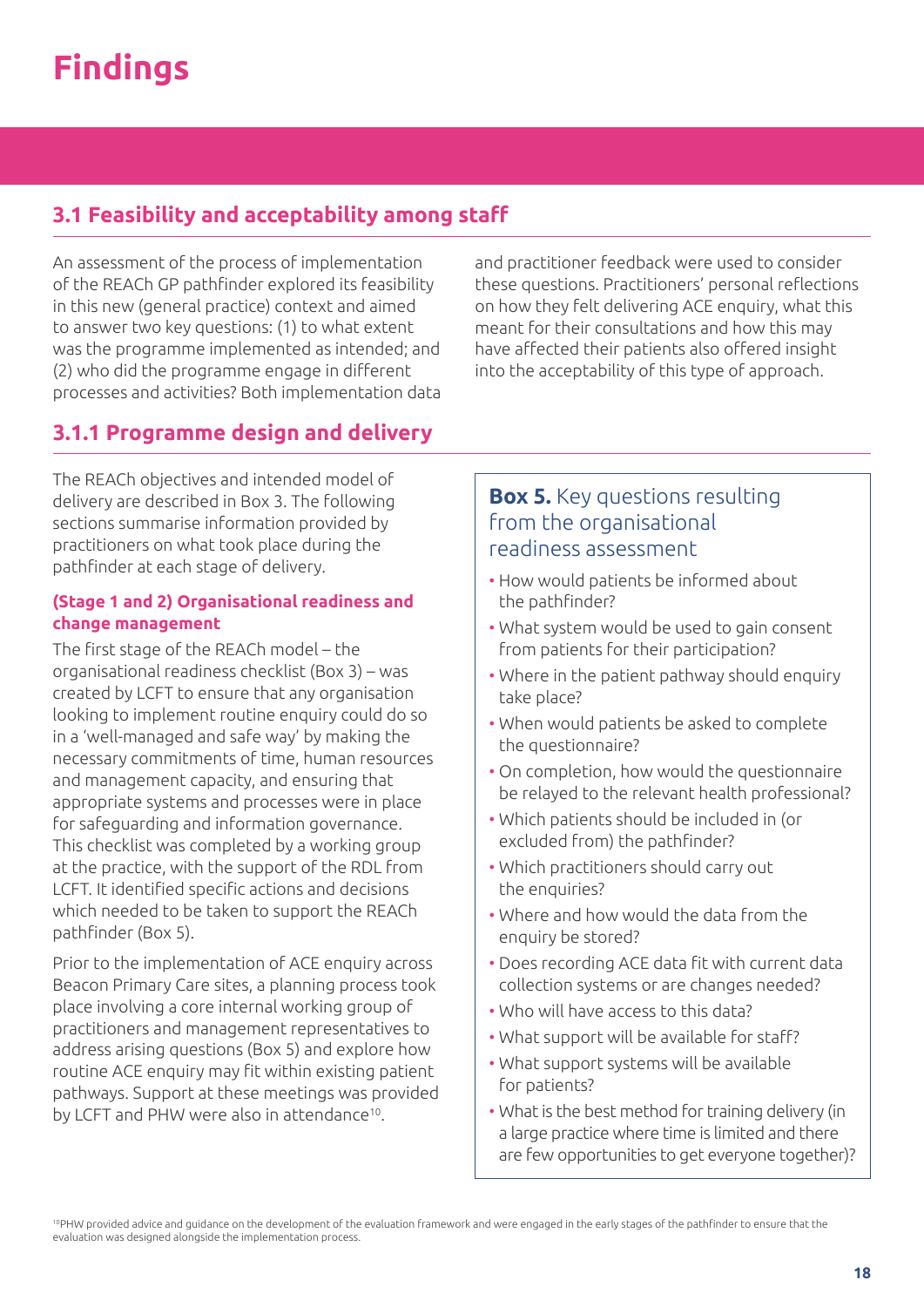Outcomes from these meetings were presented to all staff during whole-practice study afternoon sessions in order to allow all staff to contribute to the change management process. Patient representatives were also engaged through the PPG (see section 2). The method for the delivery of REACh and the accompanying patient pathway that was agreed by the practice and LCFT is shown in Figure 3.

The usual mode of delivery for REACh, and the model that was intended for this ACE enquiry pathfinder in general practice, was one in which all staff participate in a practice-wide change. Initially a small group of practitioners were identified who would pilot the REACh approach over a two-week trial period, allowing for any changes to the design or process of the pathfinder to be addressed before implementation was extended to the full practice. During this period, time was blocked out/protected at the end of each relevant session for the participating practitioners (i.e. reception and administrative staff were unable to use this time for patients) to provide a buffer against any overrunning consultations.

After this initial two-week period, practitioners provided feedback to colleagues as to the impact of REACh on their consultations and wider workload. Feedback was very positive; only one patient out of 40 had declined to take part and practitioners reported that they were pleased overall with how the trial period had gone. There were no reports of any patient becoming distressed, and anecdotes supported the idea that even those patients that reported no ACEs recognised this as a valuable initiative to the wider practice.

Concerns were expressed about time and capacity for enquiring practitioners but only one patient was reported to have taken considerable time to talk through many complex issues, resulting in substantial delays during that clinical session for the practitioner concerned. Consequently, any additional burden in this initial stage was not large, blocked protected time had not been used, and a wider roll out across the whole practice was considered something that may actually lessen the impact on the small group of practitioners who were currently enquiring. No concerns were raised by reception staff at this time.

However, when the decision of how and when to roll out to the whole practice was discussed with all staff the majority decided against full implementation. Practitioners across the rest of the practice were asked by a senior GP partner to volunteer to take part but there was no additional uptake to the pathfinder. The management and senior partners at the practice reported that while staff saw the benefit of ACE enquiry, they would not deliver and respond to the ACE questionnaire without having time blocked out within each session to support this. As the practice were not in a position to facilitate this request, the pathfinder continued with only the initial small group of enquiring clinicians; all of whom agreed to proceed with no blocked or protected time.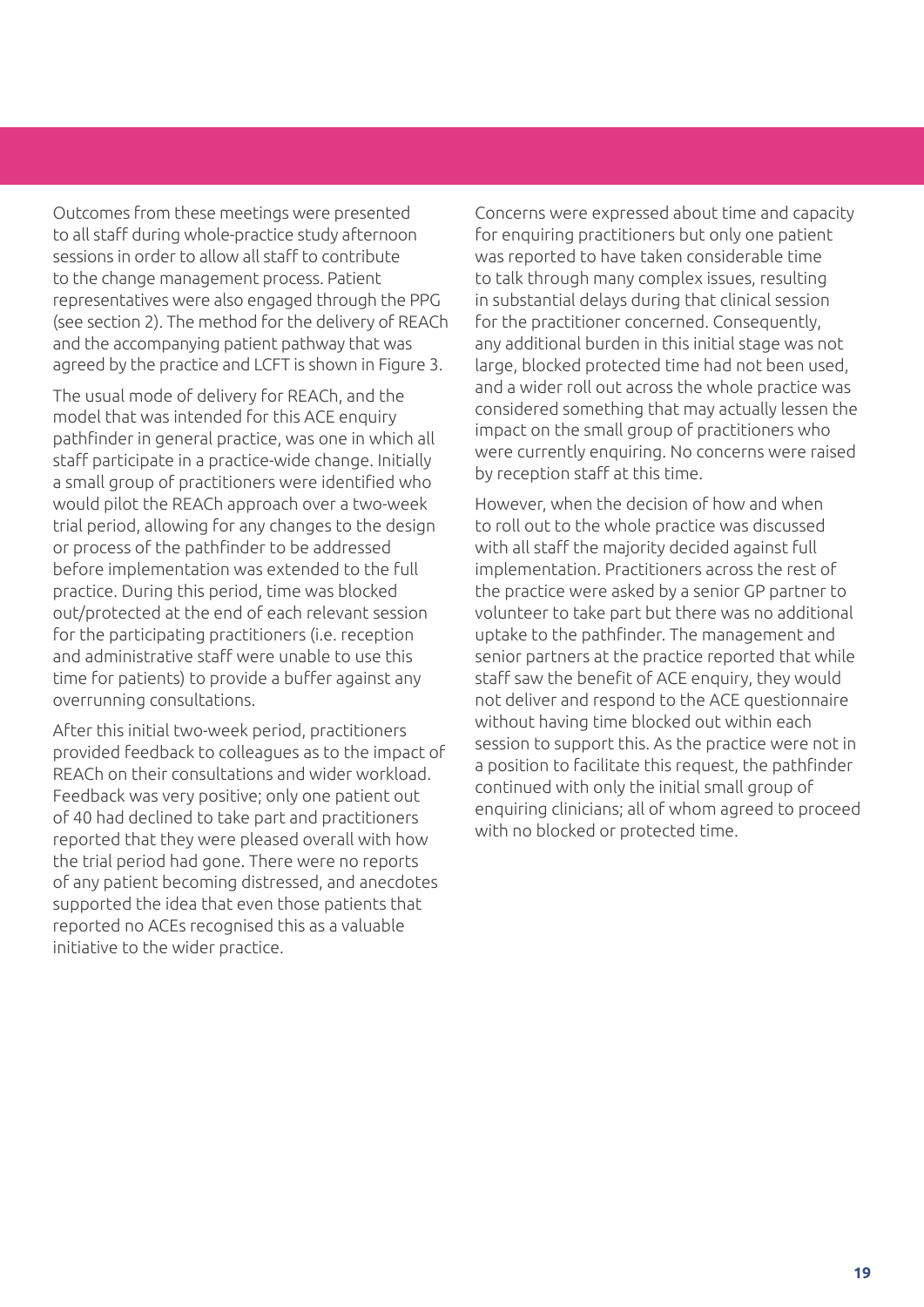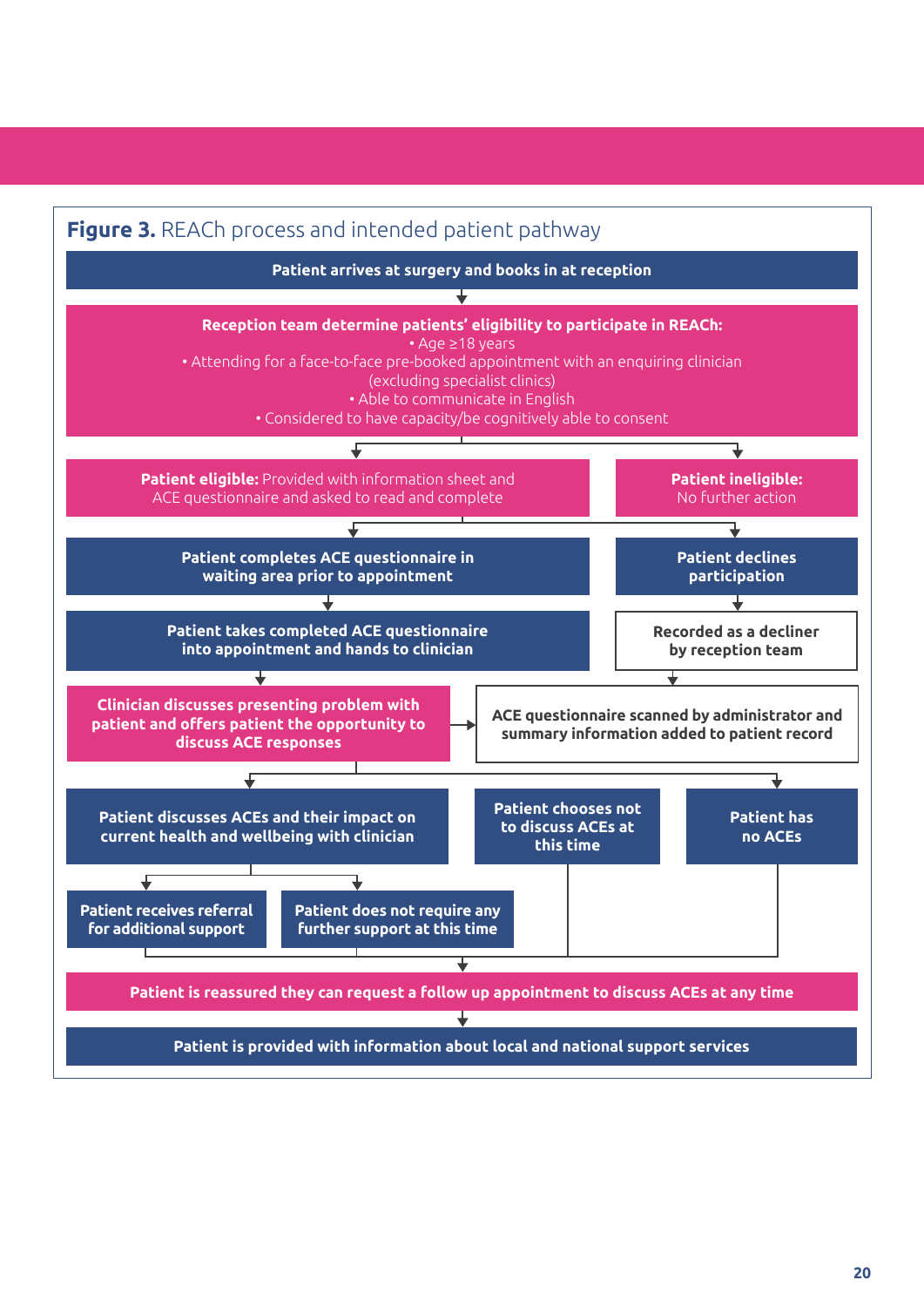## **3.1.2 Staff and patient engagement**

#### **(Stage 3) Training**

The engagement of different staff groups in the training and implementation activities of the pathfinder is summarised in Table 1. A further additional 1:1 training session was conducted by RDL for a new member of staff in October 201711.

All but one enquiring clinician attended all of the three training sessions. However, many other staff were unable to attend all sessions. Due to other demands on the time set aside by the practice for training (monthly sessions), REACh training sessions took place over five months. RDL confirmed that this was a notable deviation from previous applications of the REACh approach.

#### **The following was captured in training evaluation forms provided to the RDL (N=34):**

• 44.1% (n=15) of staff felt that the training had been very useful, with the remaining 55.9% (n=19) stating it had been fairly or quite useful.

• All participating staff reported that the training had increased their confidence in asking about and responding to ACEs to different degrees; 26.5% somewhat (n=9), 44.1% considerably (n=15) and 29.4% definitely (n=10).

#### **From practitioner feedback:**

- Staff reported that they felt the training was informative and provided them with new insight into the impact of early life experiences on health and wellbeing.
- However, some staff also felt that the training was protracted and could be condensed.

From the perspective of the trainer, concerns about the organisation and completion of the training were also expressed by the RDL who reported a "real disconnect" between the different training elements (based on the timing of sessions) and challenges retaining the focus of trainees when time that had been set aside for the REACh training was reassigned to discuss other emerging practice issues.

|             |    |                   | <b>Nursing</b><br>staff**<br>$(N=12)$ | <b>HCAs</b><br>$(N=6)$ | Manage-<br>ment<br>$(N=3)$ | <b>Admin</b><br>& other<br>$(N=16)$ | Reception<br>team<br>$(N=19)$ |
|-------------|----|-------------------|---------------------------------------|------------------------|----------------------------|-------------------------------------|-------------------------------|
| Nov<br>2016 | 32 | 6                 | 5                                     | $\overline{2}$         | 3                          | 6                                   | 10                            |
| Jan<br>2017 | 33 | 6                 | 5                                     | $\overline{2}$         |                            | 9                                   | 10                            |
| Mar<br>2017 | 40 | 7                 | 6                                     | 3                      | 2                          | 8                                   | 14                            |
| Арг<br>2017 | 6  | 3                 | $\overline{c}$                        |                        | N/A                        | N/A                                 | N/A                           |
|             |    | Total<br>$(N=63)$ | $GPs*$<br>$(N=7)$                     |                        |                            |                                     |                               |

## **Table 1.** Training activity and attendees, per staff group (N=out of a possible)

<sup>11</sup>1:1 training was provided to a GP who was new to the practice and wanted to engage in the REACh pathfinder programme. This practitioner replaced an enquiring GP who had left the practice in April 2017.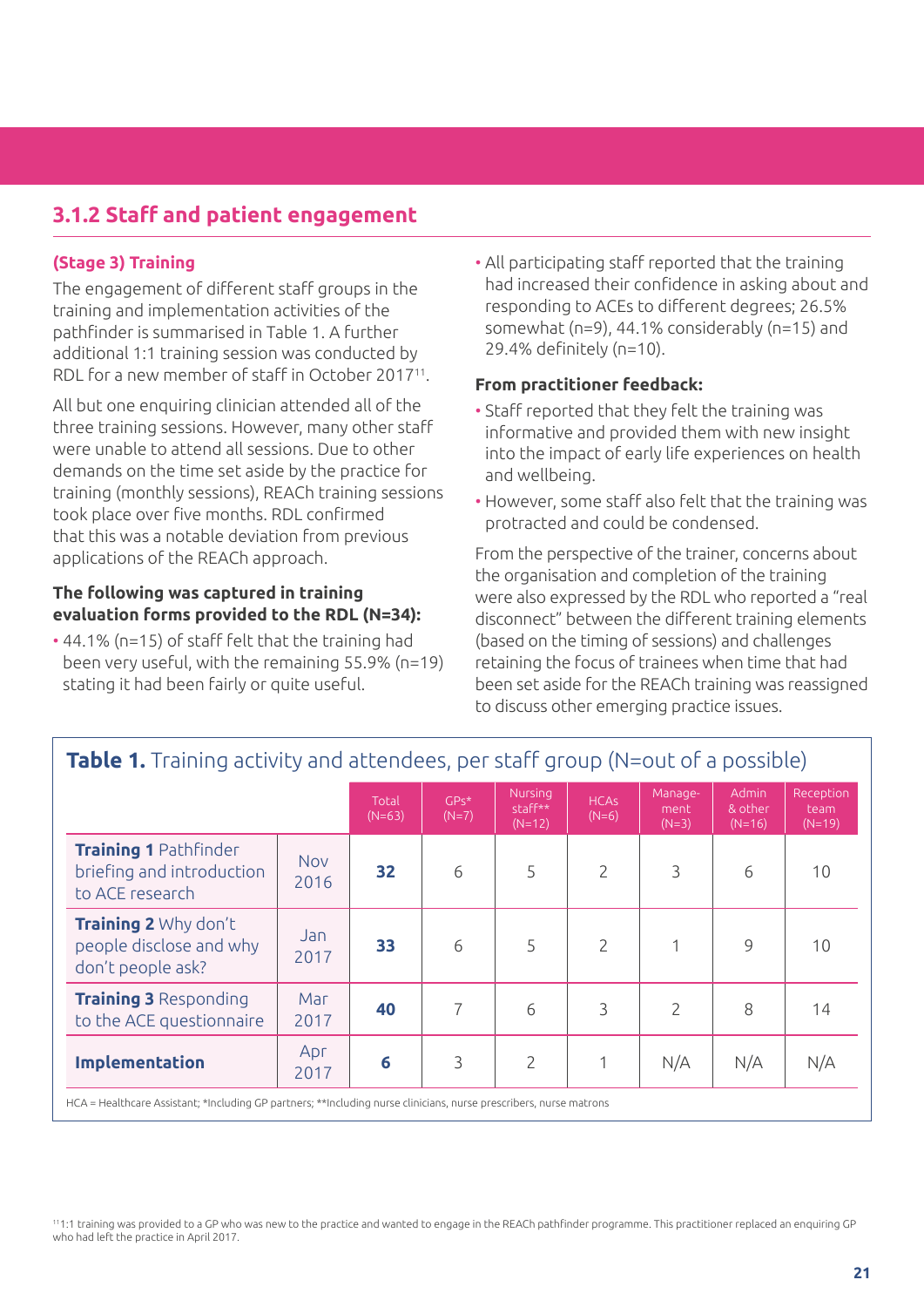#### **(Stage 4) Implementation**

The first ACE enquiry was completed on 3rd April 2017. The subsequent progress of the pathfinder is summarised in Figure 4.

A total of 218 ACE enquiries were completed during implementation. Over this same period, 16 patients (8 male; 8 female) declined to take part. Decliners ranged in age from 34 to 81 years, with a mean age of 64.4 years. The number of completed ACE enquiries varied considerably by month. Although numbers were highest in the first month of implementation, a steady decline occurred over the following 4 months (Figure 4). After the first month, one enquiring GP left the practice and additional resource was not available to commit to the delivery of the pathfinder until October. In August, only eight enquiries were completed by the practice. Fidelity to the agreed enquiry process (Figure 3) was not measured and findings cannot quantify or qualify the interactions between patients and reception staff or clinicians (i.e. during consultation). Insights into the nature of appointments are provided from practitioner feedback (section 3.1.3) and anonymous patient feedback (section 3.2).

#### **Appointment characteristics**

Throughout the pilot, ACE enquiries were completed by GPs (36.4%), advanced nurse practitioners (42.5%) and healthcare assistants (20.6%). Reasons for consultation at the time of enquiry were categorised into six distinct groups (see Appendix 1 for full details): general consultation (5.1% of enquiry appointments); sexual

health (11.2%); chronic condition management (33.2%); mental health (5.6%); acute physical health presentations (34.1%); and investigative appointments (e.g. blood tests; 10.3%). Enquiring staff suggested that it was feasible to deliver ACE enquiry within a range of different pre-booked appointments (see section 3.2.2).

#### **Demand for follow up support**

According to practitioners, although all were offered, no patient requested onward referral or specific follow up support following ACE enquiry. There was no indication that any patient had booked a further appointment at the practice specifically to discuss their ACEs or any reflections or reactions they had following the initial ACE enquiry consultation. Although many patients were reportedly keen to retain the information provided by the practice on sources of support and relevant contact numbers, no patient indicated to practitioners an explicit intention to access these services in the immediate future. The challenges associated with understanding patients' experiences following ACE enquiry were discussed extensively during practitioner feedback (see 3.2.3). However, no data were collected directly from patients on the nature of ACE discussions with clinicians.

**I can't say that anyone I saw that had ACEs wanted to come back or have any other support. More often than not it was a simple 'I'll think about it'.** Clinician (HCA)

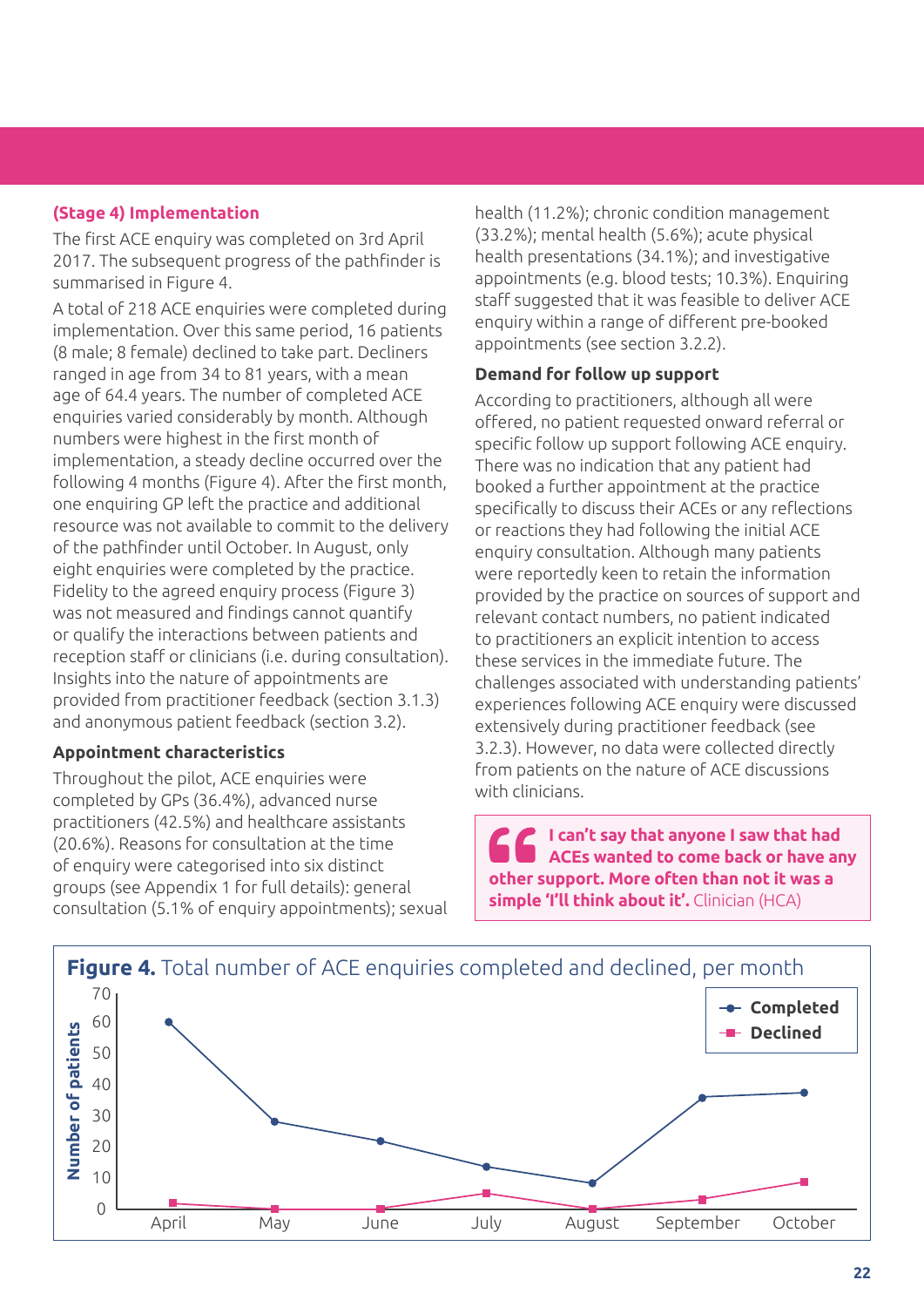## **3.1.3 Successes and impacts**

Practitioners described what they felt were the strengths and potential benefits of the pathfinder. Although their comments were largely focused around changes in the patient experience, they were also able to reflect on wider impacts for themselves as professionals.

#### **The patient-practitioner relationship**

Staff were unanimous that the training and learning of REACh had positively influenced the way in which they delivered consultations and structured support around their patients. They reported the following changes for practitioners:

- Increases in empathy, particularly towards patients that frequently visit the practice and may previously have been considered 'troublesome' or attending inappropriately and placing unnecessary burden on the practice.
- Recognition that it often was not the patients they expected that were reporting a high number of adversities, and that the impact of these experiences may 'look' very different for different patients.
- A more holistic consideration of patients' needs, including the many possible influences on their health and wellbeing.

**Knowing about someone's ACEs absolutely helps you to structure support around that person, there is no doubt about that. It definitely helps you to understand that person sitting in front of you so much more.** Clinician (Nurse)

Practitioners also perceived changes for some patients following ACE enquiry:

- (Improved) understanding that current health can be linked to earlier life experiences.
- Changes in help seeking behaviour, such as looking for reassurance and the opportunity to talk, rather than further tests or referrals for ongoing problems.
- Acknowledgement of a positive difference in consultation style.

**There was one particular patient I'm thinking of, who I never would've guessed had that kind of background, and who comes in regularly for chronic disease management. She actually talked about what happened in her childhood and she said she had never spoken to anyone about it before. She didn't want to do anything with it, but she did say she appreciated being asked. So that, to me, made it worthwhile.** Clinician (Nurse)

The commitment of enquiring clinicians and the managerial and administrative staff supporting the pathfinder, even in light of the considerable challenges and barriers, was commended both by practice management and the RDL. Their innovation, motivation and enthusiasm for improving patient care was described as a key driver for shaping implementation and delivering the target number of ACE enquiries.

**They still remained motivated, despite all of the hurdles we faced. There was no lack of enthusiasm; even though it [the pathfinder implementation] took a very long time.** RDL

#### **Wider personal impacts**

Staff acknowledged that having an understanding about ACEs carried impacts beyond their immediate clinical roles and described how:

- Their awareness had re-shaped their attitude towards friends and family members who may have experienced ACEs.
- They had now come to recognise and appreciate the strengths that some people have in the face of adversity.

**Some people that came in with ACEs were really quite strong characters. I was completely in awe of some of these 'power house' types, how they had dealt with that type of situation and got on with the rest of their lives.** Clinician (HCA)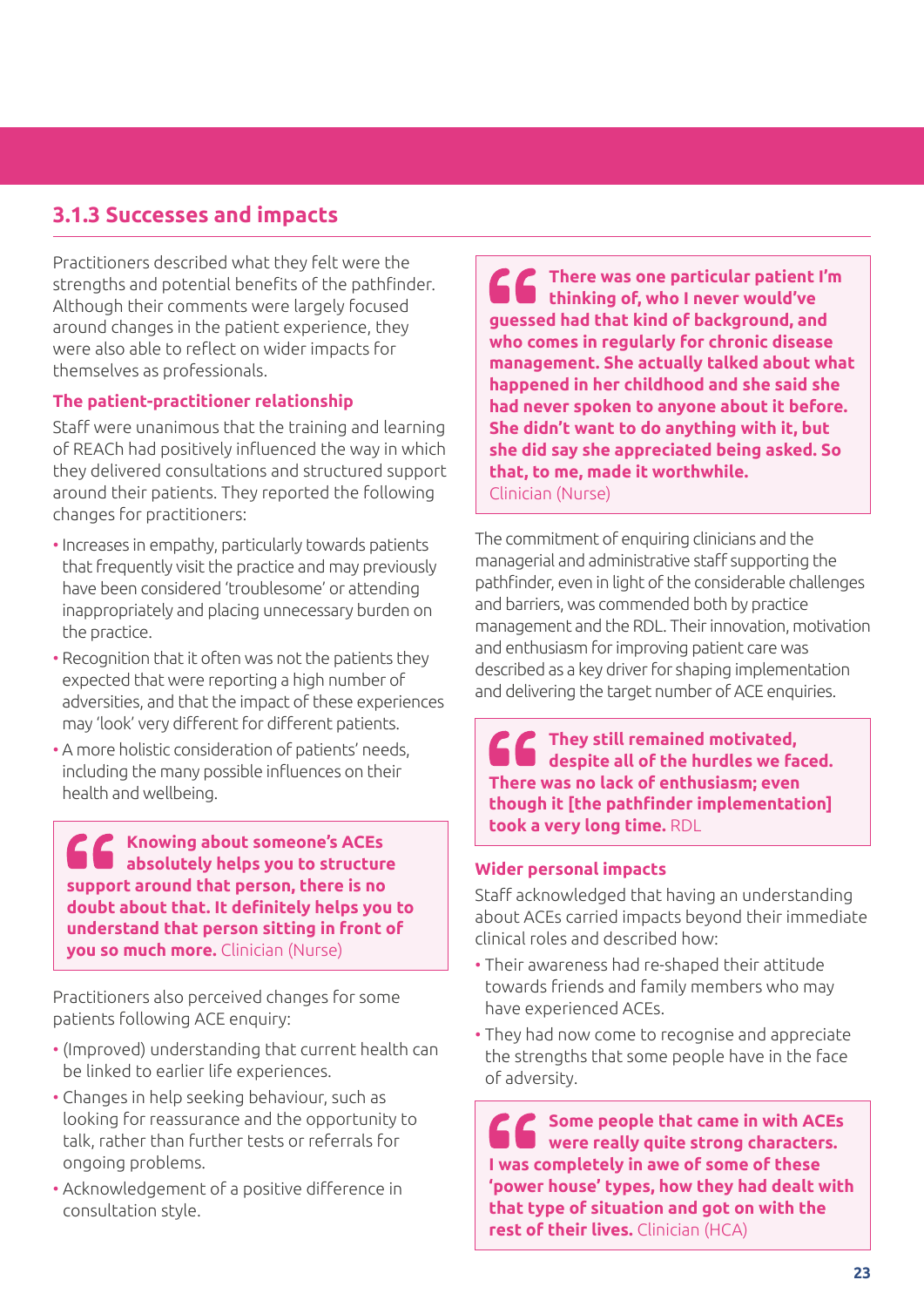## **3.1.4 Challenges and barriers to implementation**

Staff identified many challenges and barriers to successful REACh implementation. Some of these challenges were thought to be specific to operating within this particular practice, whilst others were described as more reflective of the wider demands currently facing primary care.

#### **Coordination across a large multi-site practice**

A combination of factors created difficulties for the delivery of training, meetings and implementation. Amongst these, staff described how:

- Staff are constantly moving around sites, including to locations not involved in delivering the pathfinder.
- The practice offers many different clinics and services, but only some clinician appointments were designated as eligible for ACE enquiry, therefore causing additional confusion as to when and where ACE questionnaires should be given to patients.
- Different sites have different patient demographics (e.g. one site has a much higher proportion of older patients) and therefore practitioners had very different experiences of delivering ACE enquiry across the different sites.
- The practice underwent wider changes as a result of taking on a new surgery site and a large student intake during the implementation period which influenced staff capacity in ways that had not been foreseen or accounted for during the organisational readiness assessment.
- All of the above factors prevented any substantial practice-wide 'systems change', as would usually be required to support the adoption of a new process with the practice.

However, there was notable disagreement among staff as to whether the REACh approach may work better in a different practice. Whilst some felt that a smaller practice may not face some of the challenges for coordination that have hampered this pathfinder, others suggested that these challenges, and a constant evolution in process and demand, are fundamentally inherent to general practice and would therefore be the same in any practice.

**You can't have people coming into a service and arriving at a reception that isn't ACE-informed. Because those people may experience distress. They might appear to be 'difficult'. Something may be triggered for them. If everybody isn't aware that this might be a trauma response, the system doesn't work.** RDL

#### **Staff engagement and full-scale roll out**

The lack of involvement of the wider practice in the pathfinder was cited as a key barrier from the perspective of both the RDL and the staff delivering ACE enquiry for the following reasons:

- Many staff, particularly those in non-clinical roles, were reported to feel as if the REACh process had nothing to do with them. Consequently, if was felt that these individuals failed to engage or buy-in to the pathfinder and the training.
- It was suggested that any change to the way that clinicians consult with patients, if it is going to be truly ACE-informed, must be supported by a change in the way that patients experience and interact with the whole system; starting with how they are received by the practice over the telephone and at reception.
- It was also felt that it is important for all staff to understand what the ACE questionnaire means, how it is going to be used and the relevance of asking about ACEs for patient health and wellbeing, in order to drive and support culture change at a practice-level.
- Some staff that had themselves experienced ACEs (and disclosed this to senior practice staff) had reservations about the suitability of asking about childhood adversity in general practice, and therefore did not engage in the pathfinder.
- Staff suggested that the voluntary nature of implementation for clinicians may have been a key factor – psychologically sending out the message that this change in process was temporary and not considered very important.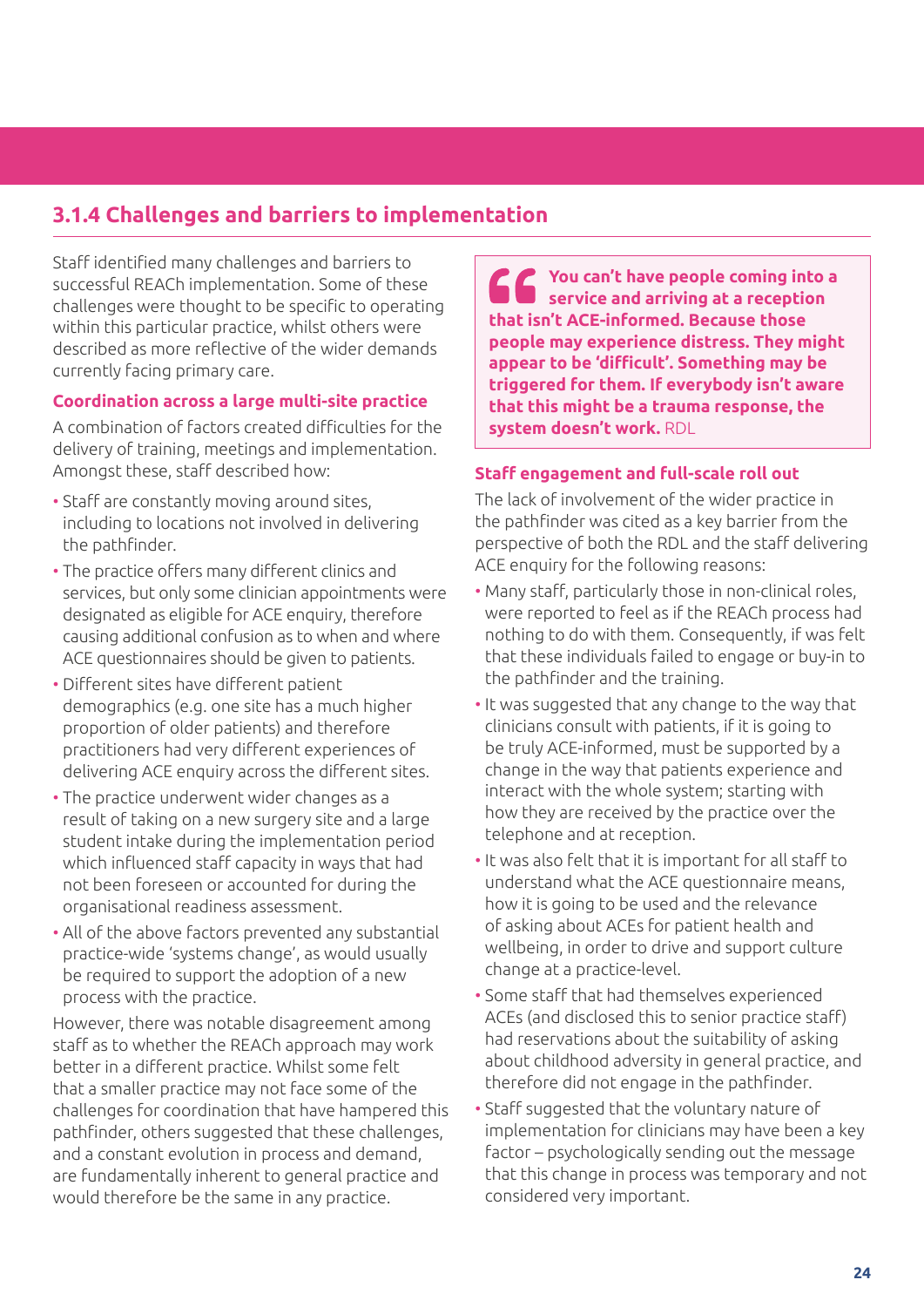- Enquiring staff reported that not having clinicians across the whole practice involved in conducting ACE enquiries was a considerable barrier to effective delivery; suggesting that this caused confusion for reception staff about eligibility for the pathfinder and was a key contributing factor in eligible patients not being offered the ACE questionnaire<sup>12</sup>.
- However, feedback from reception staff was that the pathfinder had resulted in only minimal impacts on the day-to-day running of reception and that the process ran smoothly in its current form.

**Staff were pretty unanimous in seeing the merit of the work. However, there was a great deal of anxiety about the potential impact on the consultation, and the fact that we do not have enough surgery time to deal with what is already coming through the door.** Practice Manager

#### **Current capacity and demand for appointments**

The fact that staff were already under considerable pressure and working to capacity was implicated as a reason for both the non-engagement of those clinicians that did not volunteer to deliver ACE enquiry, and as a significant challenge for those that did. Staff suggested that:

- Dealing with their heavy workloads and the other demands on their time and attention meant that they would not remember until part way through the day that patients should have been coming in with complete ACE questionnaires (but were not).
- They felt unable to always give the time they wanted to exploring patient's ACE responses due to the pressures of waiting patients and the implications of running behind in a given clinic or surgery session.
- In times of high demand, they were instead restricted to being over-reliant on simply passing on the list of support services, rather than engaging fully with patients in a discussion about what support they felt they needed now or in the future.
- These pressures were described as reflective of the current national landscape for general practice and it's "never ending demand". Capacity issues were also attributed to national staffing crises, as vacant clinical positions can remain unfilled for extended periods of time.
- As staff feel they are already at breaking point, and cost savings are at the forefront of people's minds, it is a big undertaking to pursue something new that includes extra work and no immediate gains in terms of efficiency or funds.

**Taking the time to explore the questionnaire would and did have a massive impact on your workload. Sometimes if you were running behind, it was easy to feel as though you were doing a disservice to it really. You'd say 'any problems?' and they'd say 'yes' and you would start thinking well how can I deal with this now.** Clinician (Nurse)

#### **The ACE questionnaire**

Staff suggested that the challenges of service demand were further compounded by the following experiences of patients and staff:

- Patients needing more time than anticipated to complete the ACE questionnaire, with the majority taking in excess of five minutes and some reported to experience difficulties understanding parts of the questionnaire (however, see also section 3.3).
- The process for completing the ACE questionnaire not allowing for any flexibility when patients arrived late for their appointments (as was a frequent occurrence). Therefore, many patients did not have the time to complete all questions before they were called in for their consultation.
- Although reception staff confirmed that the questionnaires were generally well received when initially handed out to patients, a few patients were noted as commenting the questions were intrusive.

**To broach it can be uncomfortable as a clinician. But I wouldn't say it's difficult. It's just about getting over that awkwardness at first.** Clinician (HCA)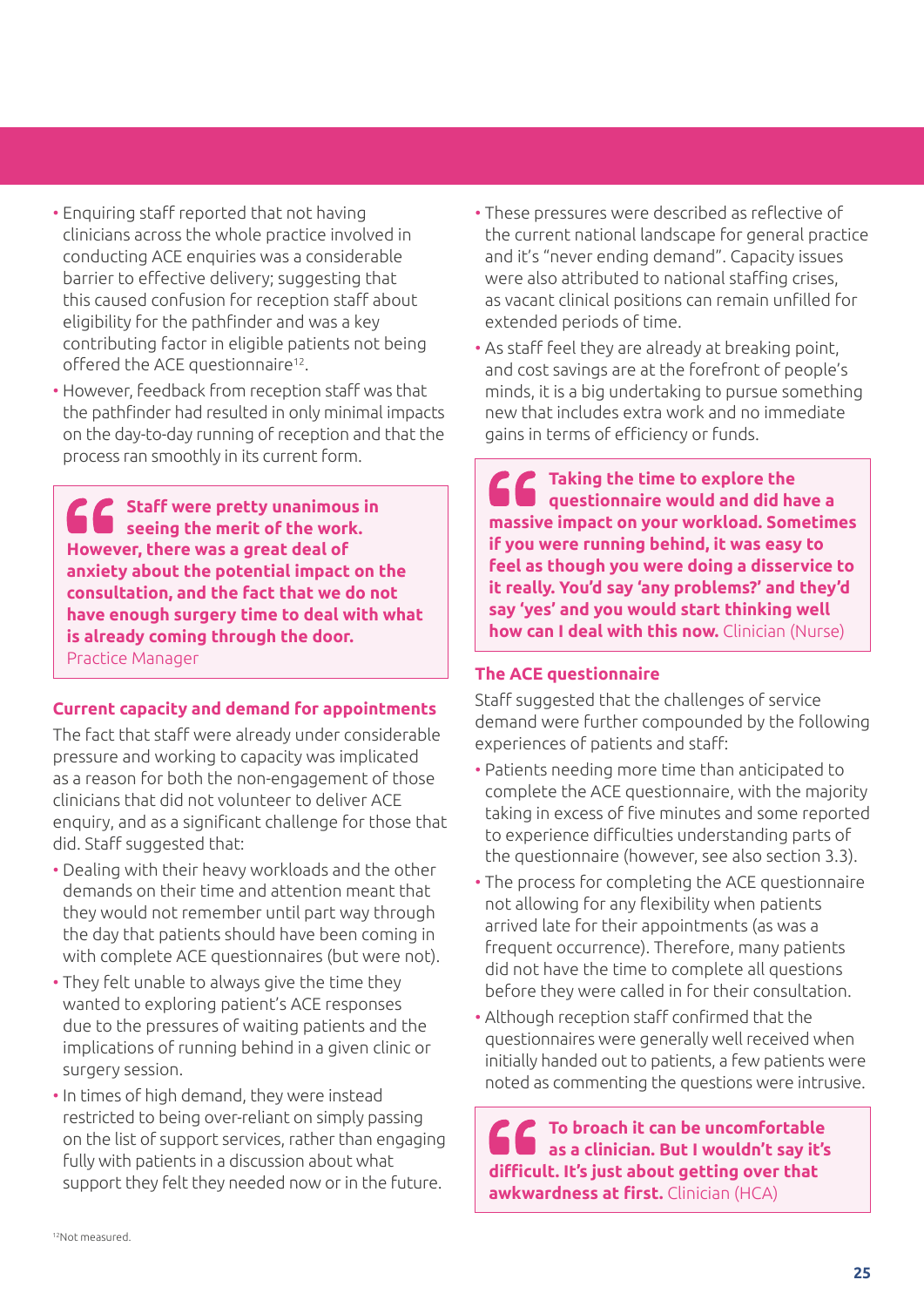- Older patients were considered by reception staff and clinicians to be less willing to complete the questionnaire and more likely to openly challenge its appropriateness.
- Enquiring staff suggested that broaching the subject of ACEs could be uncomfortable for clinicians and it took time to develop their confidence in discussing these topics with patients. However, they stated that the more experience they had, the easier it became.
- It was also acknowledged that clinicians are required to be very careful about what open ended questions they might ask during a consultation, especially if, in the patients' view, they are unrelated to the problem(s) with which they are presenting. All enquiring staff felt that the ACE questionnaire and the designated process of self-completion was a huge strength of the REACh approach – helping the patient, but also protecting the clinician.

**If they haven't finished completing the form before they come in [to the consultation room], even giving them five minutes more to complete it has such a knock-on effect. Some patients were walking in still filling in their forms. But you are very aware that another patient has arrived, you have two home visits to do, so you don't want to give them those extra ten minutes because everything is backing up all the time!**  Clinician (Nurse)

#### **Understanding outcomes for patients**

One of the biggest challenges reported by staff was understanding how patients felt and how their behaviour may have changed during and following ACE enquiry. In particular:

• Critically, staff all agreed that it was simply not possible to gauge whether patients had experienced an inherent therapeutic benefit from being given the opportunity to talk to a health professional about their childhood (section 1.2).

- Whilst there was some suggestion of a positive impact on patients (e.g. from body language), the possibility of undetected adverse outcomes was also widely acknowledged.
- Staff also recognised that existing challenges for clinicians in managing patient confidentiality and appropriate record keeping had hampered any meaningful record of the actual detail of the ACE enquiry discourse (i.e. beyond the patients yes/no responses and overall 'score').
- Staff expressed concerns that there were no follow up mechanisms to understand what happened after patients left the practice, that patients may stop engaging with the practice all together13, and that if this were the case there would be no opportunity for practitioners to reflect on their ACE discussion with that patient again in future.
- Although some staff felt that the fact that patients are reassured that they can revisit the issue of ACEs with practitioners at any time went some way towards bridging this gap, others raised concerns that this may not be enough for some patients, particularly as there is no way of knowing if those patients would actually be able to access a suitable appointment with a preferred clinician in future (i.e. due to availability; service demand etc).
- For example, staff felt it was very unlikely that a patient who had reflected on their ACE enquiry and consequently attempted to book a follow up appointment would outline this situation and the nature of their required consultation to reception staff at the time of booking.

**It could've had a detrimental effect though. So they buried it deep, but then we've opened that can of worms. You give them the numbers, but you can't know whether they will then actively seek any help.**  Clinician (Nurse)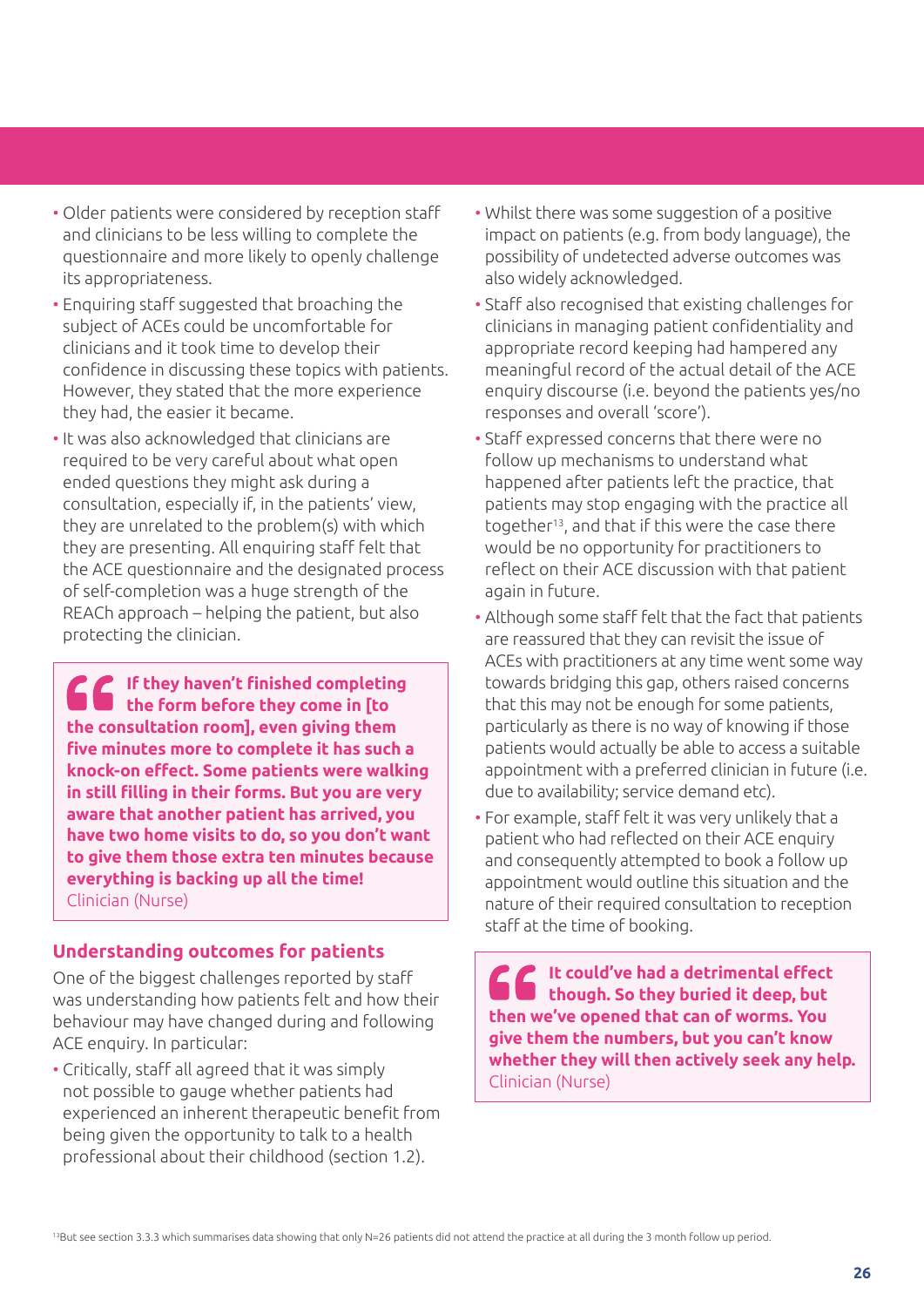**All we can see is their body language and how they respond, and those that have had ACEs have responded quite positively.** Clinician (Nurse)

#### **Moving away from the medical model**

For those working to adapt and facilitate the REACh approach, it was acknowledged that general practice presents the following challenges not experienced previously with this approach:

• Addressing the discord between the medical model that underpins healthcare in the UK and is based on the pharmacological or surgical treatment of physical problems, and the broader social model of health that considers social, cultural, environmental and economic factors needed to support trauma-informed care.

**GPs are complex organisations. The systems and processes that we have tried to shoe-horn asking about adversity into in many ways just don't support it.** RDL

• Supporting a fundamental shift in perspective for professionals that are trained in, and accustomed to, one prescribed way of working, and may feel vulnerable moving into new domains. This includes alleviating concerns and misconceptions of the need for greater patient access to traumainformed mental health services as a pathway from ACE enquiry.

## **3.1.5 Enablers and opportunities for future development**

Practitioners identified a range of ways in which they felt the pathfinder could be improved or better supported for future implementation. These suggestions are summarised in Figure 5 and expanded upon in the text sections below.



#### **Funding**

Staff suggestions about financing routine enquiry focused on the following:

- Suitable financial provisions to reflect the hours of surgery and administrative support time that are needed to ensure a model like this is delivered effectively.
- Funding allocated to a dedicated resource e.g. an ACE enquiry champion – whose substantive role would be to support training, administration, implementation and supervision. This role may also act as a direct point of contact for patients; thus potentially encouraging uptake and providing a more reliable vehicle for patient feedback.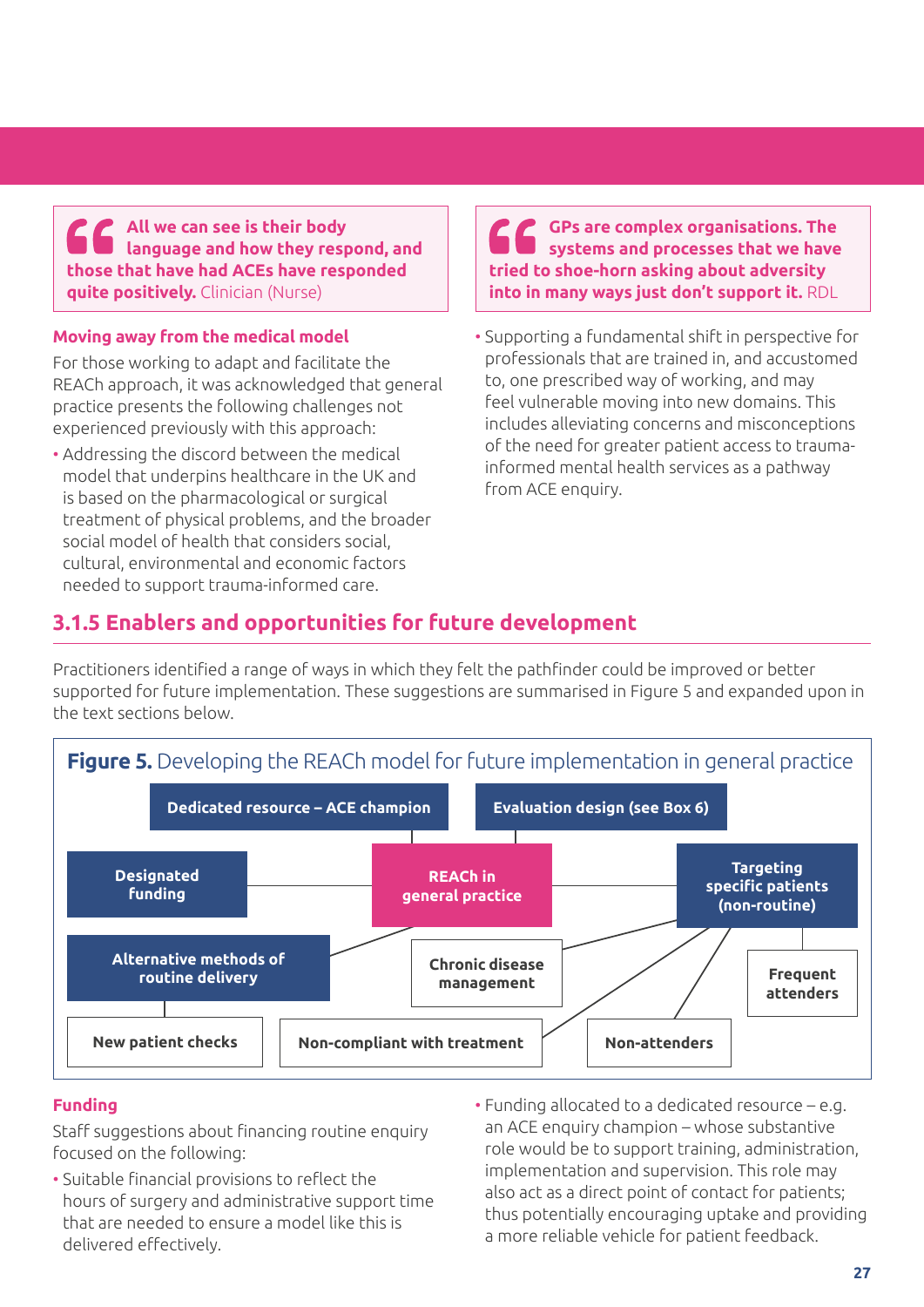#### **Methods of delivery**

Staff discussed the possibility of a range of different methods for delivering routine ACE enquiry, including: mailing questionnaires to patients at home; having patients complete the ACE questions on exit from the surgery; and incorporating ACE enquiry within new patient checks. Whilst it was generally felt that the former two options may compromise patient safety, there was considerable support for the idea of enquiry with new patients alongside their other standard assessments (height; weight; smoking status etc).

**In a new patient check, we are not as swamped as the prescribers. This would be a good appointment to carry ACE enquiry out. We would then be able to allocate them a follow up consultation if required.**  Clinician (HCA)

Staff suggested this may be feasible if delivering clinicians were allowed access to pre-bookable appointments that would be readily available for those disclosing ACEs who required additional support. However, some staff expressed reservations about the suitability of enquiry within new patient checks, due to its similarity to a screening process, but lack of onward referral pathways or treatment options for those patients experiencing trauma.

**So if there is a high ACE score, should we be addressing that? Like we do if there is high blood pressure or BMI. Somewhere down the line, could there be litigation because we didn't address it? There are lots of implications of asking using a form for new patients.** Clinician (Nurse)

#### **Targeting patients**

Although different cohorts of patients were suggested that may specifically benefit from ACE enquiry, staff were divided as to whether they thought a more targeted approach was suitable. Some felt that gathering any information about childhood was better than none (in terms of understanding patients' history) and the ACE questionnaire could be used in the way that the GAD and PHO are at present.<sup>14</sup> Others felt that conducting enquiries opportunistically would simply not work as initiatives in the GP setting require a very clear process that can be applied to and by all clinicians.

#### **Evaluation design**

Staff expressed a range of ideas (or "wish-list") as to the data they would like to see collected from general practice patients to evaluate ACE enquiry more rigorously and over the longer term. These variables and research questions are summarised in Box 6.

### **Box 6.** Practitioners' ideas for designing and scaling an evaluation framework assessing the effectiveness of ACE enquiry in general practice

- For people disclosing ACEs for the first time: how did it make them feel? Did this open up a conversation that they had previously wanted to have but didn't feel able? Had it ever crossed their mind to speak to a health professional about this?
- If ACE enquiry has altered a patient's attendance, is this because they have stopped to consider how often they may attend unnecessarily, or have they been put off coming back at all?
- Is that short intervention enough for patients?

Would they want some form of follow up, even if only by phone call, in the following weeks?

- How do patients feel once they reflect on their ACE enquiry after a week or a month?
- If patients did want a follow up ACE consultation, were they able to get a timely appointment?
- Does capacity in general practice and the availability of appointments with a preferred clinician make a difference to how patients feel about responding to ACE questions?

<sup>14</sup>The GAD and the PHQ are used to assess risk. When a patient first attends for an appointment related to mental health, their patient record is flagged to ensure that they are given the questionnaires at reception. These scales are then completed in the waiting area and taken in to the consultation with the clinician. The scales may also be completed again at a later date to monitor changes.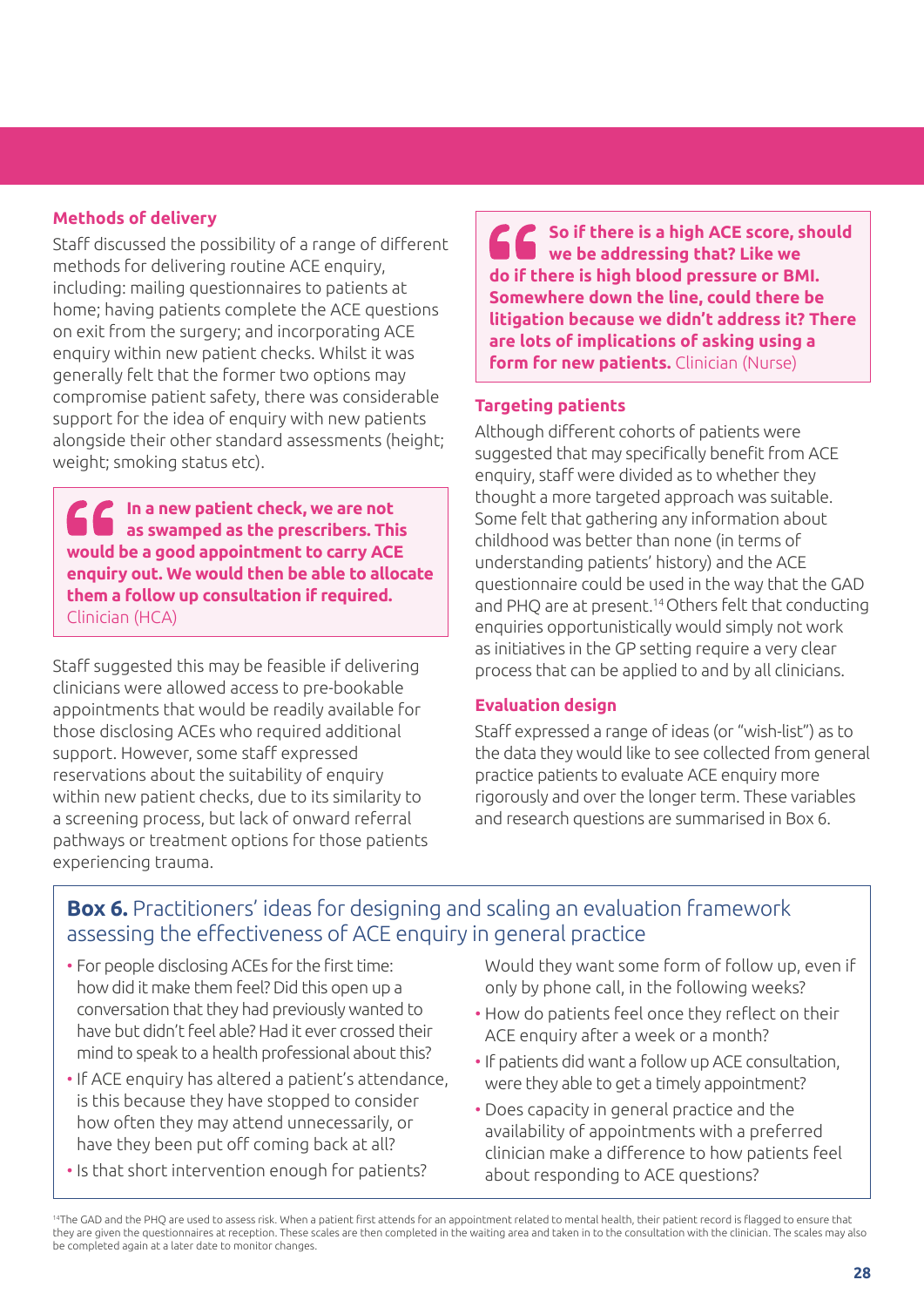## **3.2 Patient feedback**

Patient feedback questionnaires were completed by 123 patients. Assuming that all patients were provided with the appropriate postcard to complete their feedback (not measured), this suggests a response rate of 56.4%. Although patient feedback was anonymous and cannot be linked to any patient demographic or other information, respondents were asked to indicate whether or not they had disclosed ACEs on their ACE questionnaire (completed; N=112), with 49.1% of respondents with at least one ACE. Generally, patients held overwhelmingly positive views of the ACE enquiry pathfinder, with over 85% of respondents agreeing or strongly agreeing that the questions were clear and understandable, that it was acceptable and important to provide information about childhood experiences to a health professional, and that a GP surgery was a suitable place to be asked these questions.

Over two thirds of respondents also indicated that their appointment with the health practitioner was improved because of this enhanced understanding of their childhood. However, opinion was overall more divided on this measure, with around one in five (21.1%) selecting the neutral, mid response

## **Box 7.** Additional feedback received from patients

- All of this is life, but some people do need help to get over it.
- I think it is important that you ask about receiving physical abuse, but also about witnessing it in the home. But what about, for example, someone who is 4.5 years older than them?
- This is incredibly emotive and can open a can of worms that will be incredibly difficult to deal with alone. Having someone to follow up on the impact of these questions immediately would be really useful.
- I think it's an excellent idea to ask these difficult questions and is extremely useful.
- Questionnaires should be sent out in the post, not completed in the surgery.
- The questionnaire should ask in more detail about different forms of emotional abuse.

(neither agree nor disagree). Although patients with no ACEs reported marginally more positive views on each of the measures, none of these differences were statistically significant (Figure 6).



#### **29**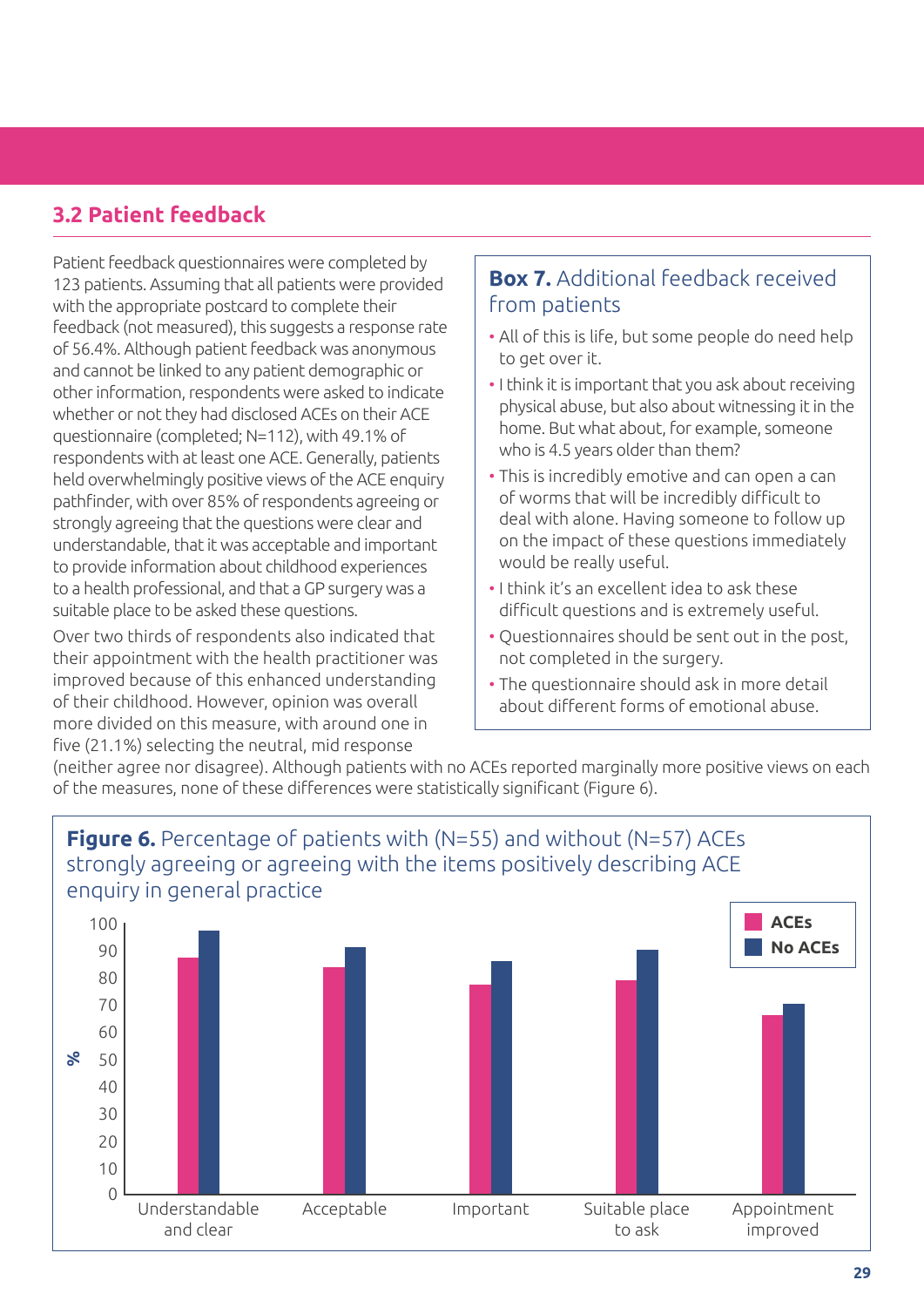Of the 55 respondents who indicated that they had disclosed one or more childhood adversity on the ACE questionnaire, 67.2% (N=37) stated that this was the first time they had told a professional (i.e. someone other than their friends and family) about these experiences. There was no difference in the views about ACE enquiry of those patients who had and had not previously disclosed their ACEs to a service or professional. On the reverse of the feedback postcards, patients were also provided with the opportunity to share any general comments on ACE enquiry with the research lead. Further comments were provided by four respondents (many of whom provided multiple comments) and are paraphrased in Box 7.

## **3.3 Patient Data 3.3.1 Sample characteristics**

During the course of the REACh pathfinder, 214 patients completed an ACE questionnaire and provided details on their childhood experiences to a health practitioner. A summary of these ACEs, and patients' demographic and other lifestyle and health variables extracted from health records is provided in Table 2 (see also Appendix 1 for full description of ACEs). Participating patients ranged in age from 18 to 93 years (mean age: 52.2 years) and just under two thirds were female. Just over a third of patients had experienced two or more ACEs during the first 18 years of life. The prevalence of individual ACEs ranged from 2.3% of patients growing up with an incarcerated household member, to 32.2% experiencing emotional abuse (Figure 7). Compared with previous research of the general population in England collected via self-selected household surveys, as may be expected overall ACE prevalence was marginally higher among this general practice sample (13.6 vs. 14.9%  $\geq$ 4 ACEs respectively; [2])<sup>15</sup>. The relationship between ACEs and demographic factors is summarised in Box 8.



<sup>15</sup>Data from general population surveys includes only those aged 18-69 years.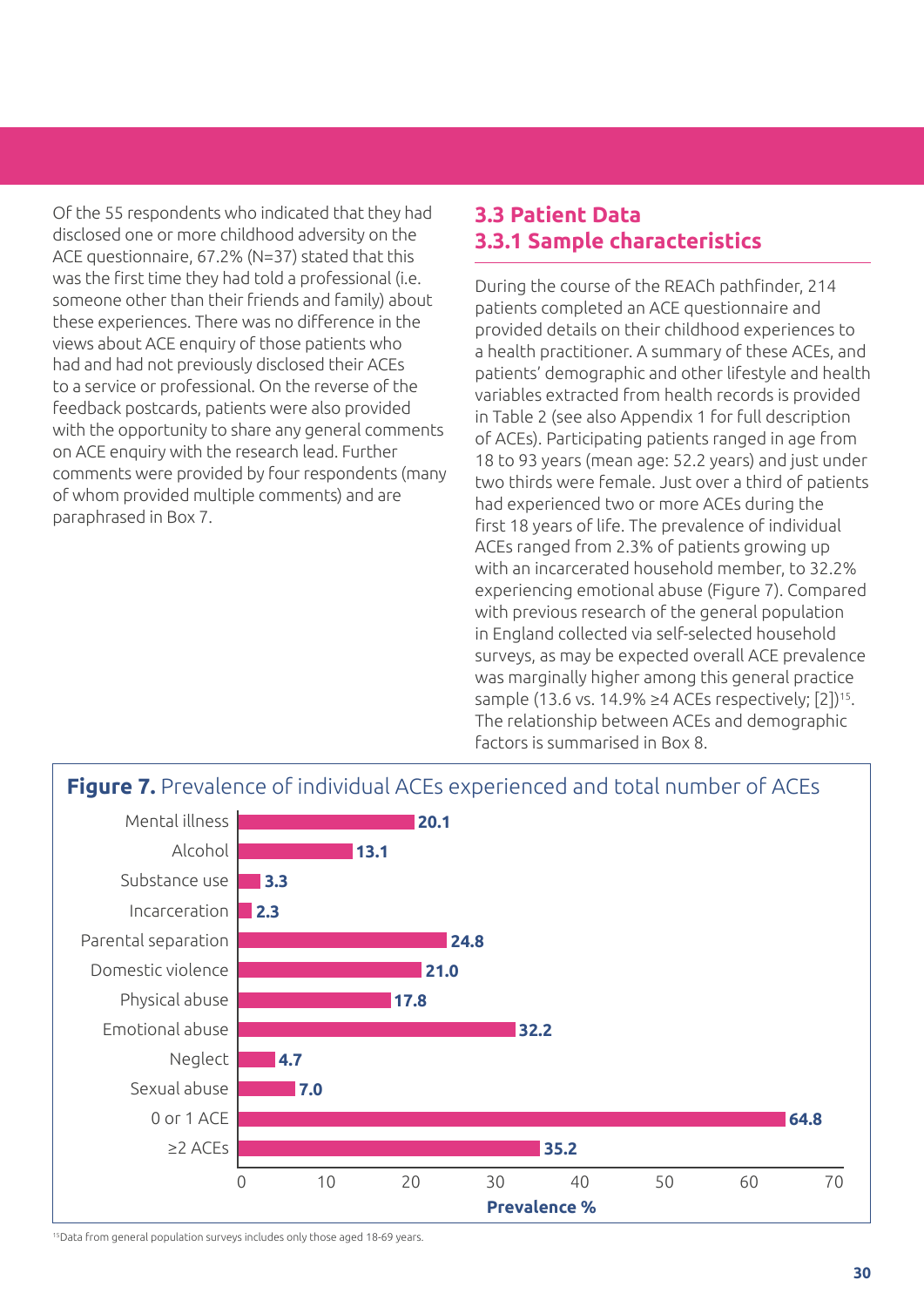| <b>Table 2.</b> Sample characteristics |                     |                                            |     |      |
|----------------------------------------|---------------------|--------------------------------------------|-----|------|
|                                        |                     |                                            | N   | %    |
|                                        |                     | All                                        | 214 |      |
| <b>Demographics</b>                    | Age (years)         | $18 - 30$                                  | 40  | 18.7 |
|                                        |                     | $31 - 50$                                  | 54  | 25.2 |
|                                        |                     | $51 - 70$                                  | 76  | 35.5 |
|                                        |                     | 71 and over                                | 44  | 20.6 |
|                                        | Gender              | Male                                       | 75  | 35.0 |
|                                        |                     | Female                                     | 139 | 65.0 |
|                                        | Ethnicity           | White                                      | 121 | 56.5 |
|                                        |                     | Other                                      | 32  | 15.0 |
|                                        |                     | Not disclosed                              | 61  | 28.5 |
| Lifestyle factors                      | <b>BMI</b>          | Healthy (18-25)                            | 39  | 18.2 |
|                                        |                     | Unhealthy $( < 18 > 25)$                   | 151 | 70.6 |
|                                        |                     | Not recorded                               | 24  | 11.2 |
|                                        | Smoking             | Never smoked                               | 129 | 60.0 |
|                                        |                     | Ex smoker                                  | 40  | 18.6 |
|                                        |                     | Current smoker                             | 37  | 17.3 |
|                                        |                     | Not recorded                               | 9   | 4.2  |
| <b>Health</b>                          | Chronic             | Cardiovascular disease <sup>&amp;</sup>    | 29  | 13.6 |
|                                        | conditions          | Type 2 diabetes                            | 49  | 22.9 |
|                                        |                     | Asthma                                     | 33  | 15.4 |
|                                        |                     | Multiple long-term conditions <sup>£</sup> | 66  | 30.8 |
|                                        | Mental health (any) |                                            | 55  | 25.7 |
| <b>Service use</b>                     | Prescriptions*      | High medication use                        | 56  | 26.2 |
|                                        | Appointments**      | Frequent attender $(≥4)$                   | 116 | 54.2 |
|                                        |                     | High demand $( \geq 10)$                   | 30  | 14.0 |

&Including coronary heart disease, myocardial infarction; heart failure; angina; stroke and transient ischaemic attack; £ QOF register for ≥2 of the following chronic health conditions: cardiovascular disease; diabetes; asthma; atrial fibrillation; hypertension; respiratory disease; cancer; chronic kidney disease; osteoarthritis; and/or rheumatoid arthritis. \*In previous 12 months; \*\*In previous 6 months;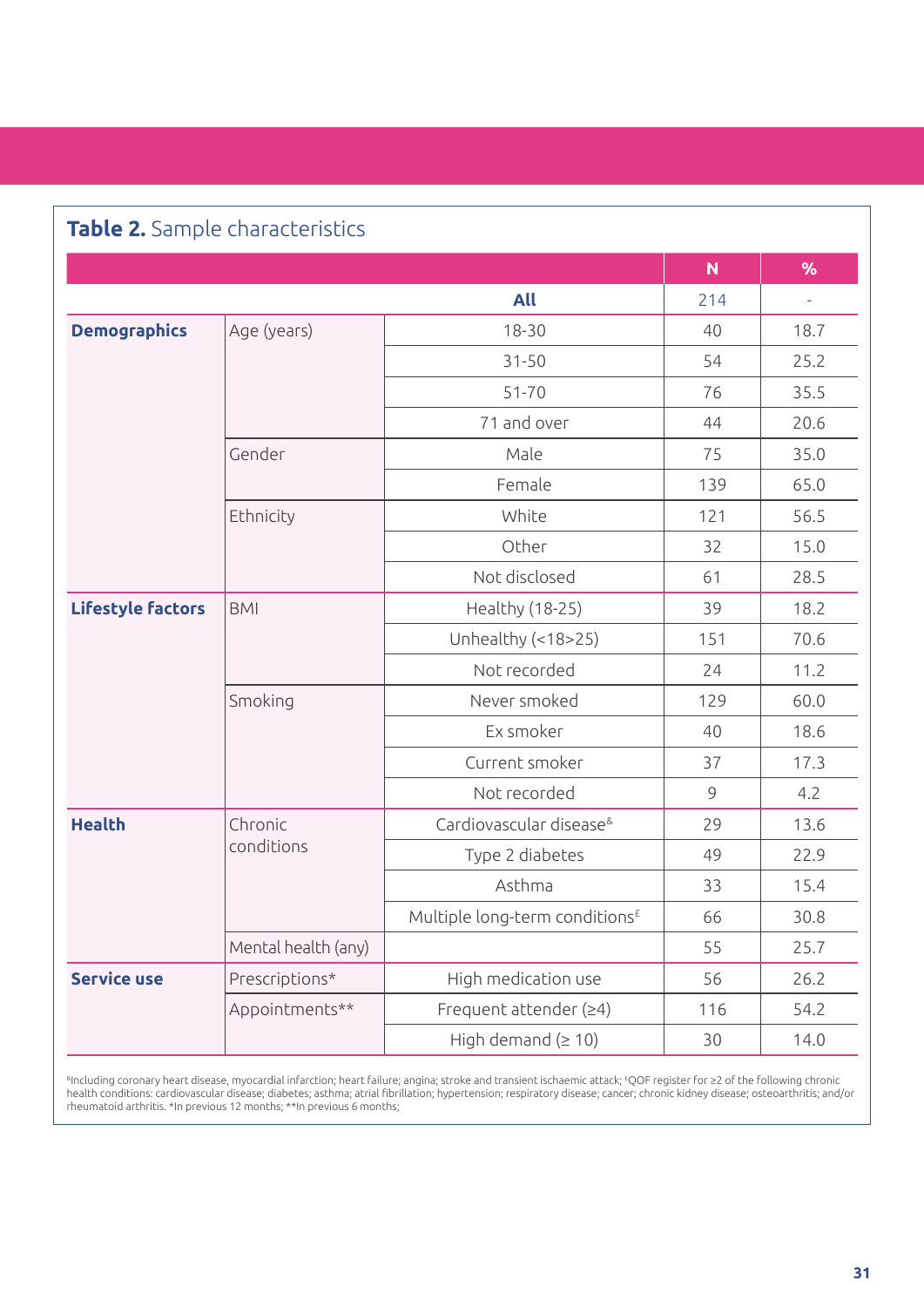## **Box 8.** ACEs and demographic factors

The prevalence of certain ACEs and overall ACE score was found to differ significantly by demographic factors (see Appendix 2: Table A1):

#### **Age**

- Whilst half of all patients aged 18-30 years reported experiencing parental separation or divorce, less than 20% of those aged 51-70 experienced this ACE, and as few as 6.8% of patients over 70 years of age (Χ²=23.604, p<0.001).
- No patients over the age of 51 years reported growing up with a substance abusing household member, compared with 7.5% of those aged 18- 30 and 31-50 years (Χ²=9.239, p=0.026).
- Half of patients aged 18-30 experienced ≥2 ACEs, compared with 37.0% of 31-50 year olds, 36.8% of 51-70 year olds, and only 18.2% of those over 70 years of age (Χ²=9.550, p<0.023).

#### **Deprivation**

- Patients from the more deprived tertiles (high and medium) experienced a significantly higher prevalence of emotional abuse than patients from the low deprivation tertile (41.4, 35.7 and 19.2% respectively; Χ²=8.829, p<0.012).
- Just under a quarter (24.3%) of patients from the most deprived tertile reported growing up with a household member who abused alcohol, compared with only 1 in 10 patients from the middle tertile, and as few as 1 in 20 from the least deprived tertile (Χ²=13.963, p<0.007).
- Whilst a quarter (24.7%) of patients in the least deprived tertile experienced a total of ≥2 ACEs, this rose to 37.1% in the middle tertile and 44.3% among those most deprived (Χ²=6.205, p<0.045).

#### **Gender and ethnicity**

• The prevalence of different ACEs did not differ for males and females, or for patients of different ethnic groups.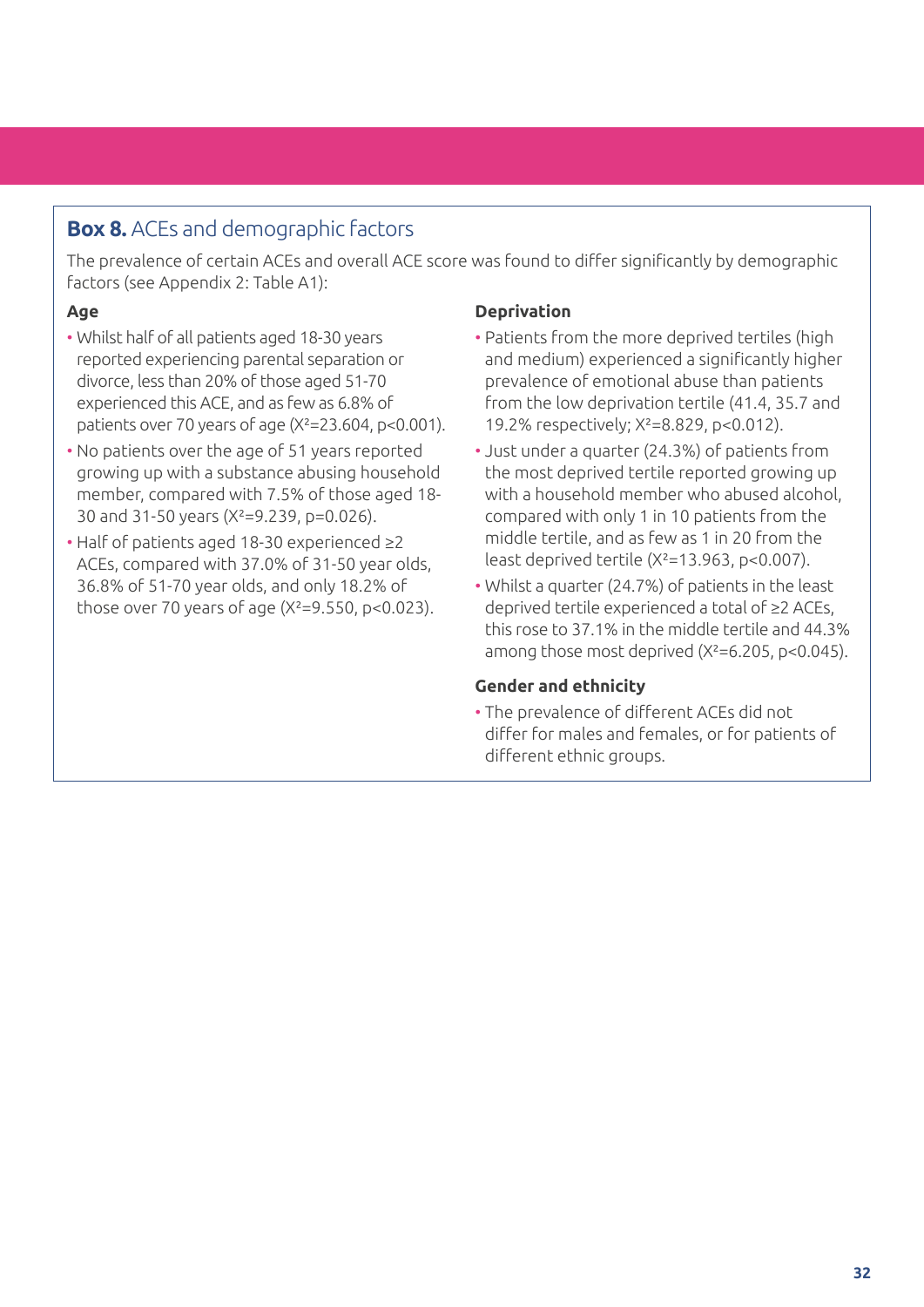## **3.3.2 ACEs and patient health and wellbeing**

Information from patient health records was used to explore the relationship between ACEs, demographic factors and lifestyle and health variables, using bivariate and multivariate statistics. A table of full bivariate analyses can be found in Appendix 2 (Table A2).

#### **Lifestyle Factors**

A positive relationship was found in bivariate analyses between status as a current smoker and increased ACE count for patients across all age categories (Figure 8), with the biggest difference by ACEs found among those aged 31-50 years. However, this overall difference narrowly failed to reach statistical significance (Χ²=3.722, p=0.054).

Patients with a BMI of less than 18 (underweight) or over 25 (overweight) were classified as having an unhealthy BMI. A similar positive relationship was apparent between unhealthy BMI and ACE count (Figure 9) in all but the youngest age category, although again this overall difference was not statistically significant (Χ²=2.250, p=0.134).

Data on other lifestyle factors (alcohol consumption; physical activity/exercise) were extracted but were insufficiently complete in practice records to allow analysis.



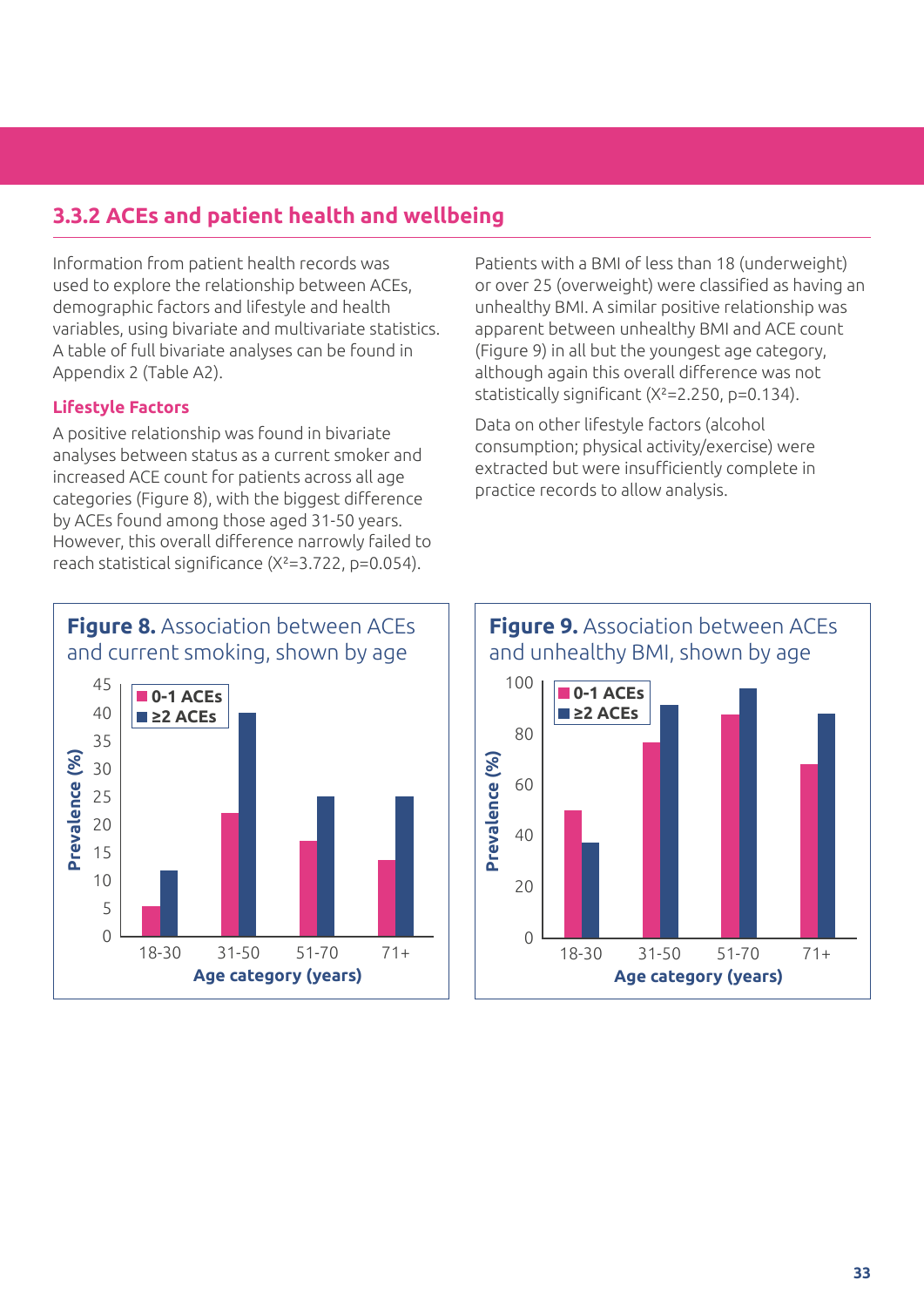#### **Long-term health conditions**

In bivariate analyses, the prevalence of asthma was significantly higher among patients with ≥2 ACEs, compared with those with 0 or 1 ACE (Χ²=4.362, p=0.037; Figure 10) across all age categories. An independent effect of ACEs on asthma remained after adjusting for demographic confounders in multivariate analyses, with patients with two or more ACEs over two and a half times more likely to suffer from this long-term inflammatory disease (Adjusted Odds Ratio (AOR)=2.43; 95% CI=1.04- 5.71, p=0.041; Appendix 2: Table A3).

A significant positive association was also found between more complex chronic health needs (multiple long-term conditions; MLTC) and ACE count (Figure 11), particularly among those aged 51- 70 years. After accounting for socio-demographic confounders in multivariate analyses, patients with ≥2 ACEs were almost three times more likely to be living with MLTC, compared with patients with 0-1 ACE(s) (AOR=2.76; 95% CI=1.27-6.01, p=0.010; Appendix 2: Table A3).

No significant relationship was found between prior exposure to ACEs and prevalence of cardiovascular disease (Χ²=0.016, p=0.901) or diabetes (Χ²=0.041, p=0.839) in adulthood (Appendix 2: Table A2).

### **Figure 10.** Association between ACEs and asthma, shown by age



#### **Figure 11.** Association between ACEs and MLTC, shown by age

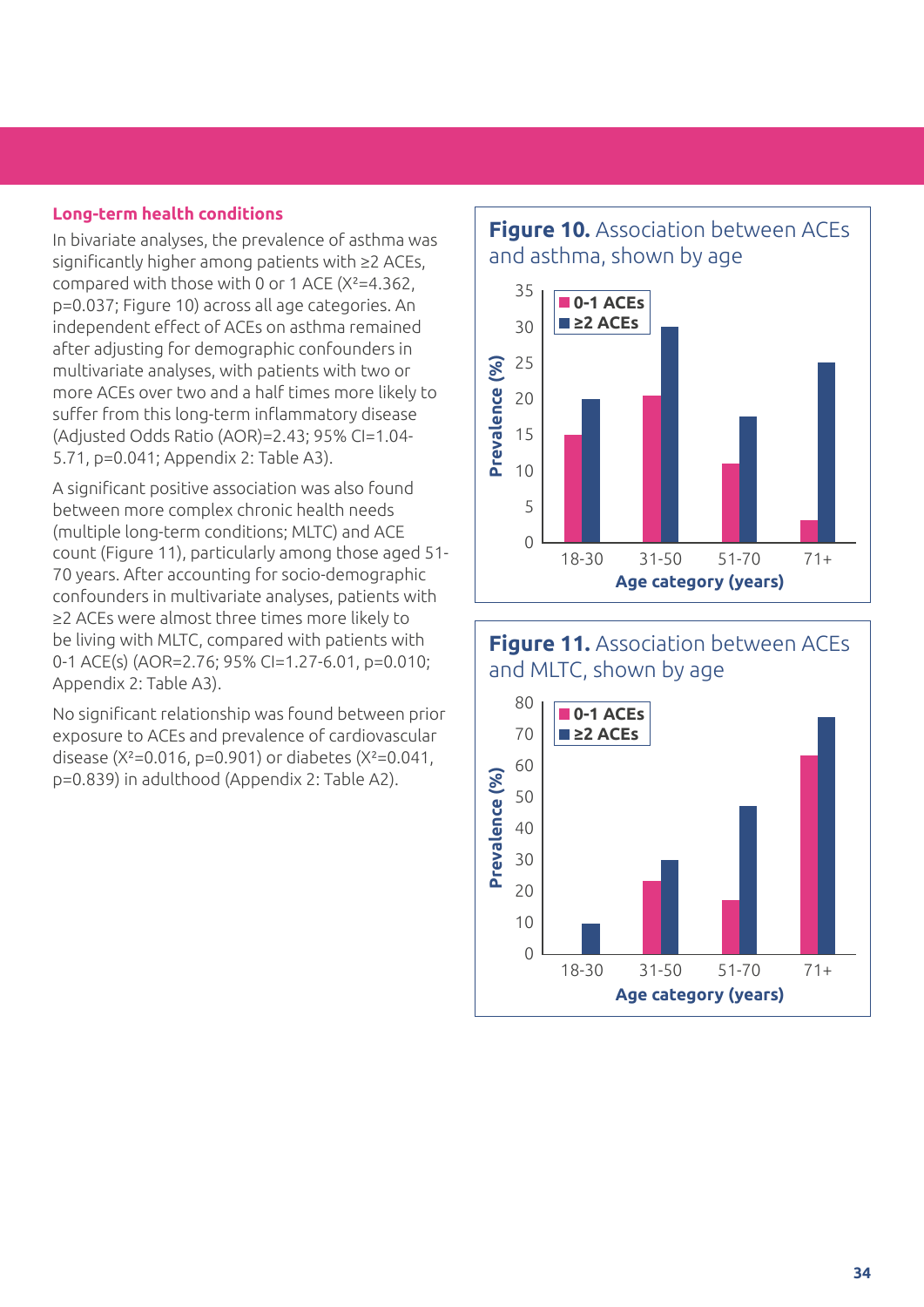#### **Mental health**

The strongest association between childhood adversity and a negative adult health outcome was found when considering current mental health (Χ²=16.609, p<0.001; Figure 12). Unlike the physical health conditions examined, prevalence of current mental health problems did not show a stepwise increase with age, instead peaking in the 31-50 age category. However, across all age categories, patients with ≥2 ACEs were significantly more likely to experience some form of mental illness, compared with those with 0-1 ACE(s). Thus, multivariate analyses controlling for socio-demographic confounders revealed that patients with ≥2 ACEs were over three and a half times more likely to experience mental health problems in adulthood, compared with those with 0-1 ACE(s) (AOR=3.65; 95% CI=1.80-7.41, p<0.001; Appendix 2: Table A3).

On first consultation for mental health-related problems (including stress, low mood and general anxiety), patients at Beacon Primary Care are invited to self-complete screening tools for depression (PHQ; N=74) and anxiety (GAD; N=52; see section 2.4) in the waiting area prior to their appointment. Scores on both screening tools were found to significantly positively correlate with total ACE score (r=0.338, p<0.01 and r=0.289, p<0.05 respectively). Figures 13 and 14 show the relationship between ACE count categories and categories for severity of depression and anxiety, among patients consulting for mental health problems.







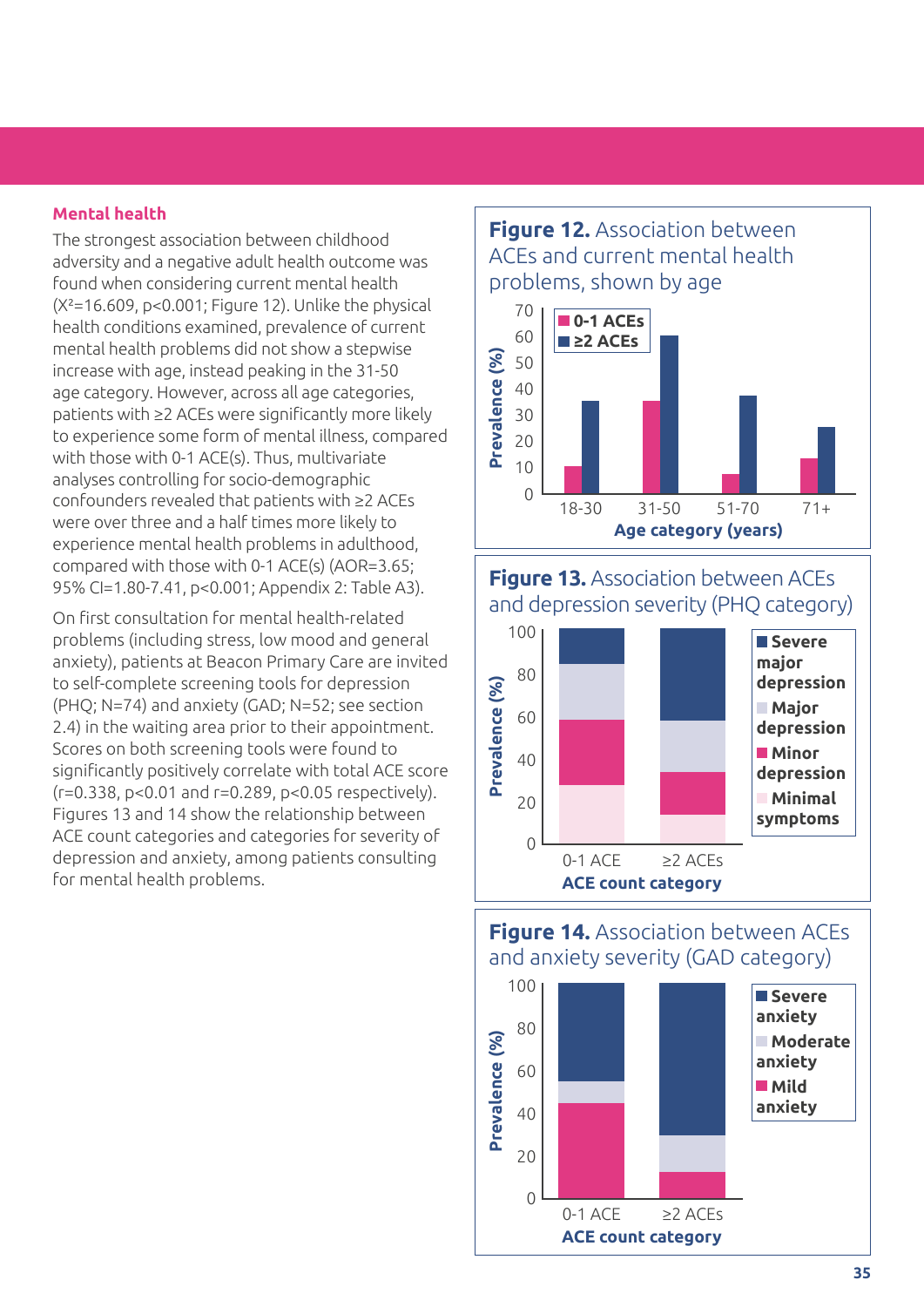#### **Service utilisation**

Overall, no significant relationship was found between exposure to ACEs in childhood and frequent GP attendance (Χ²=0.023, p=0.880; Appendix 2: Table A2). Among those patients aged 18-30 years, having ≥2 ACEs actually resulted in fewer face-to-face and triage appointments (0-1 ACE(s) =42.1% vs. ≥2 ACE=29.4% frequent attenders; not significant). In this youngest age group, no patients were classified as having high medication use (>45 repeat prescriptions in 12 months). However, among the other age categories, a positive relationship can be seen between ACEs and current high medication/prescription use, although again this failed to reach statistical significance  $(X^2=1.069, p=0.301;$  Figure 15)<sup>16</sup>.

#### **Previous disclosure of childhood adversity**

### **Figure 15.** Association between ACEs and high medication use, shown by age



Free text searches found no record of childhood adversity having been disclosed in previous consultations for the vast majority of patients with ACEs. For three patients, clinical codes identified a history of abuse. For a further two patients childhood sexual abuse had been discussed during past consultations for mental health problems. All five of these patients were currently on the QOF register for mental health and taking medication for anxiety or depression.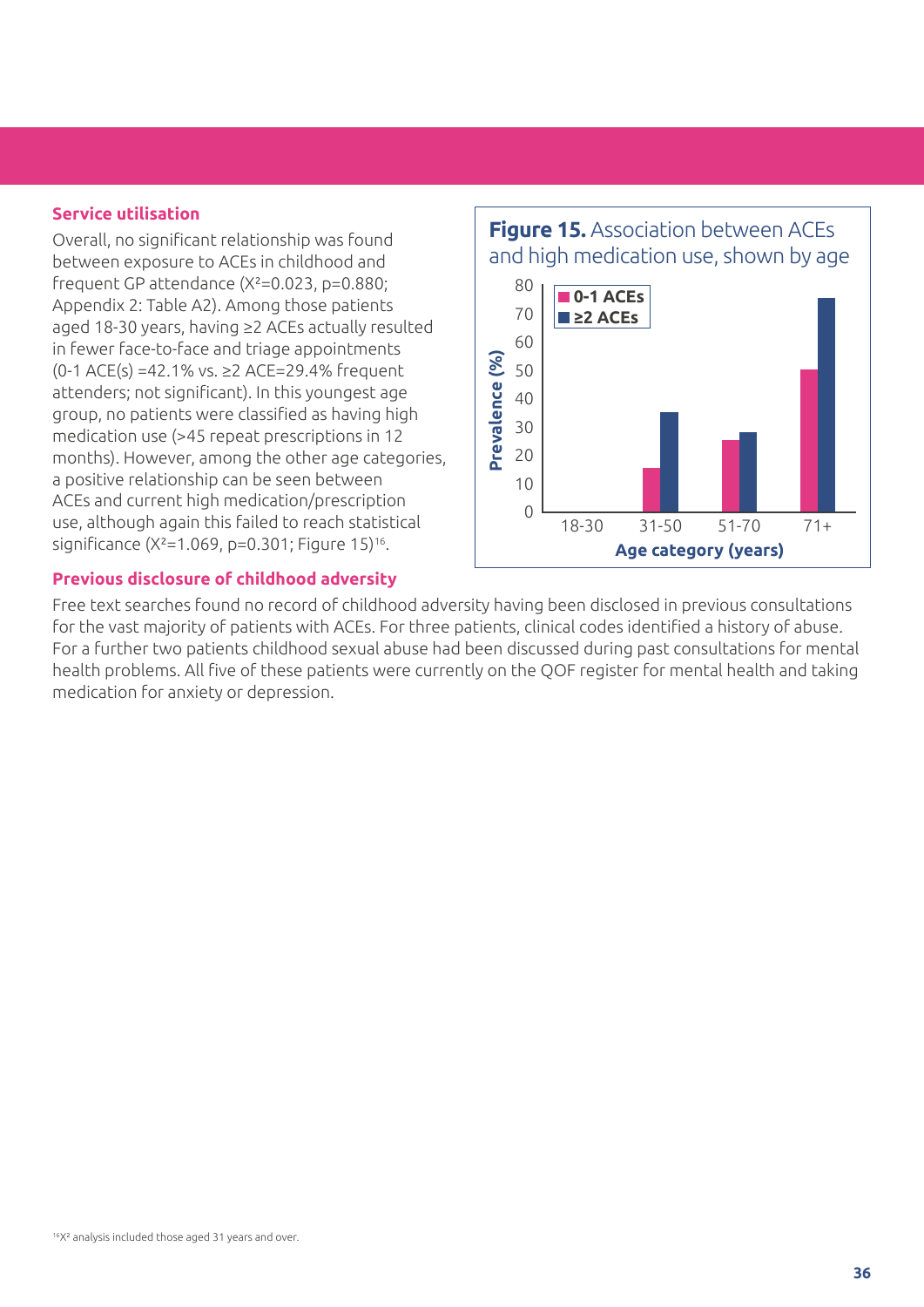## **3.3.3 Patient follow up – 3 months after ACE enquiry**

The number of times patients attended the practice (either for face-to-face appointments or telephone triage) was compared on a matched case basis in the three months before and following ACE enquiry (Figure 16). Whilst the attendance frequency of around one in five patients remained the same, over 40% of patients with 0-1 ACE(s) attended the practice more often in the follow up period.

In contrast, 43.5% of patients with ≥2 ACEs attended less during these three months postenquiry. Change in attendance (less; same; more) was significant for those with ≥2 ACEs (Z=-1.977, p=0.048), but not among those with 0-1 ACE(s) (Z=-0.559, p=0.576). However, overall there was no significant difference in attendance rates between ACE count categories (Χ²=0.878, p=0.645).



The total number of prescriptions (acute and repeat) issued to patients in the three months following ACE enquiry ranged from 0 to 27, with a mean of 4.2 (SD=4.36). When compared with estimated<sup>17</sup> medication use in the three months prior to enquiry, 75.6% of patients with 0-1 ACE(s) and 89.1% of patients with ≥2 ACEs showed reduced medication use post-enquiry (Wilcoxon Signed rank Z=-6.447, p<0.001 and Z=- 5.442, p<0.001 respectively). We cannot rule out that declines in both groups were related to GP attendance at sampling coinciding with a period of higher medication. Moreover, there was no overall significant difference in medication use between ACE count categories (Χ²=4.792, p=0.091).

At present, it is not possible to identify whether patients with higher ACEs may be attending less due to reduced need, reduced access/availability of appointments or a change in willingness to present at the practice. It is also not possible to identify or account for seasonal and other extraneous effects in attendance. However, useful insight can be gained from considering the proportion of patients that had zero attendances at the practice following ACE enquiry. Of the 128 patients for which three month follow up data were available, 26 patients did not attend the practice at all during that period. There was no significant difference in rates of complete (3 month) non-attendance for those with 0-1 and ≥2 ACEs (18.3 and 23.9% respectively;  $X^2 = 0.575$ ,  $p = 0.448$ ).

<sup>&</sup>lt;sup>17</sup>Figures for previous medication use were provided over a 12 month period. This figure was divided by 4 to provide a 3 month estimate for the purposes of comparison to follow-up data.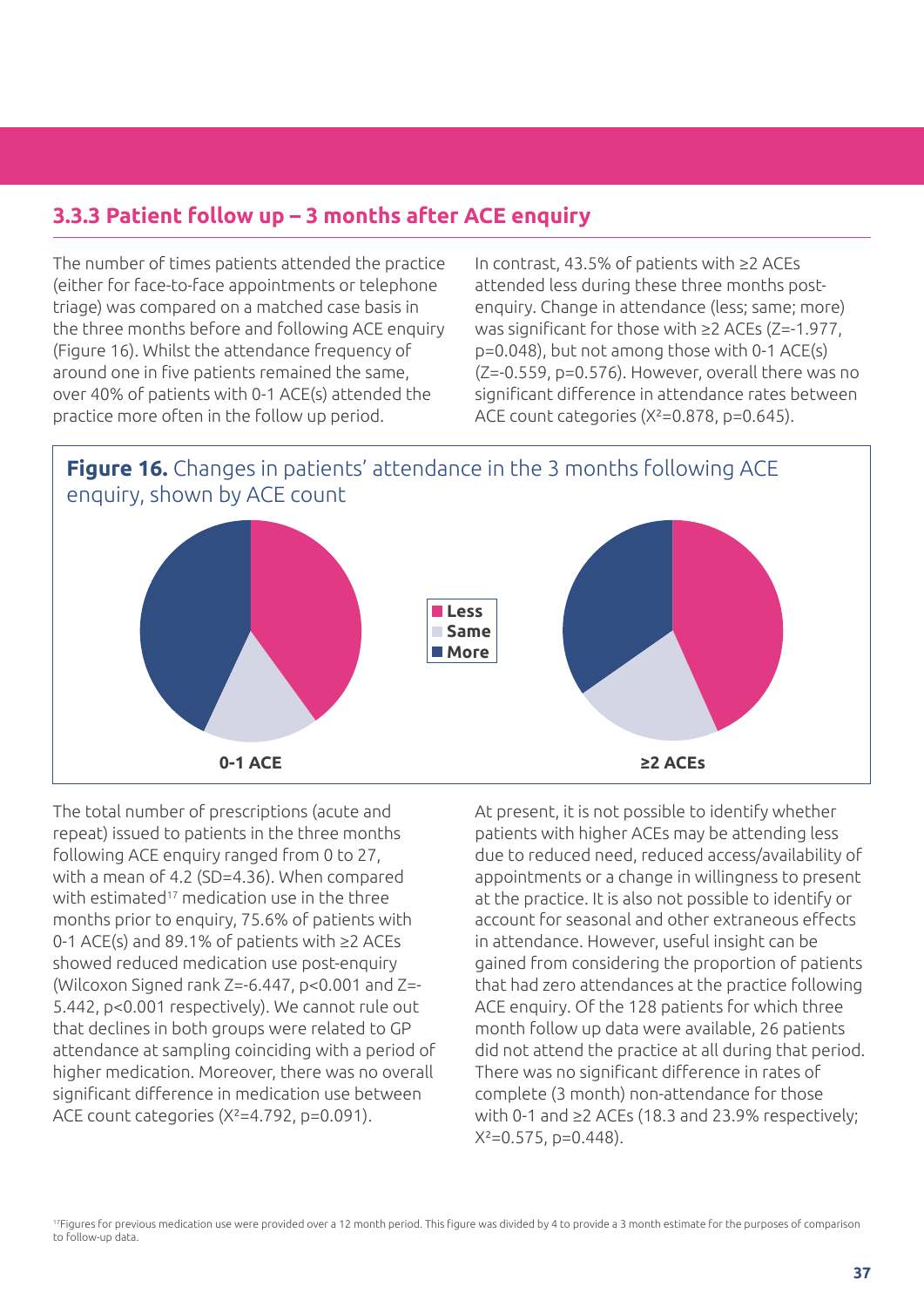## **3.4 Limitations**

The following limitations should be considered when interpreting findings from this proof of concept study:

- Due to the confidential nature of consultations between patients and health professionals, researchers were unable to observe the actual discussions that took place following completion of the ACE questionnaire. Therefore, it was not possible to directly examine fidelity to the intended REACh process (see Figure 3). Whilst clinicians' notes were considered, these contained very little detail of the content of the discussions that took place. Therefore, current understanding of what was actually delivered to patients during the pathfinder was derived from practitioner feedback and one item of patient feedback (see below) only.
- There were considerable variation in the response rate and completion of patient feedback surveys, across sites and over time. Overall response rate was relatively low, suggesting that feedback may not provide a reliable representation of the patient experience. During practitioner feedback, it was highlighted that initially patients were given the feedback postcard at the same time as the ACE questionnaire (on initial booking in with reception) and some patients could have completed their feedback prior to the consultation. After a meeting that re-affirmed with staff the appropriate process for patient feedback - in which postcards were handed over by practitioners on consultation exit - staff reflected that response rate for patient feedback reduced. Further, only one item in the patient feedback questionnaire was used to explore views as to the nature or quality of that consultation with a health professional following the provision of ACE responses. This item was more poorly completed than the other items on the questionnaire18, which presents challenges for interpretation of fidelity to the REACh model by enquiring clinicians.
- Although reception staff retained a record of the number of people who were offered but declined to complete an ACE questionnaire, reasons for non-completion were not recorded. Further, the practice were unable to quantify how many eligible appointments were conducted by enquiring clinicians over any given time period (e.g. each week). Therefore, it was not possible to determine if all patients that should have been asked by reception to complete an ACE questionnaire were provided with this opportunity.
- The relatively small sample size attained in this pathfinder study increases the likelihood of Type II errors in the analyses of patient data. That is, the number of patients with ≥2 ACEs and any given demographic, lifestyle or health outcome of interest may be too small to produce a significant effect, thus resulting in a 'false negative' for instance with examination of differences in health conditions or attendance by ACE count.
- The data included here only considers relatively short term follow up (e.g. 3 months), whilst evidence suggests that changes over such periods are likely to only be temporary and frequent attendance is best considered over a duration of a year or more [22]. Consequently, the results do not provide reliable insight into any long-term impacts on attendance and may be impacted by seasonal and other confounding effects.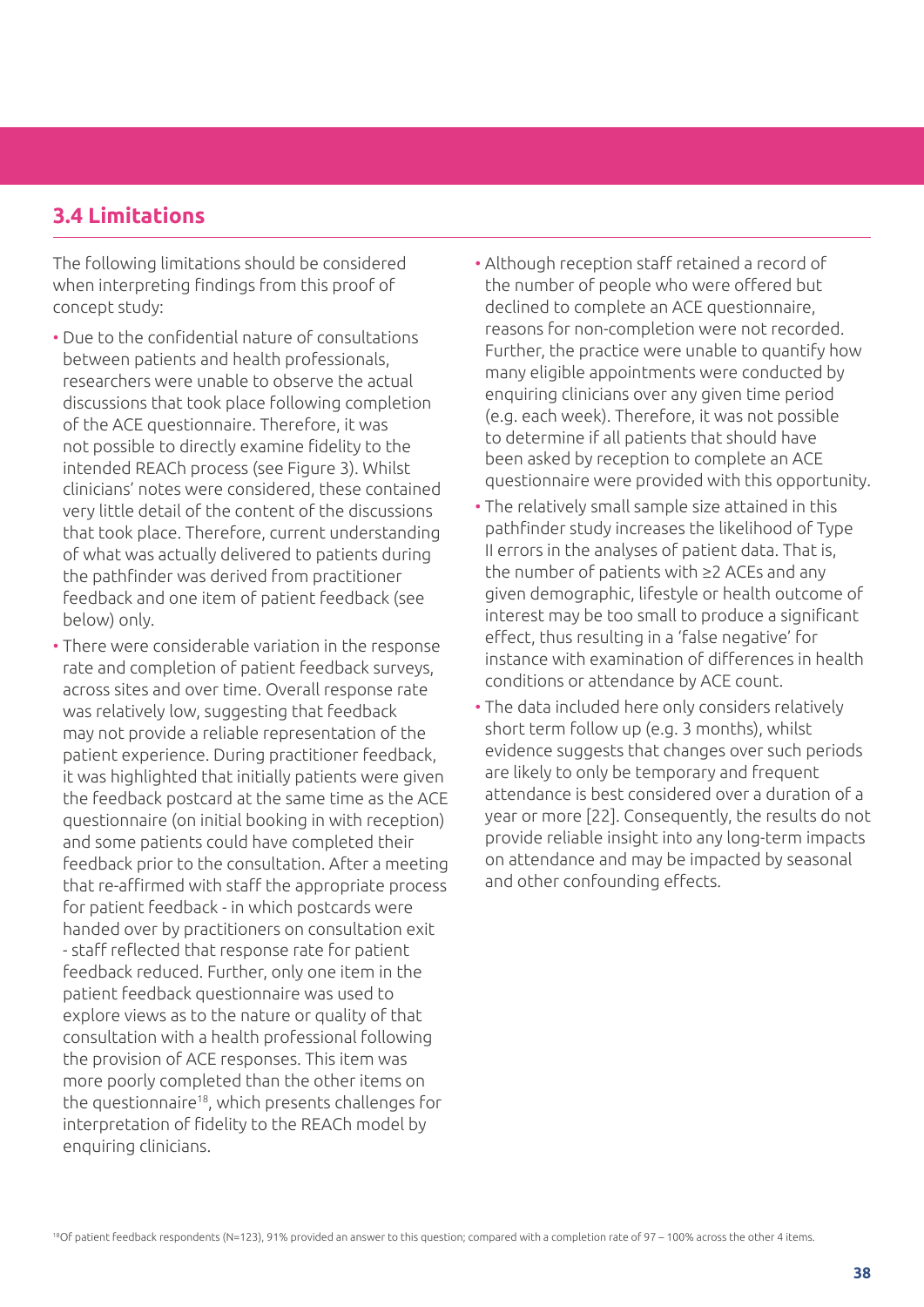## **Discussion**

## **Over the course of seven months, six volunteer clinicians within a multi-site general practice piloted the REACh approach to ACE enquiry with patients over 18 years of age attending pre-booked face-to-face appointments.**

Although lack of clinician engagement prevented this approach being scaled to the whole practice, a total of 218 patients agreed to self-complete the 10-item ACE questionnaire in the waiting area prior to their appointment, and subsequently shared this information with a health practitioner during their consultation. As few as 16 patients were recorded as declining participation throughout the pathfinder. Anonymous patient feedback was provided by 123 patients and non-identifiable data from practice records were obtained for 214 patients to explore health and service use. Participating clinicians, practice management and the REACh Development Lead (RDL) from LCFT also provided detailed qualitative feedback on their personal experiences of delivering REACh in general practice.

With suitable training and support, findings suggest that motivated health practitioners in different roles (GPs, nurses and healthcare assistants) are willing and able to discuss histories of childhood adversity with general practice patients across a range of appointment types (e.g. chronic disease management; medication reviews; screening and investigative appointments; section 3.1.1). Although some initial apprehension was described, enquiring clinicians suggested that the use of the ACE questionnaire - a written and structured tool – allowed them to introduce the concept of childhood trauma to their consultation, regardless of the patients' reason for presentation. Overall, practitioners reported positive experiences of the REACh training, with those who took part in the pathfinder suggesting it had improved both their knowledge (of the impact of trauma and adversity on health) and their confidence to deliver ACE enquiry**.**

They felt that training, and their experiences of delivery, had both increased their empathy and extended their field of reference to encourage them to consider a more holistic view of health and wellbeing; all of which were considered to be of direct benefit to patient care (section 3.1.3).

Nevertheless, it remains unclear as to how suitable the training is to foster engagement among staff who are more reluctant and/or do not have an existing personal interest in ACEs, trauma-informed care or related ideas.

Although limited in number, findings from patient feedback were also positive and suggest that, in this sample, adult patients thought it acceptable and feel comfortable completing the ACE questionnaire and discussing histories of childhood trauma and adversity with health practitioners in a general practice context (section 3.2). For many patients with a history of ACEs, the REACh pathfinder presented an opportunity to disclose this information for the first time, suggesting that they may previously have not been asked potentially relevant questions about social and emotional determinants for health and wellbeing. This is in line with findings from patient data that revealed exceptionally limited discussions of ACEs from consultation notes recorded prior to the pathfinder, even among patients with current diagnoses of mental disorders (section 3.3.2). Practitioners provided anecdotal evidence that supported the idea that ACE enquiry had positive impacts on their patients. Although enquiring clinicians raised concerns about the potential for undetected adverse outcomes, on only a few isolated occasions were overt negative reactions to the ACE questionnaire described (e.g. an older patient expressing that it was intrusive; section 3.1.4). There was no evidence that any patient who then went on to discuss ACEs with a clinician experienced adverse effects as a result of this exchange.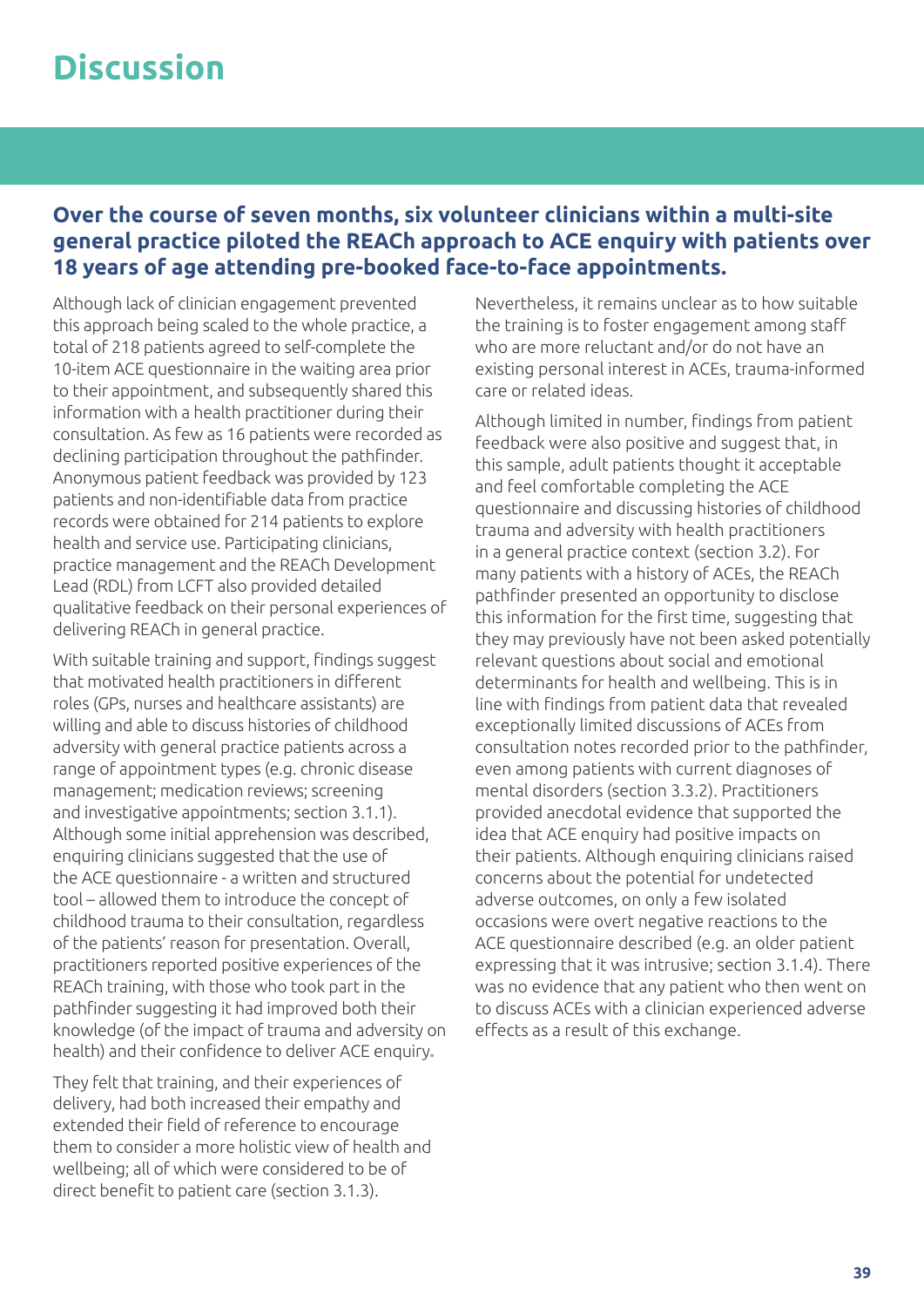However, clinicians were not observed and records of their discussions with patients were very limited, due in part to concerns about patient confidentiality. Indications from both patient and practitioner feedback were that detailed discussions about the questionnaire may not have taken place and patients may not have been given the opportunity to reflect on their psychological and emotional reactions to ACE enquiry within the consultation (3.1.4). Whilst two thirds of patients with ACEs did positively indicate that their appointment was improved as a result of the clinician understanding more about their childhood, this particular measure was poorly completed (see limitations and section 3.2).

Analyses of patient data revealed a high prevalence of ACEs, with over 60% of the sample experiencing at least one ACE and 1 in 3 patients reporting two or more childhood adversities (section 3.3.1). ACEs were found to be more prevalent among those currently residing in more deprived areas and among younger patients (aged 18-30 years) – a cohort that is increasing at the practice (with student intake from a local university), but typically not attending as often as their older counterparts. A positive (although not statistically significant) relationship was found between ACEs and recorded negative lifestyle factors (smoking and unhealthy weight), echoing previous research with general population samples [2, 7]. Importantly, a significant association was found between ACEs and long-term health conditions such as asthma. Patients with a higher number of ACEs were found to have more complex health needs, as they were more likely to be living with multiple long-term conditions. Even in this limited sample, a strong positive relationship was also found between ACE exposure and the diagnosis and severity of adult mental health problems (section 3.3.2). These findings align with existing evidence and suggest a clear need for approaches that support the physical and mental health needs of those with a history of childhood trauma [1, 7, 23, 24].

Prior concerns that asking about ACEs could result in a large increase in service demand were not realised during the pathfinder (section 3.1). Although processes were in place allowing all patients the opportunity for a further consultation following disclosure, there was no evidence of patients seeking additional support in this way. Whilst many patients were described (by practitioners) as interested in retaining information about additional available support services, no patient expressed an explicit intention to engage with any of these services. This is supported by findings from patient data which tentatively suggest that for patients with ACEs, attendances and medication use may marginally reduce following ACE enquiry (section 3.3.3). Although to a considerably lesser degree here, this is conducive with research from the US that reported a 35% reduction in doctor office visits in the year following ACE enquiry [25].

However, although there were no detectable implications for overall service delivery at a practicelevel, practitioners expressed concerns over the time delays that were incurred within individual appointments and across clinics or surgery sessions as a result of the ACE enquiry process (section 3.1.4). In particular, learning suggests that the model of delivery used in the pathfinder did not have the resilience or flexibility to account for patients arriving late for appointments or requiring more time to complete the ACE questionnaire. Concerns over such time pressures were cited as a major contributing factor for the lack of wider practice engagement in the pathfinder and may have a considerable impact on the scalability of this process.

Consistently the size and geographical location of the practice (i.e. across multiple sites) and the lack of whole practice engagement were described by practitioners and the RDL as compounding the challenges of delivery (section 3.1.4). Although patient uptake to the pathfinder was considerable, there was nevertheless notable variation in the number of ACE enquiries completed each month (section 3.1.1). During the summer months in particular, adherence to REACh dropped substantially.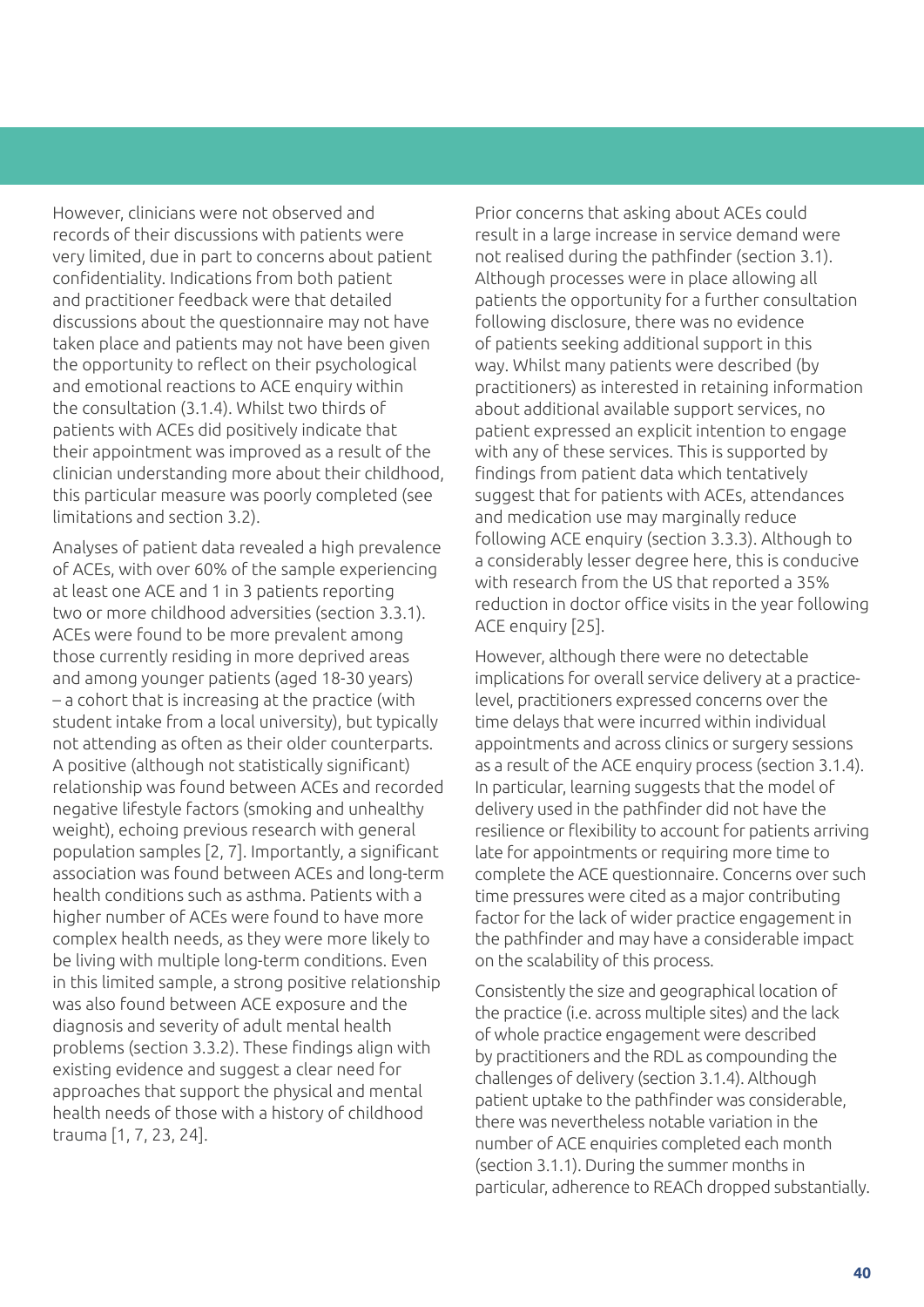Fewer patients attending the practice, staff annual leave and unfilled clinical positions were all cited as possible reasons for lower rates of completion, suggesting that both internal and external factors may have considerable impact on capacity to deliver ACE enquiry. However, it is also important to note that the process of successfully delivering an ACE enquiry when implementation is not at a wholepractice level is reliant on the reception team at that site correctly identifying a patient as attending an eligible appointment with an enquiring clinician. Therefore, a reduction in the number of completed enquiries may not signify a change in practitioner willingness to deliver, or patient willingness to complete, but wider limitations based on other staff members' adherence to correct processes for delivery.

For example, the administration manager at the practice confirmed that during the final few weeks of the pathfinder, daily reminders to all staff were required to ensure that enquiries took place.

In practitioner feedback, the ease of initiating the appropriate REACh process at reception was a primary source of disagreement (section 3.1.4). Enquiring clinicians suggested that the nature of involving only a small group of clinicians in the pathfinder meant that busy reception teams faced challenges in co-ordinating which patients were eligible to take part, often resulting in questionnaires erroneously not being offered to eligible patients. However, reception staff divergently reported that the REACh process was easy to deliver and added very little additional demand to their workload. Nevertheless, it was agreed that a whole-practice process change would be easier to manage.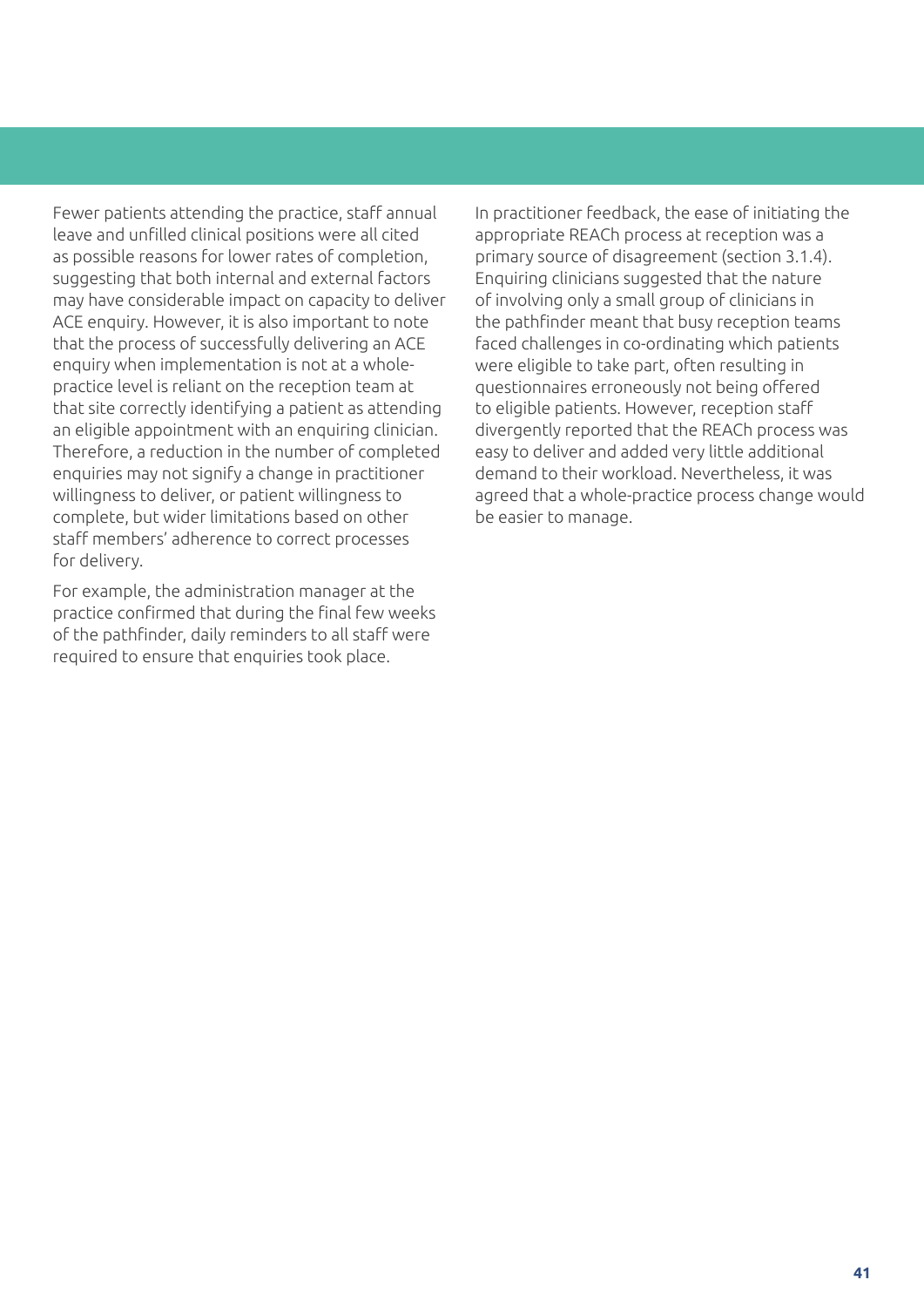## **The higher prevalence of both physical and mental health problems among adult general practice patients with ACEs highlights a clear need to respond to wider determinants and examine a more trauma-informed approach in primary care.**

This proof of concept study provides encouraging but only initial insights into the acceptability of ACE enquiry to both patients and practitioners and suggests that clinicians in a general practice setting may be well placed to offer patients the opportunity to disclose ACEs. However, the complexity and demands of this setting present many inherent challenges for the delivery of a sustained approach to routinely enquiring about childhood adversity and the extent to which clinicians are able to discuss the impact on current health and wellbeing with patients. Based on the findings of this report, the following recommendations are made to support the future implementation and evaluation of ACE enquiry in general practice.

#### **Overall**

• Further research and evaluation is required before ACE enquiry is considered for any wider implementation. Such research should examine models of enquiry that address the points below.



#### **Further developments in ACE enquiry in primary care should consider:**

- Whole-practice engagement to ensure that ACE enquiry is embedded in robust systems all capable of supporting change. General practices should present a joined-up approach that ensures that the entire patient pathway is ACE-informed (i.e. from them being telephoned triaged or arriving at reception, through to their discourse with the clinician during consultation). This requires efforts to ensure that dedicated training is prioritised and is timely and accessible to all. This training should directly address buy-in and the concerns of staff who may be reluctant to engage. Doing so must recognise the potential for staff to be impacted by their own ACEs or trauma, and appropriate support and supervision must be made available.
- Emphasising through training and delivery the content and value of the discussions that follow completion of the ACE questionnaire, rather than focusing primarily on completion of the questionnaire itself. Practitioners should ensure that they are entering a genuine dialogue with patients and allowing suitable opportunity for patients to reflect, in the present, on how the ACE enquiry process may be impacting them. For evaluation and developmental purposes, more detailed recording of the nature of these discussions with patients would aid evaluation of fidelity to the model of delivery.
- Fostering improved linkages with support services to allow greater understanding of patient pathways beyond the individual practice. Seeking more detailed feedback from patients following ACE enquiry (e.g. a follow up phone call) may help to better understand both the nature of the practitioner-patient exchange, but also the impacts of ACE enquiry in the immediate and longer term.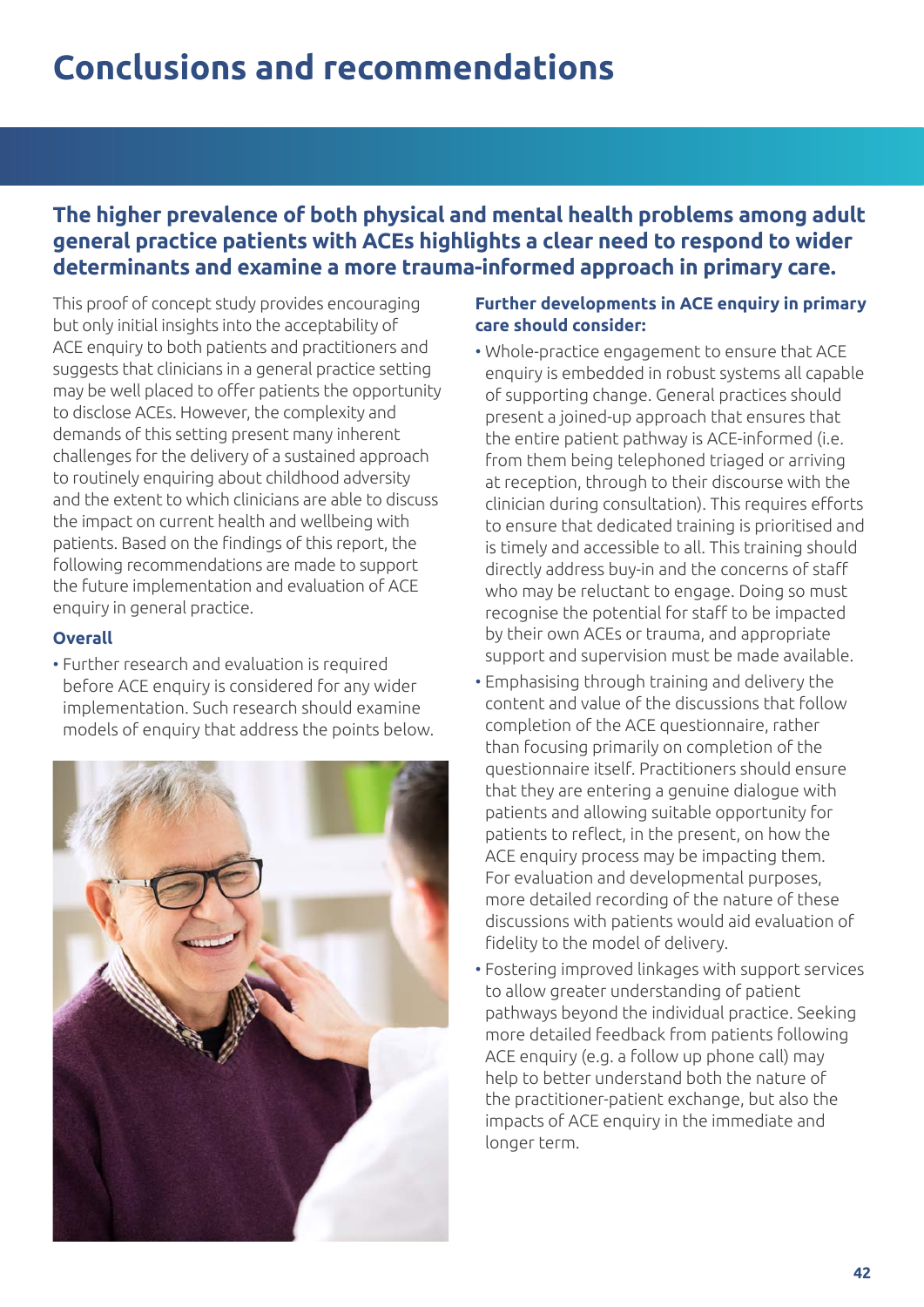#### **Further research should:**

- Build on these tentative but encouraging findings to test approaches to ACE enquiry in other practices addressing the process and implementation deficits identified in this evaluation.
- Further explore the feasibility and acceptability of more targeted approaches (e.g. patients managing long-term conditions) and including enquiry at different points in the patient pathway; especially as part of new patient checks.
- Consider, by using larger and more representative sample(s), the relationship between ACEs and different attendance patterns for patients, and the potential association between routine enquiry and any subsequent reduction in attendance in primary care.
- **Acknowledgements**
- Develop a better understanding of, and evaluate, the nature and content of discussions about ACEs between clinicians and patients; including assessing fidelity to any proposed model of delivery.
- Undertake detailed and longer term follow up with patients and understand the impact that processes like REACh may have on their health, well-being and health service utilisation.

The authors would like to extend their sincere thanks to Lesley Banner and the team at LCFT, Warren Larkin, Jay Nairns, Will Stupples, Dr Ros Bonsor, Jill Foster, Charlene Hilton and all the staff and patients at Beacon Primary Care who supported this pathfinder programme. The authors are also grateful to Gabriela Ramos Rodriguez (PHW) for her assistance in report production and Kat Ford (Bangor University) and Zara Quigg (Liverpool John Moores University) for providing peer review. This evaluation was funded by NHS England.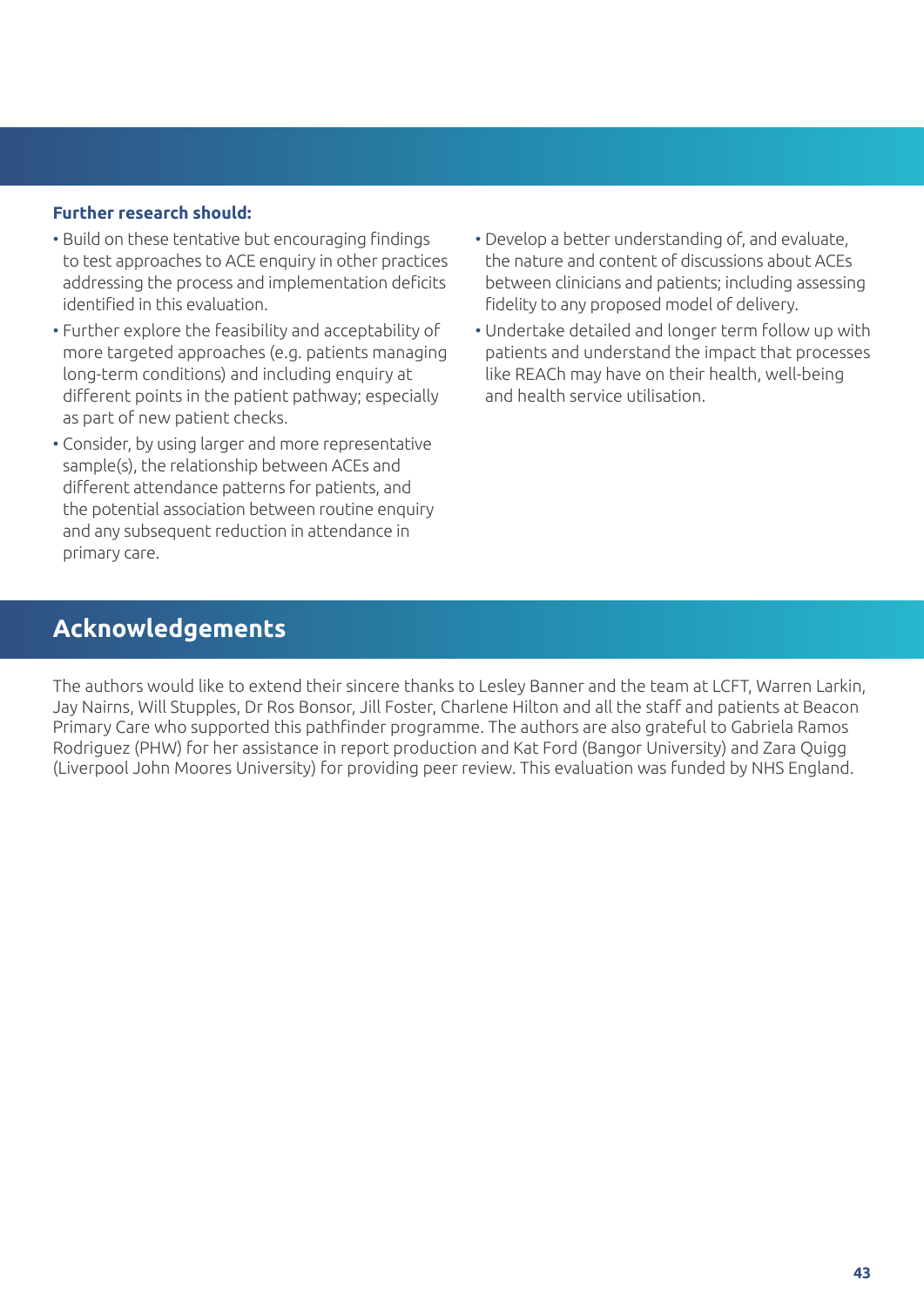## **References**

- **1** Felitti VJ, et al. Relationship of childhood abuse and household dysfunction to many of the leading causes of death in adults. American Journal of Preventive Medicine 1998; 14:245-258.
- **2** Bellis MA, et al. National household survey of adverse childhood experiences and their relationship with resilience to health-harming behaviours in England. BMC Medicine 2014; 12: 72.
- **3** Anda RF, et al. The enduring effects of abuse and related adverse experiences in childhood. A convergence of evidence from neurobiology and epidemiology. Eur Arch Psychiatry Clin Neurosci 2006; 256:174–86.
- **4** Tyrka AR et al. The neurobiological correlates of childhood adversity and implications for treatment. Acta Psychiatrica Scandinavica 2013; 128:434-47.
- **5** Danese A & McEwen BS. Adverse childhood experiences, allostasis, allostatic load, and age-related disease. Physiology and Behavior 2012; 106: 29-39.
- **6** Pechtel P & Pizzagallu DA. Effects of early life stress on cognitive and affective function: an integrated review of human literature. Psychopharmacology 2011; 214: 55–70.
- **7** Hughes K et al. The effect of multiple adverse childhood experiences on health: a systematic review and meta-analysis. The Lancet 2017; 2: e356-366.
- **8** Bellis MA, et al. The impact of adverse childhood experiences on health service use across the life course using a retrospective cohort study. Journal of Health Services Research and Policy 2017; 22: 168-177.
- **9** Fiddler M, et al. Childhood adversity and frequent medical consultations. General Hospital Psychiatry 2004; 26:367-377.
- **10** Bonomi AE at al. Health care utilization and costs associated with childhood abuse. Journal of General Internal Medicine 2008; 23: 294-299.
- **11** Mostoufi S et al. Adverse childhood experiences, health perception, and the role of shared familial factors in adult twins. Child Abuse and Neglect 2013; 37: 910-916.
- **12** Alcala HE et al. Adverse childhood experiences and access and utilization of health care. Journal of Public Health 2017; 22: 1-9.
- **13** Korhonen MJ et al. Childhood adversity as a predictor of non-adherence to statin therapy in adulthood. PLOS One 2015; 10: e01276378.
- **14** Szilagyi M et al. Factors associated with whether pediatricians inquire about parents' adverse childhood experiences. Academic Pediatrics 2016; 16: 668-675.
- **15** Kerker BD et al. Do pediatricians ask about adverse childhood experiences in pediatric primary care? Academic Pediatrics 2016; 16: 154-160.
- **16** Green BL et al. Primary care providers' experiences with trauma patients: A qualitative study. Psychological Trauma: Theory, Research, Practice, and Policy 2011; 3:37.
- **17** Kalmakis K et al. Nurse practitioner screening for childhood adversity among adult primary care patients: a mixed-method study. Journal of the American Association of Nurse Practitioners 2017; 29: 35-45.
- **18** Finkelhor D. Screening for adverse childhood experiences (ACEs): cautions and suggestions. Child Abuse and Neglect 2017; Aug 4 (online first).
- **19** Becker AL. The long reach of childhood trauma. The Connecticut Mirror 2015. Accessed at http://ctmirror. org/2015/01/20/the-long-reach-of-childhood-trauma/
- **20** Glowa PT et al. Screening for adverse childhood experiences in a family medicine setting: a feasibility study. Journal of the American Board of Family Medicine 2016; 29:303-307.
- **21** McGee C et al. A scoping study of the implementation of Routine Enquiry about Childhood Adversity (REACh). July 2015; Centre for Public Health, Liverpool.
- **22** Smit FT et al. Predictability of persistent frequent attendance: a historic 3-year cohort study. British Journal of General Practice 2009; 59: e44-350.
- **23** Exley D et al. Adverse childhood experiences and asthma onset: a systematic review. European Respiratory Review 2015; 24: 299-305.
- **24** Merrick MT et al. Unpacking the impact of adverse childhood experiences on adult mental health. Child Abuse and Neglect 2017; 69: 10-19.
- **25** Felitti VJ & Anda RF. The relationship of adverse childhood experiences to adult medical disease, psychiatric disorders and sexual behaviour: implications for healthcare. In Lanius RA , Vermetten E & Pain C (Eds) The impact of early life trauma on health and disease: the hidden epidemic. London: Cambridge University Press, pp. 77-87.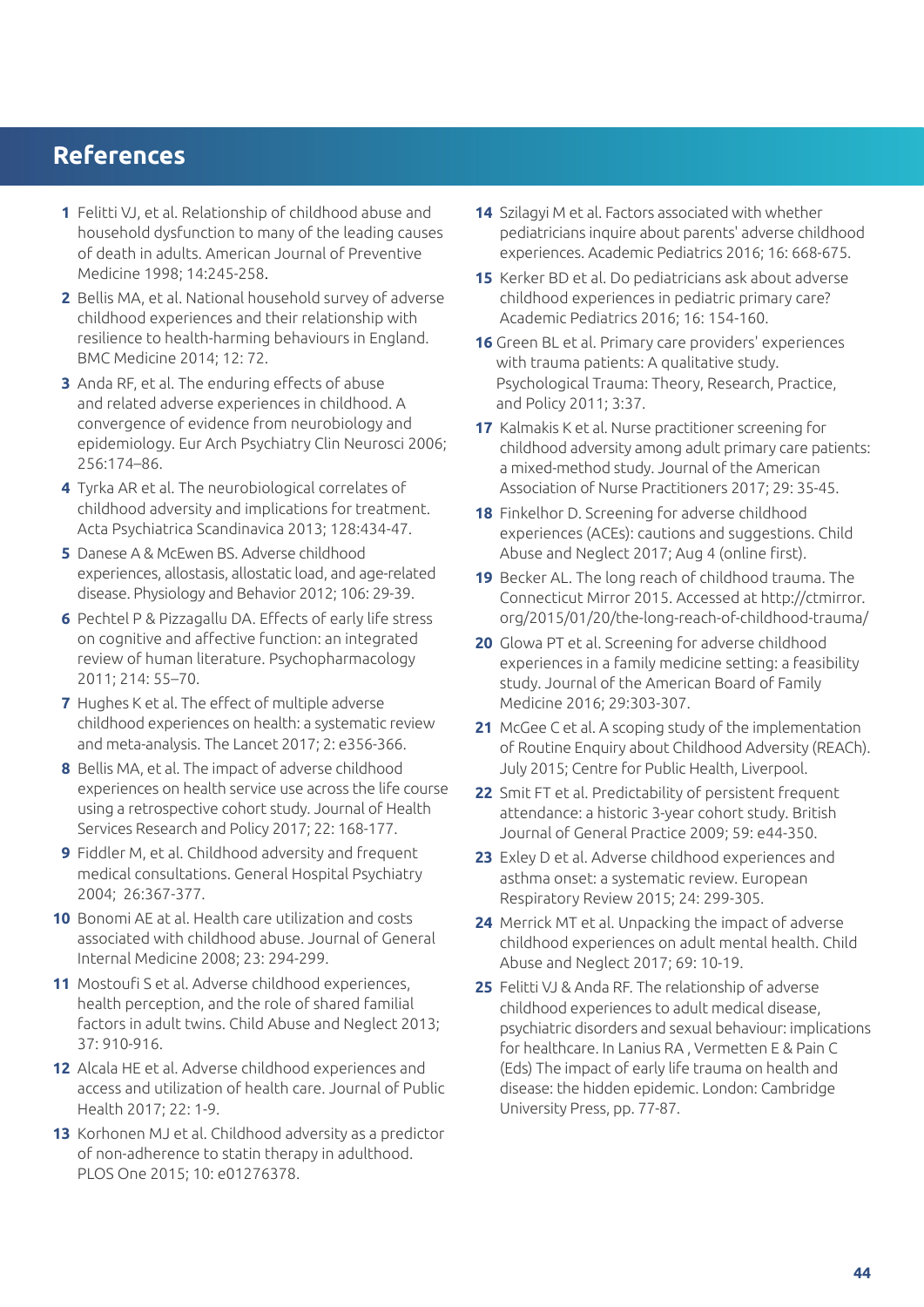# **Appendix 1. Methodology: measures and variables**

## **Box A1.** Adverse Childhood Experiences (ACEs)

| <b>ACE</b>                     | Question<br>All ACE questions were preceded by the statement "While you were<br>growing up, before the age of 18"                                             | <b>Response</b><br>indicating<br><b>ACE</b>       |
|--------------------------------|---------------------------------------------------------------------------------------------------------------------------------------------------------------|---------------------------------------------------|
| <b>Mental illness</b>          | Did you live with anyone who was depressed, mentally ill or suicidal?                                                                                         | Yes                                               |
| <b>Alcohol</b>                 | Did you live with anyone who was a problem drinker or alcoholic?                                                                                              | Yes                                               |
| <b>Substance</b><br><b>use</b> | Did you live with anyone who used illegal street drugs or who abused<br>prescription medications?                                                             | Yes                                               |
| <b>Incarceration</b>           | Did you live with anyone who served time or was sentenced to serve time<br>in a prison or young offender's institution?                                       | Yes                                               |
| <b>Parental</b><br>separation  | Were your parents ever separated or divorced?                                                                                                                 | Yes                                               |
| <b>Domestic</b><br>violence    | How often did your parents or adults in your home ever slap, hit, punch or<br>beat each other up?                                                             | Once or twice<br>or many times                    |
| <b>Physical</b><br>abuse       | How often did a parent or adult in your home ever hit, beat, kick or physically<br>hurt you in any way? This does not include gentle smacking for punishment. | Once or twice<br>or many times                    |
| <b>Emotional</b><br>abuse      | How often did a parent or adult in your home ever swear at you, insult you,<br>or put you down?                                                               | Once or twice<br>or many times                    |
| <b>Neglect</b>                 | Did your parent(s) for long periods of time make you go without enough<br>food or drink, clean clothes, or a clean and warm place to live?                    | Once or twice<br>or many times                    |
| <b>Sexual abuse</b>            | How often did anyone at least 5 years older than you (including adults)<br>ever touch you sexually?                                                           | Once or twice<br>or many times<br>to any of the 3 |
|                                | How often did anyone at least 5 years older than you (including adults)<br>try to make you touch them sexually                                                |                                                   |
|                                | How often did anyone at least 5 years older than you (including adults)<br>force you to have any type of sexual intercourse (oral, anal or vaginal)?          |                                                   |

## **Box A2.** Categories for consultation reason

| <b>Category name</b>                      | <b>Description</b>                                                                                                                                                                                                                                                            |
|-------------------------------------------|-------------------------------------------------------------------------------------------------------------------------------------------------------------------------------------------------------------------------------------------------------------------------------|
| <b>General</b>                            | Patients have no presenting symptoms or acute problems; consultation is for<br>general health advice (e.g. foreign travel advice) and medical assessments<br>(e.g. for certain job requirements)                                                                              |
| <b>Sexual health</b>                      | Contraception and sexually transmitted infections                                                                                                                                                                                                                             |
| <b>Chronic</b><br>condition<br>management | Consultations relating to existing and ongoing conditions; includes annual reviews for<br>chronic conditions and medication reviews for long-term repeat prescriptions. Also includes<br>the delivery of ongoing injections (e.g. for vitamin deficiency or arthritis)        |
| <b>Mental health</b>                      | Consultations for any issues related to mental health; including anxiety, depression, low mood<br>and general stress. Does not include consultations for those who have existing Read codes or<br>QOF registration for mental health (see chronic condition management above) |
| <b>Acute physical</b><br>health           | Any first presentation for a physical health complaint; may include a range of injuries,<br>skin disorders, muscoskeletal, gastrointestinal, urogenital or respiratory problems                                                                                               |
| <b>Investigative</b><br>appointments      | Patients are exposed to a minor procedure such as blood testing; lung function testing;<br>blood pressure checks                                                                                                                                                              |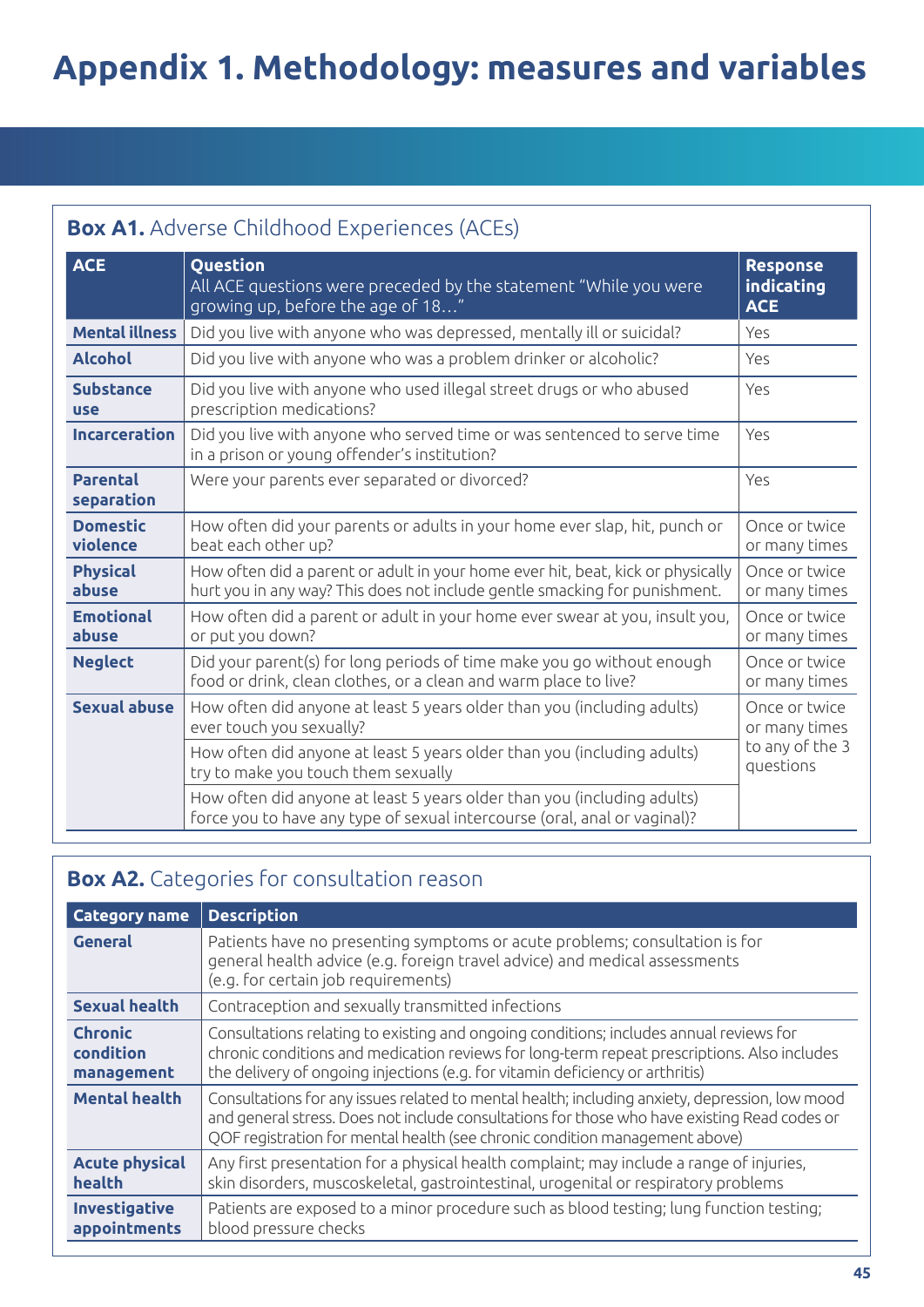## **Appendix 2. Data tables**

|                    |               | <b>Individual ACEs</b>          |                |                                |                              |                               |                             |                          |                           |                    |                        |            | <b>ACE Count</b> |
|--------------------|---------------|---------------------------------|----------------|--------------------------------|------------------------------|-------------------------------|-----------------------------|--------------------------|---------------------------|--------------------|------------------------|------------|------------------|
|                    |               |                                 |                |                                | <b>Household dysfunction</b> |                               |                             |                          |                           | <b>Child abuse</b> |                        | $0$ or $1$ | $\geq 2$         |
|                    |               | <b>Mental</b><br><b>illness</b> | <b>Alcohol</b> | <b>Substance</b><br><b>use</b> | Incarcera-<br>tion           | <b>Parental</b><br>separation | <b>Domestic</b><br>violence | <b>Physical</b><br>abuse | <b>Emotional</b><br>abuse | <b>Neglect</b>     | <b>Sexual</b><br>abuse |            |                  |
| Prevalence         | %             | 20.1                            | 13.1           | 3.3                            | 2.3                          | 24.8                          | 21.0                        | 17.8                     | 32.2                      | 4.7                | 7.0                    | 64.8       | 35.2             |
|                    | $\mathsf{D}$  | 214                             | 214            | 214                            | 214                          | 214                           | 214                         | 214                      | 214                       | 214                | 214                    |            |                  |
| Age                | $18 - 30$     | 32.5                            | 22.5           | 7.5                            | 5.0                          | 50.0                          | 17.5                        | 40.0                     | 5.0                       | 10.0               | 50.0                   | 50.0       | 50.0             |
| category           | $31 - 50$     | 22.2                            | 11.1           | 7.4                            | 3.7                          | 29.6                          | 22.2                        | 27.8                     | 5.6                       | 3.7                | 63.0                   | 63.0       | 37.0             |
| (years)            | $51 - 70$     | 18.4                            | 14.5           | 0.0                            | 1.3                          | 18.4                          | 25.0                        | 38.2                     | 3.9                       | 10.5               | 63.2                   | 63.2       | 36.8             |
|                    | $\geq 71$     | 9.1                             | 4.5            | 0.0                            | 0.0                          | 6.8                           | 15.9                        | 20.5                     | 4.5                       | 2.3                | 81.8                   | 81.8       | 18.2             |
|                    | $X^2$         | 7.437                           | 9.191          | 9.239                          | 3.086                        | 23.604                        | 1.763                       | 5.610                    | 1.548                     | 5.818              | 9.550                  | 9.550      |                  |
|                    | D.            | 0.059                           | 0.163          | 0.026                          | 0.379                        | < 0.001                       | 0.623                       | 0.132                    | 0.956                     | 0.444              | 0.023                  | 0.023      |                  |
| <b>Gender</b>      | Male          | 20.0                            | 10.7           | 5.3                            | 2.7                          | 21.3                          | 21.3                        | 34.7                     | 4.0                       | 2.7                | 65.3                   | 65.3       | 34.7             |
|                    | Female        | 20.1                            | 14.4           | 2.2                            | 2.2                          | 26.6                          | 20.9                        | 30.9                     | 5.0                       | 9.4                | 64.0                   | 64.0       | 36.0             |
|                    | $X^2$         | 0.001                           | 1.166          | 1.552                          | 0.055                        | 0.730                         | 0.006                       | 0.310                    | 1.434                     | 4.544              | 0.036                  | 0.036      |                  |
|                    | D.            | 0.980                           | 0.558          | 0.213                          | 0.814                        | 0.393                         | 0.936                       | 0.577                    | 0.488                     | 0.103              | 0.849                  | 0.849      |                  |
| <b>Ethnicity</b>   | White         | 18.2                            | 13.2           | 1.7                            | 1.700                        | 21.5                          | 20.7                        | 30.6                     | 5.8                       | 5.8                | 67.8                   | 67.8       | 32.2             |
|                    | Other         | 34.4                            | 15.6           | 3.1                            | 6.300                        | 34.4                          | 31.3                        | 46.9                     | 6.3                       | 6.3                | 50.0                   | 50.0       | 50.0             |
|                    | Not disclosed | 16.4                            | 11.5           | 6.6                            | 1.600                        | 26.2                          | 16.4                        | 27.9                     | 1.6                       | 9.8                | 65.6                   | 65.6       | 34.4             |
|                    | $X^2$         | 4.861                           | 1.099          | 3.086                          | 2.526                        | 2.354                         | 2.812                       | 3.824                    | 2.294                     | 1.599              | 3.533                  | 3.533      |                  |
|                    | D.            | 0.088                           | 0.894          | 0.214                          | 0.283                        | 0.308                         | 0.245                       | 0.148                    | 0.682                     | 0.809              | 0.171                  | 0.171      |                  |
| <b>Deprivation</b> | High          | 18.6                            | 24.3           | 2.9                            | 2.9                          | 27.1                          | 30.0                        | 41.4                     | 7.1                       | 8.6                | 55.7                   | 55.7       | 44.3             |
| tertiles           | Medium        | 25.7                            | 10             | 5.7                            | 1.4                          | 28.6                          | 18.6                        | 35.7                     | 4.3                       | 7.1                | 62.9                   | 62.9       | 37.1             |
|                    | Low           | 15.1                            | 5.5            | 1.4                            | 2.7                          | 19.2                          | 15.1                        | 19.2                     | 2.7                       | 4.1                | 75.3                   | 75.3       | 24.7             |
|                    | $X^2$         | 2.645                           | 13.963         | 2.182                          | 0.386                        | 1.972                         | 5.190                       | 8.829                    | 3.430                     | 3.054              | 6.205                  | 6.205      |                  |
|                    | D.            | 0.266                           | 0.007          | 0.336                          | 0.824                        | 0.373                         | 0.075                       | 0.012                    | 0.489                     | 0.549              | 0.045                  | 0.045      |                  |

**Table A1.** Bivariate relationship between participant demographics, individual ACEs and ACE Count

ACE = Adverse Childhood Experience; \$ Deprivation tertile calculated on the basis of Townsend score – High=most deprived/Low=least deprived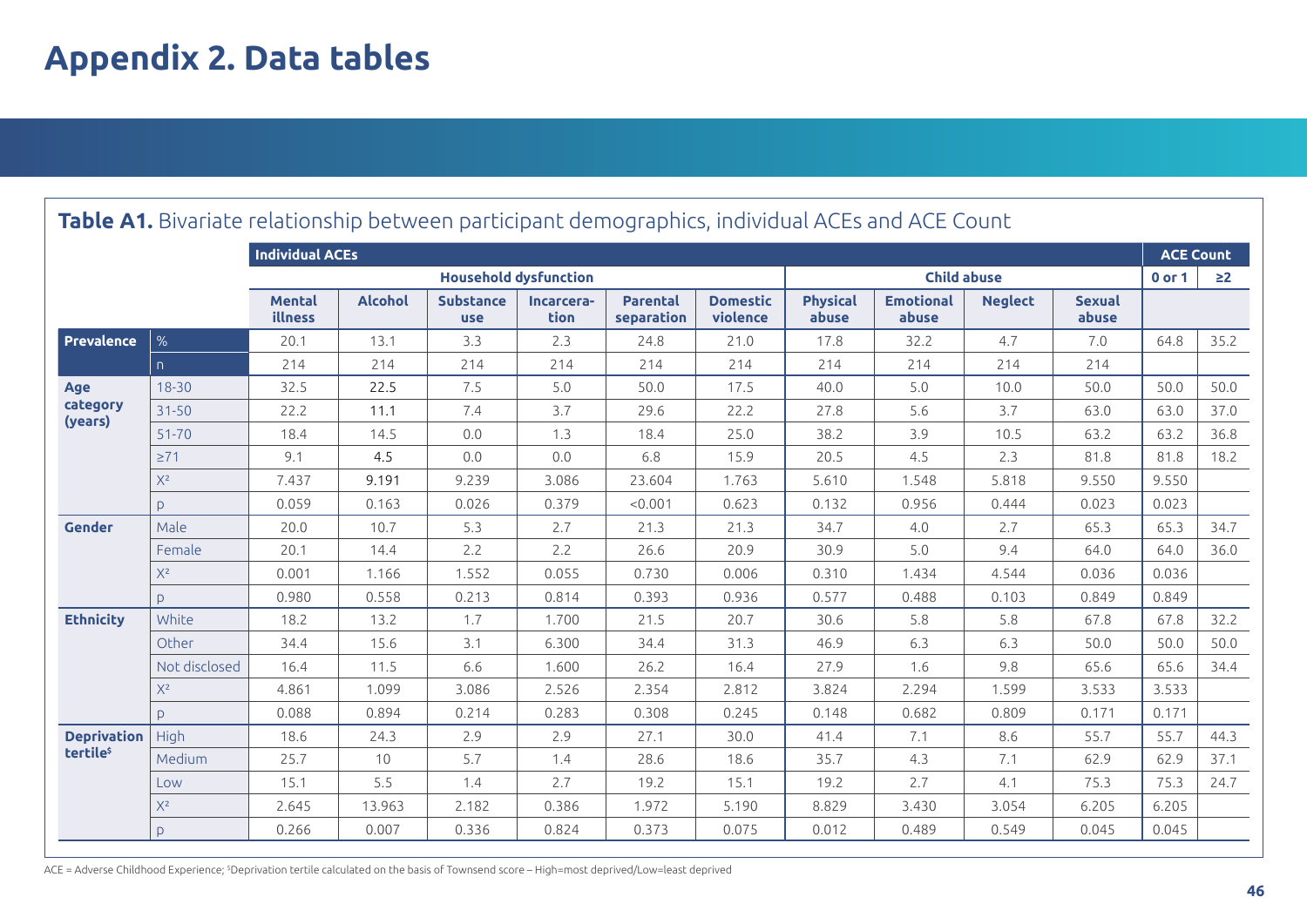|                    |           | <b>Lifestyle Factors</b>       |                          |            |                 | Long term health conditions |                                |                          |                                          | <b>Service utilisation</b> |                                |
|--------------------|-----------|--------------------------------|--------------------------|------------|-----------------|-----------------------------|--------------------------------|--------------------------|------------------------------------------|----------------------------|--------------------------------|
|                    |           | <b>Unhealthy</b><br><b>BMI</b> | <b>Current</b><br>smoker | <b>CVD</b> | <b>Diabetes</b> | Asthma                      | <b>Mental</b><br><b>Health</b> | <b>Multiple</b><br>LTC** | <b>Frequent</b><br>attender <sup>^</sup> | <b>High</b><br>demand^     | <b>High med</b><br>use (≥45)^^ |
| Prevalence         | %         | 70.6                           | 17.3                     | 13.6       | 22.9            | 15.4                        | 25.7                           | 30.8                     | 54.2                                     | 14.0                       | 26.2                           |
| <b>ACE Count</b>   | $0 - 1$   | 76.4                           | 14.2                     | 13.8       | 22.5            | 11.6                        | 16.7                           | 28.3                     | 55.9                                     | 13.2                       | 25.4                           |
|                    | $\geq$ 2  | 85.7                           | 25.0                     | 13.2       | 23.7            | 22.4                        | 42.1                           | 35.5                     | 54.8                                     | 16.4                       | 27.6                           |
|                    | $X^2$     | 2.250                          | 3.722                    | 0.016      | 0.041           | 4.362                       | 16.609                         | 1.213                    | 0.023                                    | 0.396                      | 0.131                          |
|                    | <b>P</b>  | 0.134                          | 0.054                    | 0.901      | 0.839           | 0.037                       | < 0.001                        | 0.271                    | 0.880                                    | 0.529                      | 0.718                          |
| <b>Deprivation</b> | High      | 89.6                           | 29.0                     | 10.0       | 24.3            | 14.3                        | 32.9                           | 30.0                     | 64.3                                     | 20.0                       | 30.0                           |
| tertiles           | Medium    | 79.7                           | 17.6                     | 15.7       | 28.6            | 18.6                        | 25.7                           | 34.3                     | 52.2                                     | 8.7                        | 32.9                           |
|                    | Low       | 68.3                           | 7.4                      | 15.1       | 16.4            | 12.3                        | 17.8                           | 27.4                     | 50.7                                     | 14.5                       | 16.4                           |
|                    | $X^2$     | 8.998                          | 10.847                   | 1.171      | 3.067           | 1.135                       | 4.283                          | 0.813                    | 3.132                                    | 3.598                      | 5.711                          |
|                    | p.        | 0.011                          | 0.004                    | 0.557      | 0.216           | 0.567                       | 0.117                          | 0.666                    | 0.209                                    | 0.165                      | 0.058                          |
| Age category       | $18 - 30$ | 45.8                           | 8.6                      | 0.0        | 0.0             | 17.5                        | 22.5                           | 5.0                      | 36.1                                     | 0.0                        | 0.0                            |
| (years)            | $31 - 50$ | 82.7                           | 28.3                     | 3.7        | 20.4            | 24.1                        | 44.4                           | 25.9                     | 50.0                                     | 14.8                       | 22.2                           |
|                    | $51 - 70$ | 91.8                           | 19.7                     | 10.5       | 21.1            | 13.2                        | 19.7                           | 28.9                     | 56.6                                     | 9.2                        | 26.3                           |
|                    | $\geq 71$ | 73.2                           | 9.5                      | 43.2       | 50.0            | 6.8                         | 15.9                           | 63.6                     | 76.7                                     | 34.9                       | 54.5                           |
|                    | $X^2$     | 24.756                         | 8.132                    | 44.309     | 30.529          | 6.028                       | 13.774                         | 35.449                   | 14.035                                   | 22.420                     | 32.952                         |
|                    | <b>p</b>  | < 0.001                        | 0.043                    | < 0.001    | < 0.001         | 0.110                       | 0.003                          | < 0.001                  | 0.003                                    | < 0.001                    | < 0.001                        |
| <b>Gender</b>      | Male      | 85.1                           | 21.1                     | 20.0       | 32.0            | 16.0                        | 22.7                           | 34.7                     | 52.1                                     | 9.6                        | 28.0                           |
|                    | Female    | 76.4                           | 16.3                     | 10.1       | 18.0            | 15.1                        | 27.3                           | 28.8                     | 57.4                                     | 16.9                       | 25.2                           |
|                    | $X^2$     | 1.990                          | 0.737                    | 4.099      | 5.419           | 0.030                       | 0.557                          | 0.792                    | 0.540                                    | 2.072                      | 0.201                          |
|                    | P         | 0.158                          | 0.391                    | 0.043      | 0.020           | 0.863                       | 0.456                          | 0.373                    | 0.462                                    | 0.150                      | 0.654                          |
| <b>Ethnicity</b>   | White     | 80.7                           | 17.6                     | 14.0       | 28.1            | 23.1                        | 24.0                           | 40.5                     | 58.8                                     | 18.5                       | 32.2                           |
|                    | Other     | 80.0                           | 20.0                     | 18.8       | 15.6            | 9.4                         | 25.0                           | 18.8                     | 58.6                                     | 13.8                       | 25.0                           |
|                    | $X^2$     | 0.432                          | 0.099                    | 1.483      | 4.275           | 13.321                      | 0.662                          | 12.173                   | 2.211                                    | 4.677                      | 6.438                          |
|                    | <b>p</b>  | 0.806                          | 0.952                    | 0.476      | 0.118           | 0.001                       | 0.718                          | 0.002                    | 0.331                                    | 0.096                      | 0.040                          |

## **Table A2.** Bivariate association between ACEs, demographic factors and lifestyle and health variables

°Deprivation tertile calculated on the basis of Townsend score – High=most deprived/Low=least deprived; \*Unhealthy Body Mass Index (BMI) = ≤18 or ≥25; \*\*Multiple long term conditions = ≥2 QOF registers; ^6 months; ^^12 mo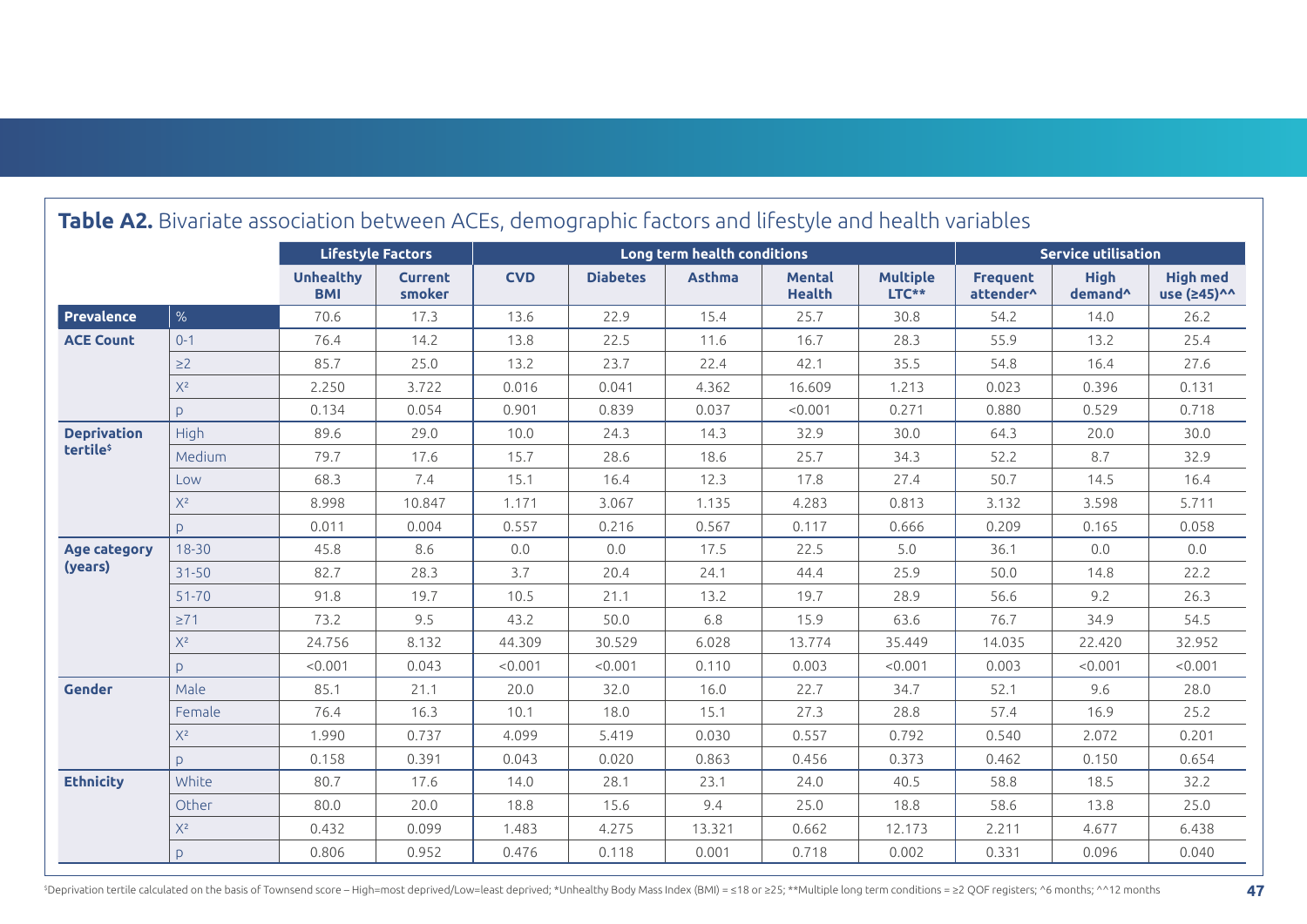|                    | Table A3. Logistic regression analyses or association between ACEs and adult health problems (adjusted for demographics) |            |               |                |         |            |               |                |       |            |                                             |                |          |  |
|--------------------|--------------------------------------------------------------------------------------------------------------------------|------------|---------------|----------------|---------|------------|---------------|----------------|-------|------------|---------------------------------------------|----------------|----------|--|
|                    | <b>Mental health problems</b>                                                                                            |            |               |                |         |            | Asthma        |                |       |            | <b>Multiple Long Term Conditions (MLTC)</b> |                |          |  |
|                    |                                                                                                                          | <b>AOR</b> | <b>Low CI</b> | <b>High CI</b> | P       | <b>AOR</b> | <b>Low CI</b> | <b>High CI</b> | p     | <b>AOR</b> | <b>Low CI</b>                               | <b>High CI</b> | <b>P</b> |  |
| <b>ACEs</b>        | $0$ or $1$                                                                                                               | (ref)      |               |                |         | (ref)      |               |                |       | (ref)      |                                             |                |          |  |
|                    | $\geq$ 2                                                                                                                 | 3.65       | 1.80          | 7.41           | < 0.001 | 2.43       | 1.04          | 5.71           | 0.041 | 2.76       | 1.27                                        | 6.01           | 0.010    |  |
| Age                | $18 - 30$                                                                                                                | (ref)      |               |                | 0.006   | (ref)      |               |                | 0.150 | (ref)      |                                             |                | < 0.001  |  |
| category           | $31 - 50$                                                                                                                | 4.05       | 1.41          | 11.67          | 0.009   | 1.50       | 0.45          | 4.99           | 0.513 | 12.27      | 1.47                                        | 102.37         | 0.021    |  |
| (years)            | $51 - 70$                                                                                                                | 1.10       | 0.39          | 3.14           | 0.857   | 0.67       | 0.20          | 2.29           | 0.524 | 15.23      | 1.88                                        | 123.51         | 0.011    |  |
|                    | $\geq 71$                                                                                                                | 1.21       | 0.36          | 4.02           | 0.758   | 0.34       | 0.07          | 1.60           | 0.172 | 99.57      | 11.59                                       | 855.46         | < 0.001  |  |
| <b>Gender</b>      | Male                                                                                                                     | (ref)      |               |                |         | (ref)      |               |                |       | (ref)      |                                             |                |          |  |
|                    | Female                                                                                                                   | 1.18       | 0.58          | 2.41           | 0.657   | 0.81       | 0.35          | 1.89           | 0.631 | 0.83       | 0.41                                        | 1.67           | 0.594    |  |
| <b>Ethnicity</b>   | White                                                                                                                    | (ref)      |               |                | 0.643   | (ref)      |               |                |       | (ref)      |                                             |                |          |  |
|                    | Other                                                                                                                    | 1.15       | 0.42          | 3.15           | 0.792   | 0.31       | 0.08          | 1.19           | 0.087 | 0.29       | 0.09                                        | 0.88           | 0.029    |  |
| <b>Deprivation</b> |                                                                                                                          | 1.05       | 0.93          | 1.20           | 0.434   | 0.97       | 0.83          | 1.14           | 0.727 | 1.00       | 0.87                                        | 1.14           | 0.988    |  |

## **Table A3.** Logistic regression analyses of association between ACEs and adult health problems (adjusted for demographics)